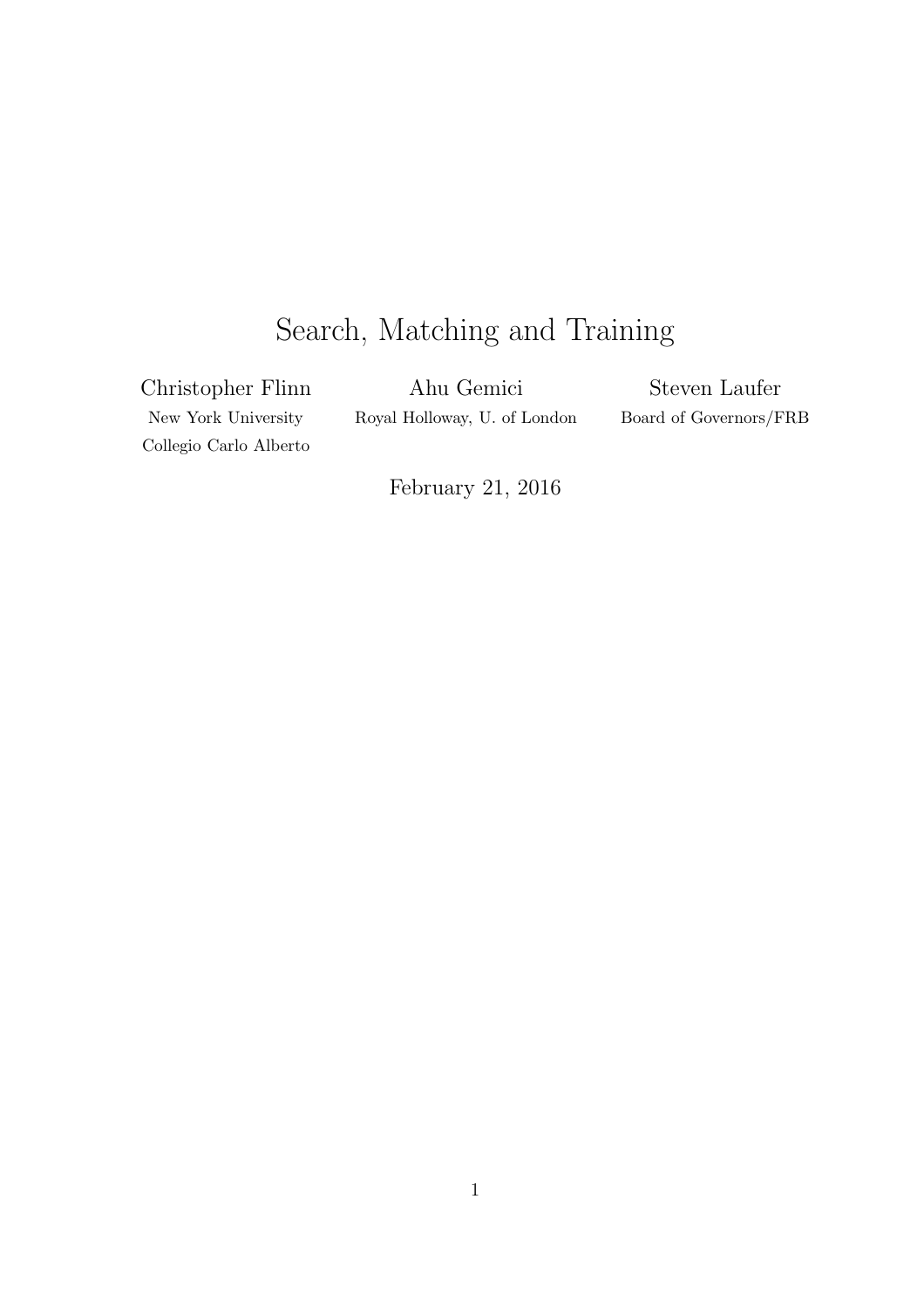#### Search, Matching and Training

#### Abstract

We estimate a partial and general equilibrium search model in which firms and workers choose how much time to invest in both general and match-specific human capital. To help identify the model parameters, we use NLSY data on worker training and we match moments that relate the incidence and timing of observed training episodes to outcomes such as wage growth and job-to-job transitions. We use our model to offer a novel interpretation of standard Mincer wage regressions in terms of search frictions and returns to training. Finally, we show how a minimum wage can reduce training opportunities and decrease the amount of human capital in the economy.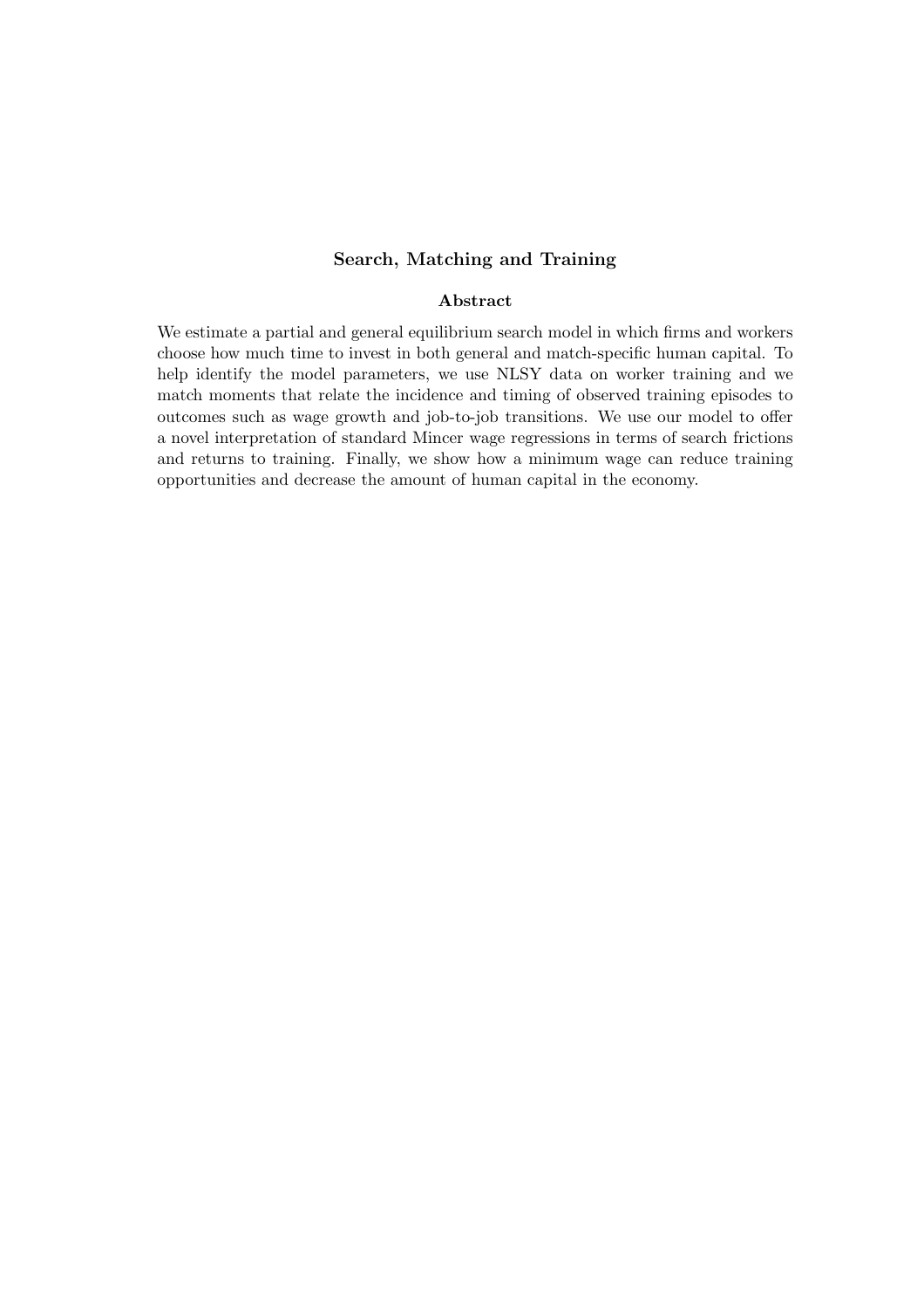## 1 Introduction

There is a long history of interest in human capital investment, both before and after entry into the labor market. In the latter case, it is common to speak of general and specific human capital, which are differentiated in terms of their productivity-enhancing effects across jobs (which may be defined by occupations, industries, or firms). The classic analysis of Becker (1964) considered these types of investments in competitive markets and concluded that workers should pay the full costs of general training, with the costs of specific training (that increases productivity only at the current employer) being shared in some way. Analysis of these investments in a noncompetitive setting is more recent. Acemoglu and Pischke (1999) consider how the predictions of the amount and type of human capital investment in a competitive labor market are altered when there exist market imperfections in the form of search frictions. Frictions create an imperfect "lock in" between a worker and the firm, so that increases in general or specific human capital are generally borne by both the worker and the firm.

We utilize training data in the estimation of what otherwise is a reasonably standard search model with general and specific human capital. These data, described briefly below, indicate that formal training is reported by a not insignificant share of workers, and that the likelihood of receiving training is a function of worker characteristics, in particular, education. Workers do not receive training only at the beginning of job spells, although the likelihood of receiving training is typically a declining function of tenure. Since training influences the likelihood of termination of the job and wages, it is important to examine training decisions in a relatively complete model of worker-firm employment relationships.

One motivation for this research is related to recent observations regarding shifts in the Beveridge curve, which is the relationship between job vacancies and job searchers. While the unemployment rate in the U.S. has been markedly higher from 2008 and beyond,<sup>[1](#page-2-0)</sup> reported vacancies remain high. This mismatch phenomenon has been investigated through a variety of modeling frameworks (see, e.g., Cairo (2013), Lindenlaub (2013)), typically by allowing some shift in the demand for workers' skills. In our modeling framework, such a shift could be viewed as a shift downward in the distribution of initial match productivities. Given the absence of individuals with the desired skill sets, the obvious question is why workers and firms do not engage in on-the-job investment so as to mitigate the mismatch in endowments. Using our model, we can theoretically and empirically investigate the degree to which a decentralized labor market with search frictions is able to offset deterioration in the initial match productivity distribution. This will lead us to consider policies that could promote increased investment activities, some of which are described below.

Another motivation for our research is to provide a richer model of the path of wages

<span id="page-2-0"></span><sup>&</sup>lt;sup>1</sup>While the unemployment rate has declined recently, the employment rate in the population is at a historic low. Many of those counted as out of the labor force are in fact willing to take a reasonable job offer, and hence should be considered to be "untemployed" in the true sense of the term.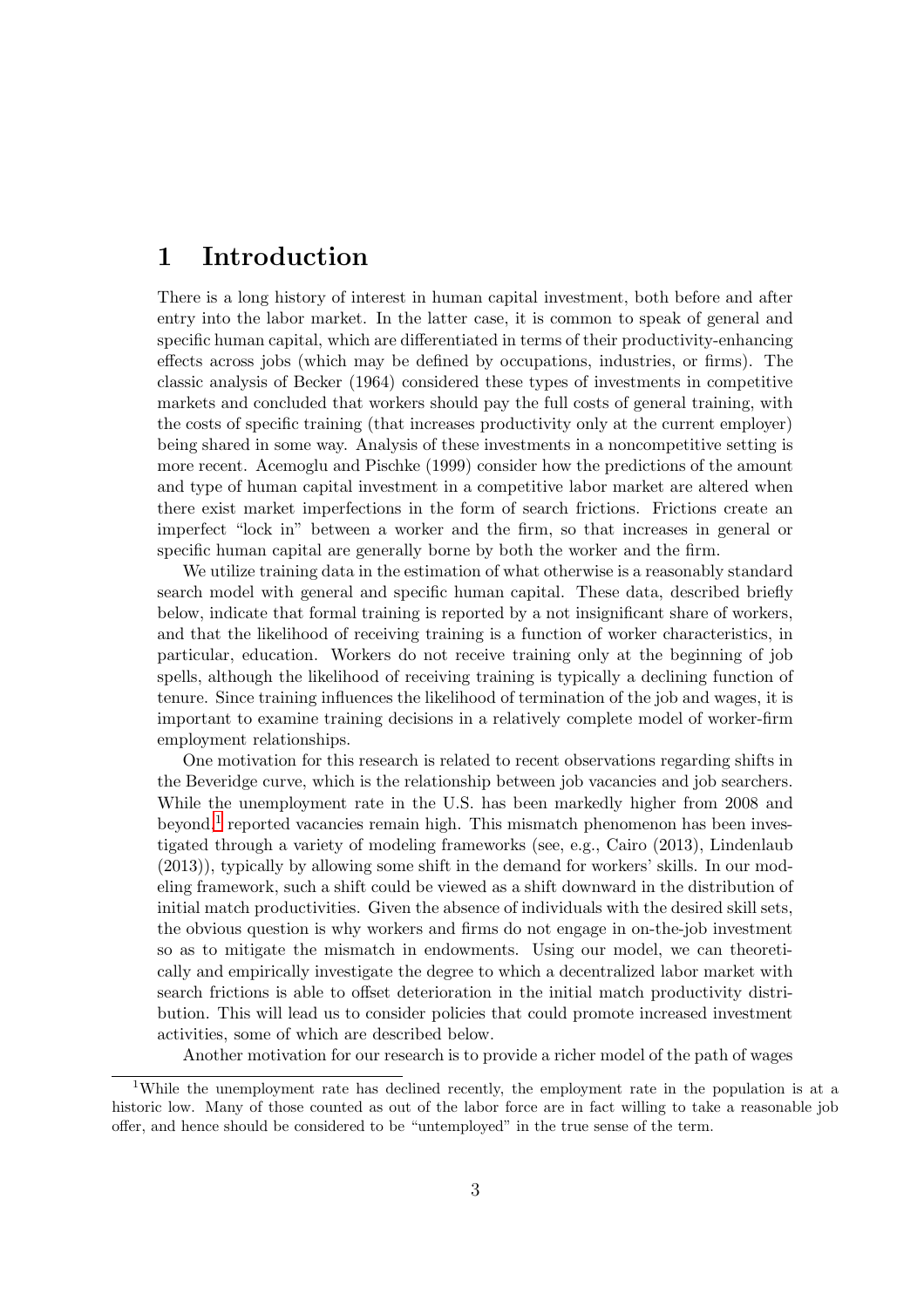on the job and a more complete view of the relationship between workers and firms. In this model, firms offer workers the opportunity to make mutually advantageous investments in the worker's skills, both of the general and specific (to the job) type. While investing, the worker devotes less time to productive activities, which is the only cost of investment that we include in the model.[2](#page-3-0) Wage changes over the course of the employment spell are produced by changes in general skill levels, changes in specific skill levels, and changes in investment time. In model specifications that include onthe-job search possibilities, which is the case for ours, wages during an employment spell may also increase due to the presence of another firm bidding for the employee's services, as in Postel-Vinay and Robin (2002), Dey and Flinn (2005), and Cahuc et al. (2006). When there exists the potential for other firms to "poach" the worker from her current firm, investments in match-specific skills will be particularly attractive to the current employer, since high levels of match-specific skills will make it less likely that the worker will exit the firm for one in which her initial match-specific skill level is higher. Other things equal, these differences in the retention value component of specific-skill investment implies that firms will reduce the employee's wage less for a given level of specific-skill investment than for general skill investment.

Why would firms ever partially finance improvements in general ability? In our modeling framework the flow productivity of a match is given by  $y(a, \theta) = a\theta - \zeta$ , where a is the general ability of the worker,  $\theta$  is match productivity, and  $\zeta$  is a flow cost of employment, which may be thought of as the rental rate on capital equipment required for the job. The gain in flow productivity from a small change in a is simply  $\theta$ and the gain in flow productivity from a small change in  $\theta$  is simply a. Jobs for which a is relatively high in comparison to  $\theta$  will experience bigger productivity gains from investment in  $\theta$  and conversely for job matches in which  $\alpha$  is relatively low in comparison with  $\theta$ . Thus, strictly from the productivity standpoint, there will an incentive to more evenly balance a and  $\theta$  in the investment process. This, coupled with the fact that there exist search frictions, will lead firms to be willing to finance part of the investment in general human capital, even if this does not change the expected duration of the match.

We believe that our modeling framework may be useful in understanding the link between initial labor market endowments and earnings inequality over the labor market career. Flinn and Mullins (2015) estimated a model with an identical specification for flow productivity as the one employed here and examined the pre-market entry schooling decision.<sup>[3](#page-3-1)</sup> In their model, initial ability endowments were altered by schooling

<span id="page-3-0"></span><sup>2</sup>That is, the only costs of investing in either of the skills is the lost output associated with the investment time. Moreover, these costs are the same for either type of investment. There are no direct costs of investment as in Wasmer (2006), for example. In his case, all investment in skills occurs instantaneously at the beginning of a job spell. Lentz and Roys (2015), instead, assume that general and match-specific skills are binary, and that for a low type worker on either dimension the cost of training is a flow cost that is increasing in the rate at which the transition to the high skill type occurs. They do not allow for depreciation in skills, which we find to be an empirically important phenomenon.

<span id="page-3-1"></span><sup>&</sup>lt;sup>3</sup>They did not consider flow costs of employment, so in that paper  $\zeta = 0$ .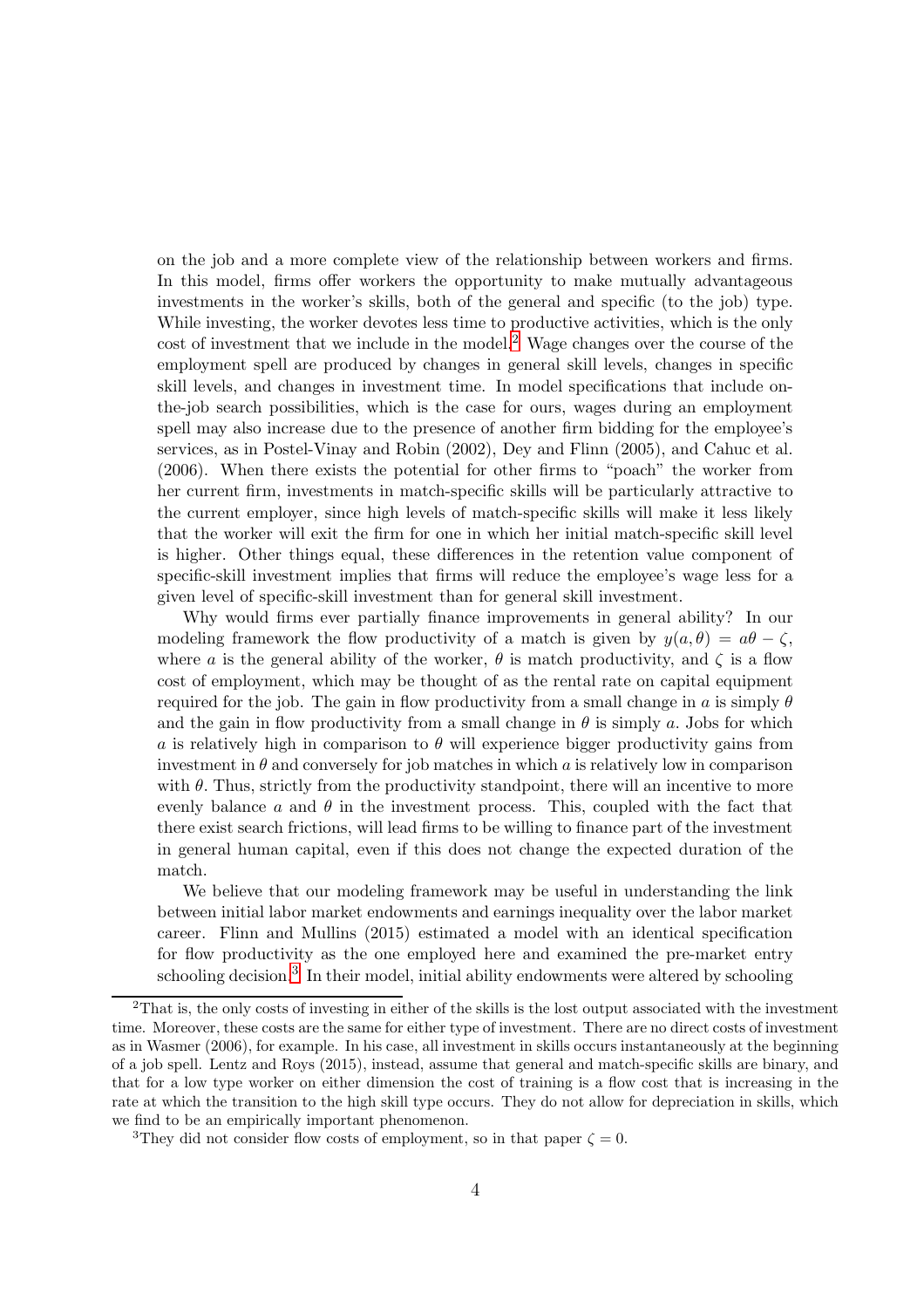decisions, and these decisions were a function of all of the primitive labor market parameters. In their setting, a was fixed over the labor market career and a match draw at a firm was also fixed over the duration of the job spell. In the case of our model, both a and  $\theta$  are subject to (endogenous) change, although it may well be that a is more difficult and costly to change after labor market entry. This is due to the fact that employers are not equipped to offer general learning experiences as efficiently as are schools that specialize in increasing the cognitive abilities of their students. To the extent that  $\alpha$  is essentially fixed over the labor market careers, individuals with large a endowments will be more attractive candidates for investment in matchspecific skills than will individuals with low values of a. Even if initial values of  $\theta$  are drawn from the same distribution for all a types, which is the assumption made in our model, higher values of a at the time of labor market entry would be expected to lead to more investments and a more rapidly increasing wage profile over the course of an employment spell. This offers a mechanism to amplify the differences in earnings generated by the initial variability in a.

Using estimates from the model, we can determine the impact of various types of labor market policies on investment in the two types of human capital. For example, Flinn and Mullins (2015) investigated the impact of minimum wage laws on pre-market investment. They found that for relatively low (yet binding for some low general ability workers) minimum wage levels, the minimum wage could be a disincentive for pre-market investment, since similar wage rates could be obtained without costly education. At high levels of the minimum wage, however, most individuals invested in a to increase their chance of finding a job. For firms to earn nonnegative profit flows in that model, productivity has to be at least  $a\theta \geq m$ , where m is the minimum wage. For high values of  $m$ , workers will invest in general ability to increase their level of a so as to increase the likelihood of generating a flow productivity level that satisfies the firm's nonnegative flow profit condition. In our framework of post-entry investment, the impact of minimum wages is also ambiguous. As in the standard Becker story, a high minimum wage will discourage investment activity if the firm is to achieve nonnegative flow profits. On the other hand, through investment activity that raises the individual's productivity (through a and/or  $\theta$ ), the firm and worker can act to remove the constraint and push the individual's productivity into a region for which  $w > m$ . These possibilities may mitigate the need to increase pre-market entry investment in a.

Another policy that we will investigate is government subsidization of OTJ training by firms.<sup>[4](#page-4-0)</sup> In our model, there exists only an opportunity cost to training, which is the output lost from the worker investing in skill acquisition during a portion of the work day. In this case, a government subsidy amounts to a transfer to the worker-firm pair that compensates them for a portion of the lost productivity associated with training. We will have these subsidies financed through taxes on labor earnings and firm profits, and will look for constant marginal rate taxes on both that will pay for an efficient

<span id="page-4-0"></span><sup>4</sup> Investment ubsidies are not considered in the current draft..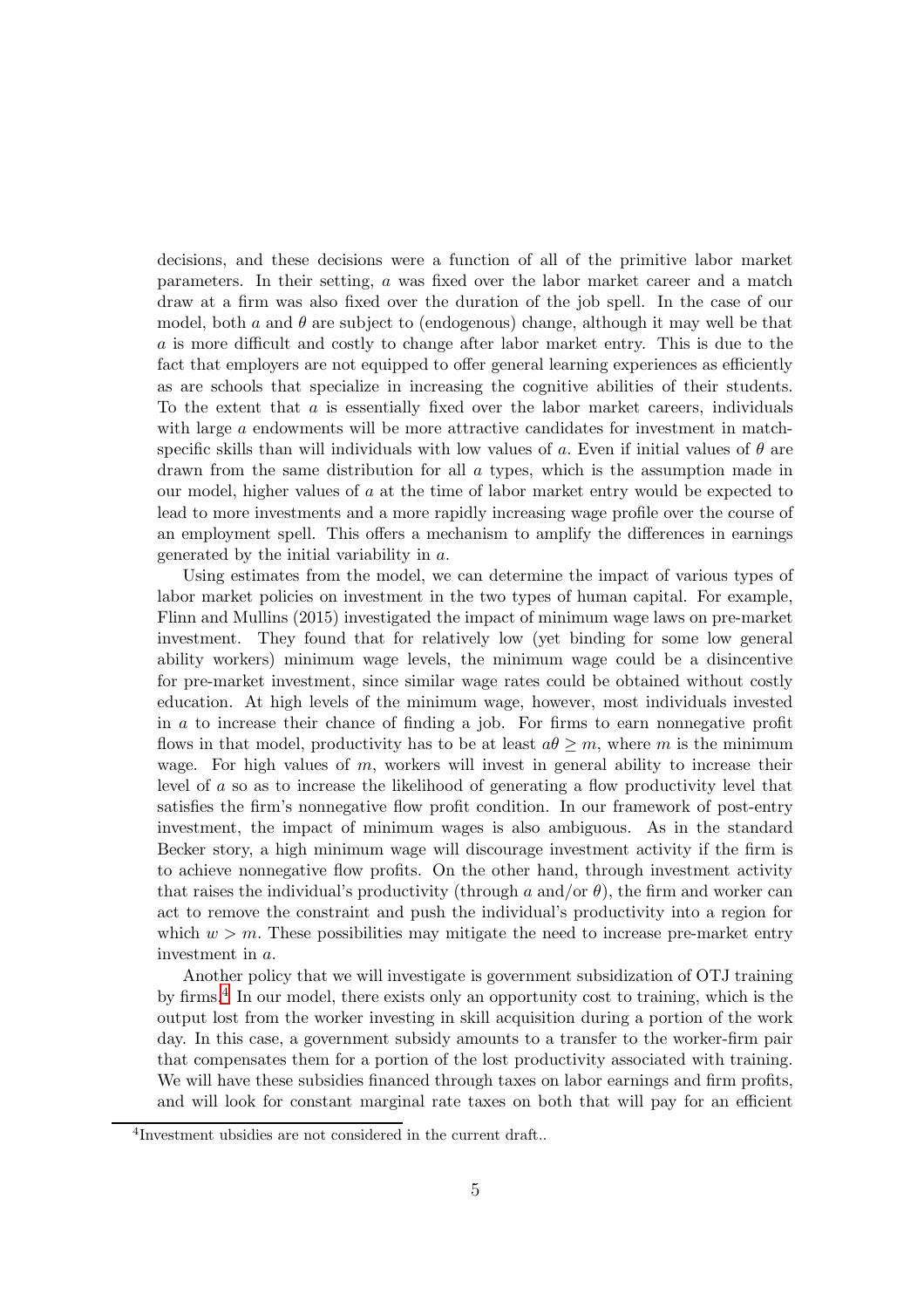subsidy program.

In terms of related research, the closest paper to ours is probably Wasmer (2006). He presents a formal analysis of the problem in a framework with search frictions and firing costs. His model is stylized, as is the one we develop below, and is not taken to data. He assumes that human capital investments, be it of the general or specific kind, are made as soon as the employment relationship between a worker and a firm begins. Investment does not explicitly involve time or learning by doing, which we believe to be an important part of learning on the job. However, due to the simplicity of the investment technology, Wasmer is able to characterize worker and firm behavior in a general equilibrium setting, and he provides elegant characterizations of the states of the economy in which workers and firms will choose only general, only specific, or both kinds of human capital investment. The goal of our paper is to estimate a partial equilibrium version of this type of model with what we think may be a slightly more realistic form of the human capital production technology, one in which time plays the central role.

Another related paper is Bagger et al. (2014). This paper examines wage and employment dynamics in a discrete-time model with deterministic growth in general human capital in the number of years of labor market experience. There is no matchspecific heterogeneity in productivity, but the authors do allow for the existence of firm and worker time invariant heterogeneity. There is complementarity between the worker's skill level and the productivity level of the firm, so that it would be optimal to reallocate more experienced workers to better firms. The authors allow for renegotiation of wage contracts between workers and firms when an employed worker meets an alternative employer, and due to the generality of human capital, the more productive firm always wins this competition. The model is estimated using Danish employer-employee matched data. Key distinctions between our approach and the one taken in that paper are the lack of firm heterogeneity but the presence of worker-firm match heterogeneity, the value of which can be changed by the investment decisions of the worker-firm pair. This paper also allows for worker heterogeneity that is an endogenous stochastic process partially determined through the investment decisions of workers and firms.

Lentz and Roys (2015) also examine general and specific human capital accumulation in a model that features worker-firm renegotation and the ability of firms to make lifetime welfare promises to workers in the bargaining stage. There is firm heterogeneity in productivity, and the authors find that better firms provide more training. The nature of the contracts offered to workers is more sophisticated than the ones considered here, and the authors explicitly address the issue of inefficiencies in the training and mobility process. They assume that there are only four training states in the economy (an individual can be high or low skill in general and specific productivity), which greatly aids in the theoretical analysis at the cost of not being able to generate wage and employment sample paths that can fit patterns observed at the individual level. They also assume that there is no skill depreciation, which aids in the theoretical analysis of the model.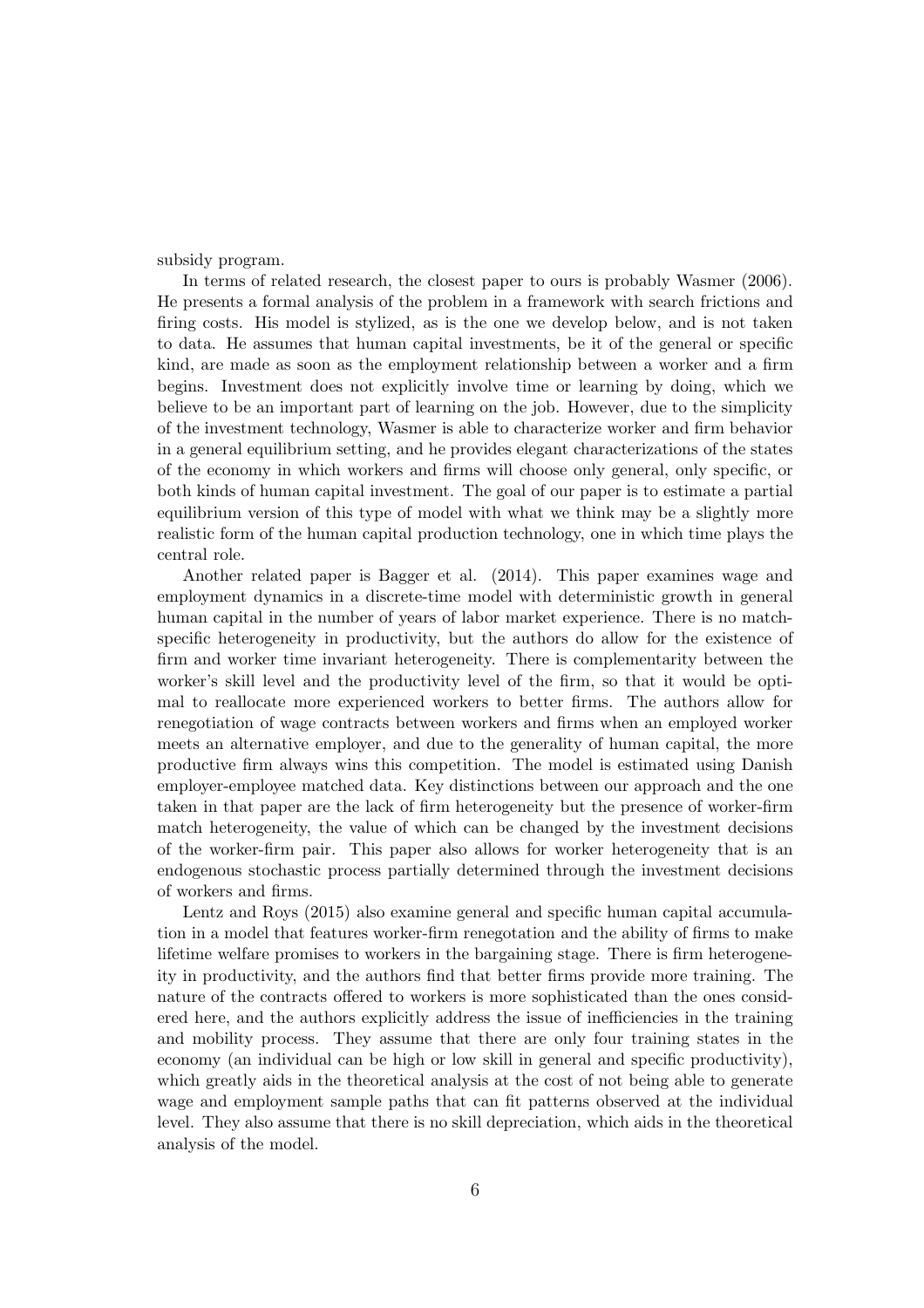The plan of the paper is as follows. In Section 2, we analyze a partial equilibrium search model with general and specific human capital and subsequently extend it to a general equilibrium framework. Section 3 discusses the data used in the estimation of the model, and presents descriptive statistics. Section 4 discusses econometric issues such as the model specification used in our estimation, the estimator we use, and identification. In Section 5, we present the estimation results and discuss the details of the estimated model, such as parameter values, within-sample fit and policy rules. Section 5 also presents a discussion regarding the implications of our estimated model for sources of wage growth and provides a unique perspective on the interpretation of the standard Mincer wage regression. In Section 6, we conduct a minimum wage experiment to determine the impact of minimum wages on general and specific human capital investment decisions, in a partial as well as general equilibrium framework. Section 7 concludes.

## 2 Modeling Framework

Individuals are characterized in terms of a (general) ability level  $a$ , with which they enter the labor market.<sup>[5](#page-6-0)</sup> There are M values of ability, given by

$$
0
$$

When an individual of type  $a_i$  encounters a firm, she draws a value of  $\theta$  from the discrete distribution G over the K values of match productivity  $\theta$ , which are given by

$$
0 < \theta_1 < \dots < \theta_K < \infty.
$$

The flow productivity value of the match is given by

$$
y(i,j) = a_i \theta_j - \zeta,
$$

where  $\zeta$  is a flow cost of the job, which we think of as the rental rate on capital equipment that must be used in the production process in addition to the labor input. In the general equilibrium version of the model, to be discussed below, firms are assumed to pay flow posting fees while holding a vacancy open. One rationale for such a cost could be that firms rent a piece of capital equipment on which an individual's skills at the job can be assessed when they apply. In this case, it also seems reasonable to assume that a piece of capital equipment is required in the case in which the individual is hired. Under our assumptions on the distributions of a and  $\theta$ , we obtain an estimate of  $\zeta$  that

<span id="page-6-0"></span><sup>5</sup>Flinn and Mullins (2015) examine pre-market entry education decisions in a search environment in which a hold-up problem exists. We will not explicitly model the pre-market entry schooling decision, but will merely assume that the distribution of an individual's initial value of a at the time of market entry is a stochastic function of their completed schooling level. In estimation, we will distinguish three schooling levels.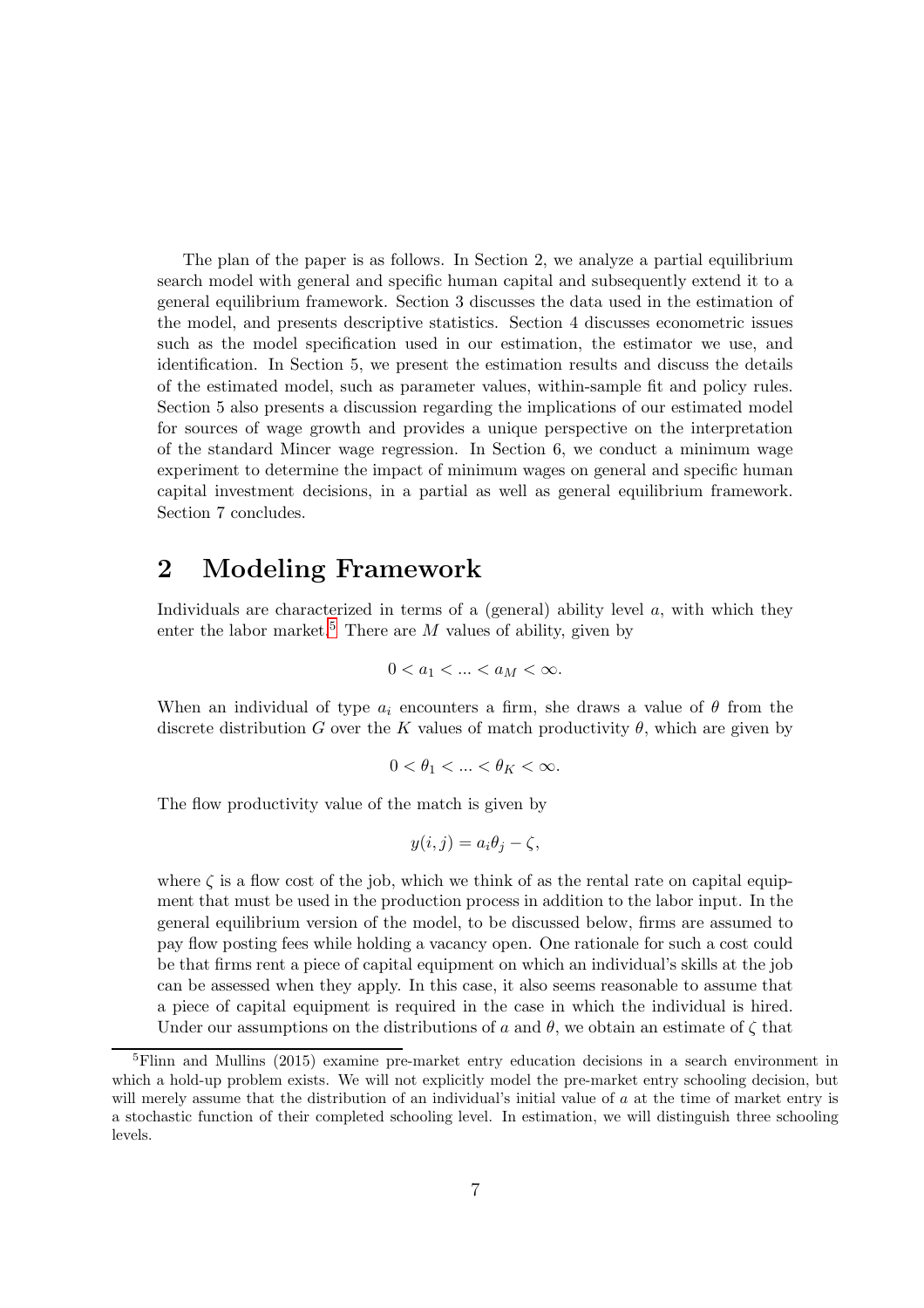is large and positive, and that significantly improves the fit of the model. It also serves to produce what we consider to be more reasonable human capital investment policy functions than when  $\zeta = 0$ .

We consider the case in which both general ability and match productivity can be changed through investment on the job. The investment level, along with the wage, are determined cooperatively in a model with a surplus division rule. At every moment of time, the individual and firm can devote a proportion  $\tau_a$  of time to training in general ability, in the hope of increasing a. Similarly, they can invest a proportion of time  $\tau_{\theta}$ in job-specific training, in the hope of increasing  $\theta$ .

We will assume that the two stochastic production technologies for a and  $\theta$  are independent, in the sense that the likelihood of an improvement in  $a$  depends only on  $\tau_a$  and not on  $\tau_{\theta}$ , and that the likelihood of an improvement in  $\theta$  depends only on  $\tau_{\theta}$ and not  $\tau_a$ . Given that the level of a is currently  $a_i$ , the rate of improvement in a is given by

 $\varphi_a(i, \tau_a),$ 

with  $\varphi_a(i, \tau_a) \geq 0$ , and  $\varphi_a(i, 0) = 0$  for all i. We restrict the improvement process to increase the value of i to  $i+1$  in the case of a successful investment. We will also allow for reductions in the value of a. This depreciation rate is assumed to be constant and equal to  $\delta_a$  for all  $i > 1$ . In the case of one of these Poisson shocks, the level of a will decrease from i to  $i-1$ , except when  $i = 1$ , when the individual is already at the lowest ability level. Since the rate of decreases in  $a$  are independent of investment time, the implication is that at the highest level of  $a$ ,  $a_M$ , no investment in  $a$  will occur.

For purposes of estimation, we further restrict the function  $\varphi_a$  to have the form

$$
\varphi_a(i, \tau_a) = \varphi_a^0(i)\varphi_a^1(\tau_a),
$$

where  $\varphi_a^1$  is strictly concave in  $\tau_a$ , with  $\varphi_a^1(0) = 0$ . The term  $\varphi_a^0(i)$  can be thought of as total factor productivity (TFP) in a way, and we place no restriction on whether  $\varphi_a^0(i)$ is increasing or decreasing in  $i$ , although the functional form we utilize in estimation will restrict this function to be monotone.<sup>[6](#page-7-0)</sup>

There is an exactly analogous production technology for increasing match-specific productivity, with the rate of increase from match value j to match value  $j + 1$  given by

$$
\varphi_{\theta}(j,\tau_{\theta}) = \varphi_{\theta}^{0}(j)\varphi_{\theta}^{1}(\tau_{\theta}),
$$

with  $\varphi_{\theta}^1$  strictly concave in  $\tau_{\theta}$ , and  $\varphi_{\theta}^1(0) = 0$ . There is no necessary restriction on the TFP terms, as above. As is true for the a process, there is an exogenous depreciation

<span id="page-7-0"></span><sup>6</sup>By this we mean that either

$$
\varphi_a^0(1) \le \varphi_a^0(2) \le \dots \le \varphi_a^0(M)
$$

or

 $\varphi_a^0(1) \geq \varphi_a^0(2) \geq \ldots \geq \varphi_a^0(M).$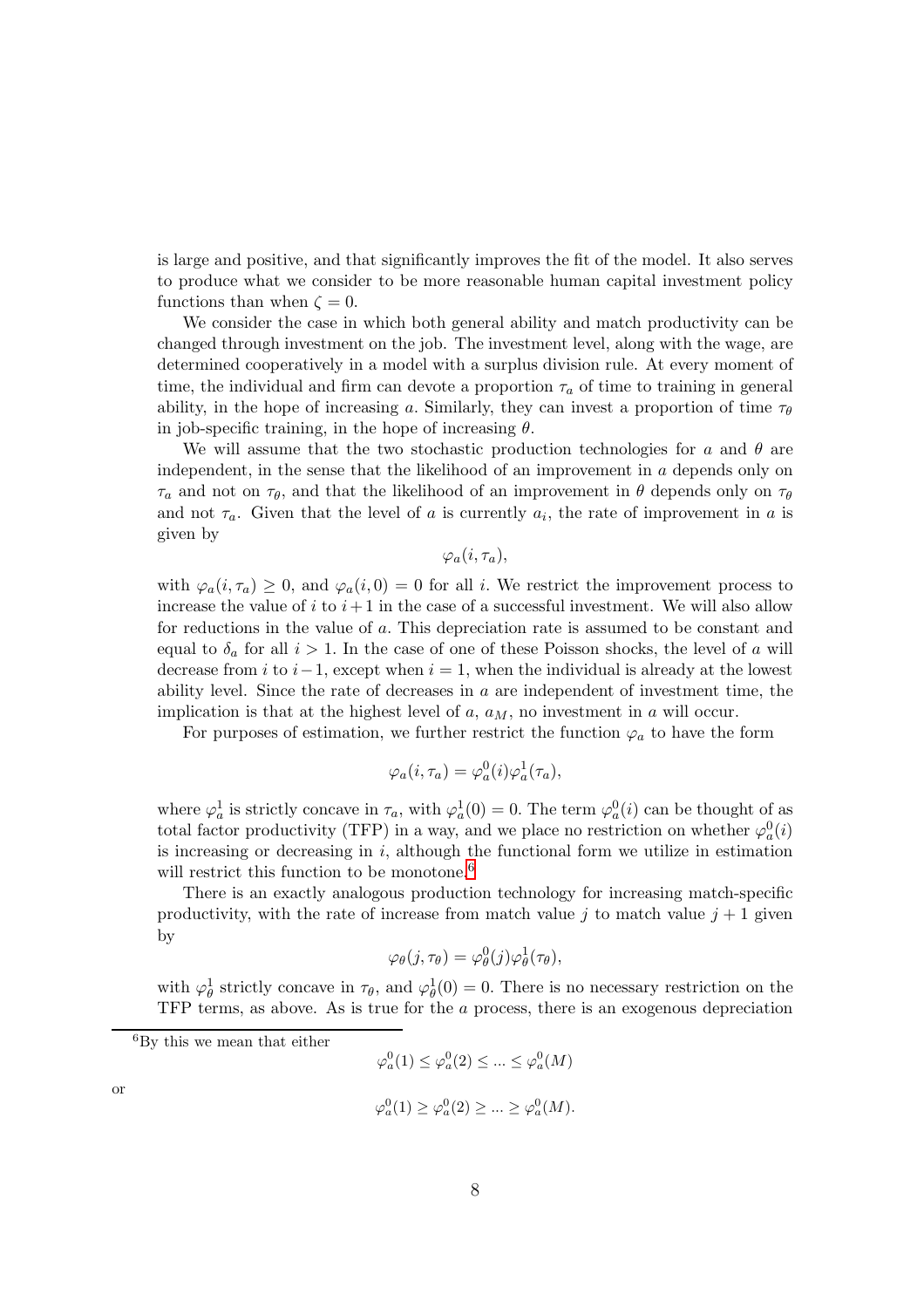rate associated with all  $\theta_j$ ,  $j > 1$ , which is equal to  $\delta_{\theta}$ . If one of these shocks arrive, then match productivity is reduced from  $\theta_j$  to  $\theta_{j-1}$ . As was true in the case of a, if match productivity is at its highest level,  $\theta_K$ , then  $\tau_{\theta} = 0$ .

The only costs of either type of training are foregone productivity, since total productivity is given by  $(1-\tau_a-\tau_{\theta})y(i,j)$ . The gain from an improvement in either accrues to both the worker and firm, although obviously, gains in general human capital increase the future value of labor market participation (outside of the current job spell) to the individual only. As noted by Wasmer (2006), this means that the individual's bargaining position in the current match is impacted by a change in  $a$  to a greater extent than it is due to a change in  $\theta$ . Motives for investment in the two different types of human capital depend importantly on the worker's surplus share  $\alpha$ , but also on all other primitive parameters characterizing the labor market environment.

#### 2.1 No On-the-Job Search

We first consider the case of no on-the-job search in order to fix ideas. In defining surplus, we use as the outside option of the worker the value of continued search in the unemployment state, given by  $V_U(a)$ , and for the firm, we will assume that the value of an unfilled vacancy is 0, produced through the standard free entry condition (FEC). We can write the problem as

$$
\max_{w,\tau} \left( \tilde{V}_E(i,j;w,\tau_a,\tau_\theta) - V_U(i) \right)^\alpha \tilde{V}_F(i,j;w,\tau_a,\tau_\theta)^{1-\alpha},
$$

where  $\tilde{V}_E$  and  $\tilde{V}_F$  functions are the value of employment to the worker and to the firm, respectively, given the wage and investment times.

We first consider the unemployment state. We will assume that the flow value of unemployment to an individual of type  $a_i$  is proportional to  $a_i$ , or  $ba_i$ ,  $i = 1, ..., M$ . Then we can write

$$
V_U(i) = \frac{ba_i + \lambda_U \sum_{j=r^*(i)+1} p_j V_E(i,j)}{\rho + \lambda_U \tilde{G}(\theta_{r^*(i)})}
$$
(1)

where the critical (index) value  $r^*(i)$  is defined by

$$
V_U(i) \geq V_E(i, \theta_{r^*(i)})
$$
  
\n
$$
V_U(i) < V_E(i, \theta_{r^*(i)+1}).
$$

An agent of general ability  $a_i$  will reject any match values of  $\theta_{r^*(i)}$  or less, and accept any match values greater than this.<sup>[7](#page-8-0)</sup>

Given a wage of w and a training level of  $\tau_a$  and  $\tau_{\theta}$ , the value of employment of

<span id="page-8-0"></span><sup>7</sup>Note that we assume that there are no shocks to the individuals' ability level during unemployment.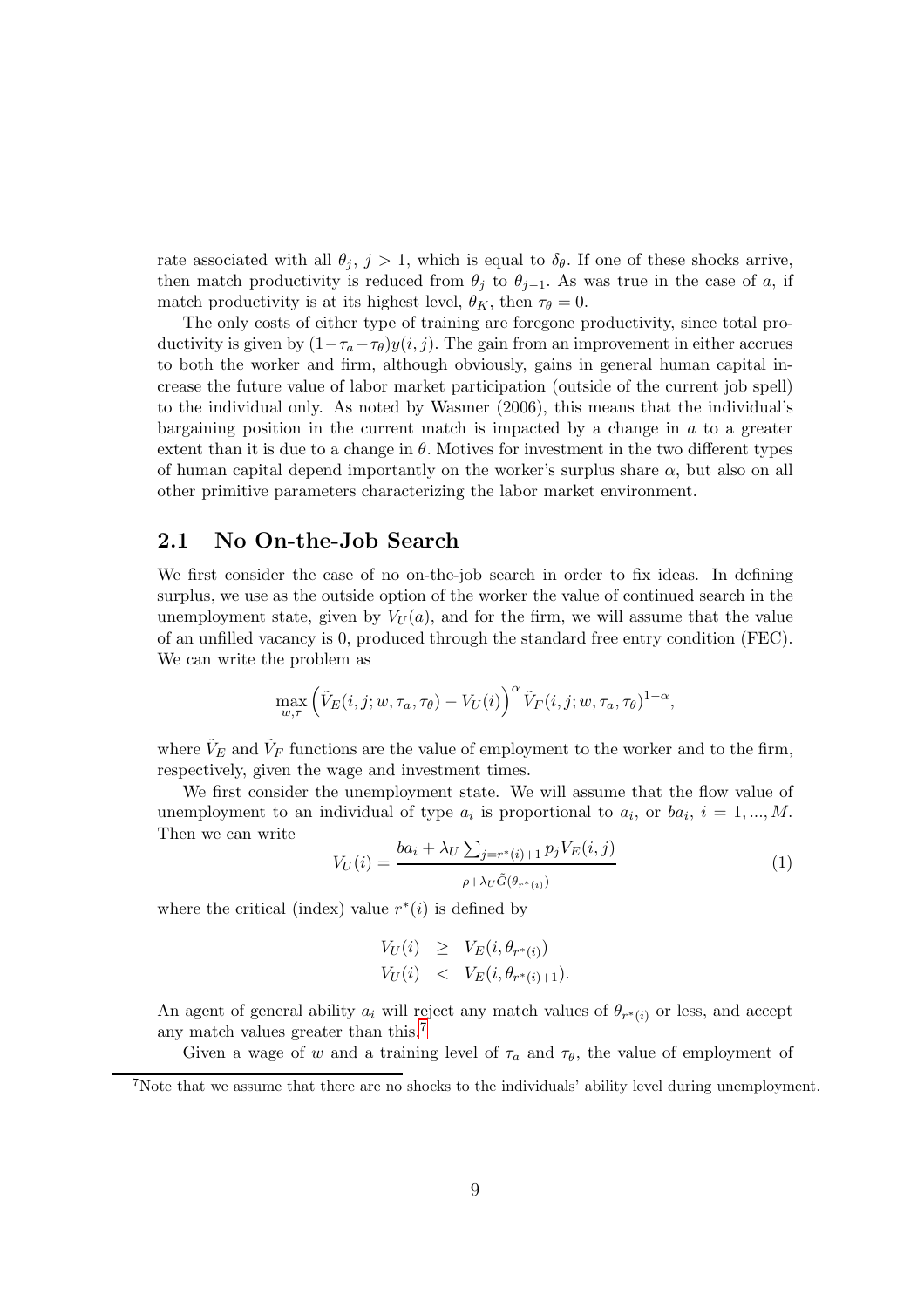type  $a_i$  at a match of  $\theta_j$  is

$$
\tilde{V}_E(i,j; w, \tau_a, \tau_\theta) = (\rho + \varphi_a(i, \tau_a) + \varphi_\theta(j, \tau_\theta) + \tilde{\delta}_a(i) + \tilde{\delta}_\theta(j) + \eta)^{-1} \times \n[w + \varphi_a(i, \tau_a)Q(i+1, j) + \varphi_\theta(j, \tau_\theta)V_E(i, j+1) + \tilde{\delta}_a(i)Q(i-1, j) \n+ \tilde{\delta}_\theta(j)Q(i, j-1) + \eta V_U(a_i)],
$$

where  $\tilde{\delta}_k(i) = 0$  if  $i = 1$  and  $\tilde{\delta}_k(i) = \delta_k$  if  $i > 1$ , for  $k = a, \theta$ . The term

$$
Q(i,j) \equiv \max[V_E(i,j), V_U(i)],
$$

allows for the possibility that a reduction in the value of a or  $\theta$  could lead to an endogenous termination of the employment contract, with the employee returning to the unemployment state. It also allows for the possibility that an increase in a from  $a_i$ to  $a_{i+1}$  could lead to an endogenous separation. This could occur if the reservation  $\theta$ ,  $r^*(i)$ , is increasing in i. In this case, an individual employed at the minimally acceptable match  $r^*(i) + 1$ , may quit if a improves and  $r^*(i+1) \geq r^*(i) + 1$ .

The corresponding value to the firm is

$$
\tilde{V}_F(i, j; w, \tau_a, \tau_\theta) = (\rho + \varphi_a(i, \tau_a) + \varphi_\theta(j, \tau_\theta) + \tilde{\delta}_a(i) + \tilde{\delta}_\theta(j) + \eta)^{-1} \times
$$
\n
$$
[(1 - \tau_a - \tau_\theta)y(i, j) - w + \varphi_a(i, \tau_a)Q_F(i + 1, j) + \varphi_\theta(j, \tau_\theta)V_F(i, j + 1) + \tilde{\delta}_aQ_F(i - 1, j) + \tilde{\delta}_\thetaQ_F(i, j - 1)]
$$

where  $Q_F(i, j) = 0$  if  $Q(i, j) = V_U(i)$  and  $Q_F(i, j) = V_F(i, j)$  if  $Q(i, j) = V_E(i, j)$ . Then the solution to the surplus division problem is given by

$$
\{w^*(i,j), \tau_a^*(i,j), \tau_{\theta}^*(i,j)\} = \arg \max_{w, \tau_a, \tau_{\theta}} \left(\tilde{V}_E(i,j; w, \tau_a, \tau_{\theta}) - V_U(i)\right)^{\alpha} \times \tilde{V}_F(i,j; w, \tau_a, \tau_{\theta})^{1-\alpha}; \nV_E(i,j) = \tilde{V}_E(i,j; w^*(i,j), \tau_a^*(i,j), \tau_{\theta}^*(i,j)), \nV_F(i,j) = \tilde{V}_F(i,j; w^*(i,j), \tau^*(i,j), \tau_{\theta}^*(i,j)).
$$

More specifically, the surplus division problem is given by

$$
\max_{w,\tau_a,\tau_\theta} (\rho + \varphi_a(i,\tau_a) + \varphi_\theta(j,\tau_\theta) + \tilde{\delta}_a(i) + \tilde{\delta}_\theta(j) + \eta)^{-1}
$$
  
\$\times \begin{bmatrix} w + \varphi\_a(i,\tau\_a)[Q\_E(i+1,j) - V\_U(i)] + \varphi\_\theta(j,\tau\_\theta)[V\_E(i,j+1) - V\_U(i)] \\ + \tilde{\delta}\_a(i)[Q(i-1,j) - V\_U(i)] + \tilde{\delta}\_\theta(j)[Q(i,j-1) - V\_U(i)] - \rho V\_U(a\_i) \end{bmatrix}^{\alpha}\$  
\$\times \begin{bmatrix} (1-\tau)y(i,j) - w + \varphi\_a(i,\tau\_\alpha)Q\_F(i+1,j) + \varphi\_\theta(j,\tau\_\theta)V\_F(i,j+1) \\ + \tilde{\delta}\_a(i)Q\_F(i-1,j) + \tilde{\delta}\_\theta(j)Q\_F(i,j-1) \end{bmatrix}^{1-\alpha}\$.

The first order conditions for this problem can be manipulated to get the reasonably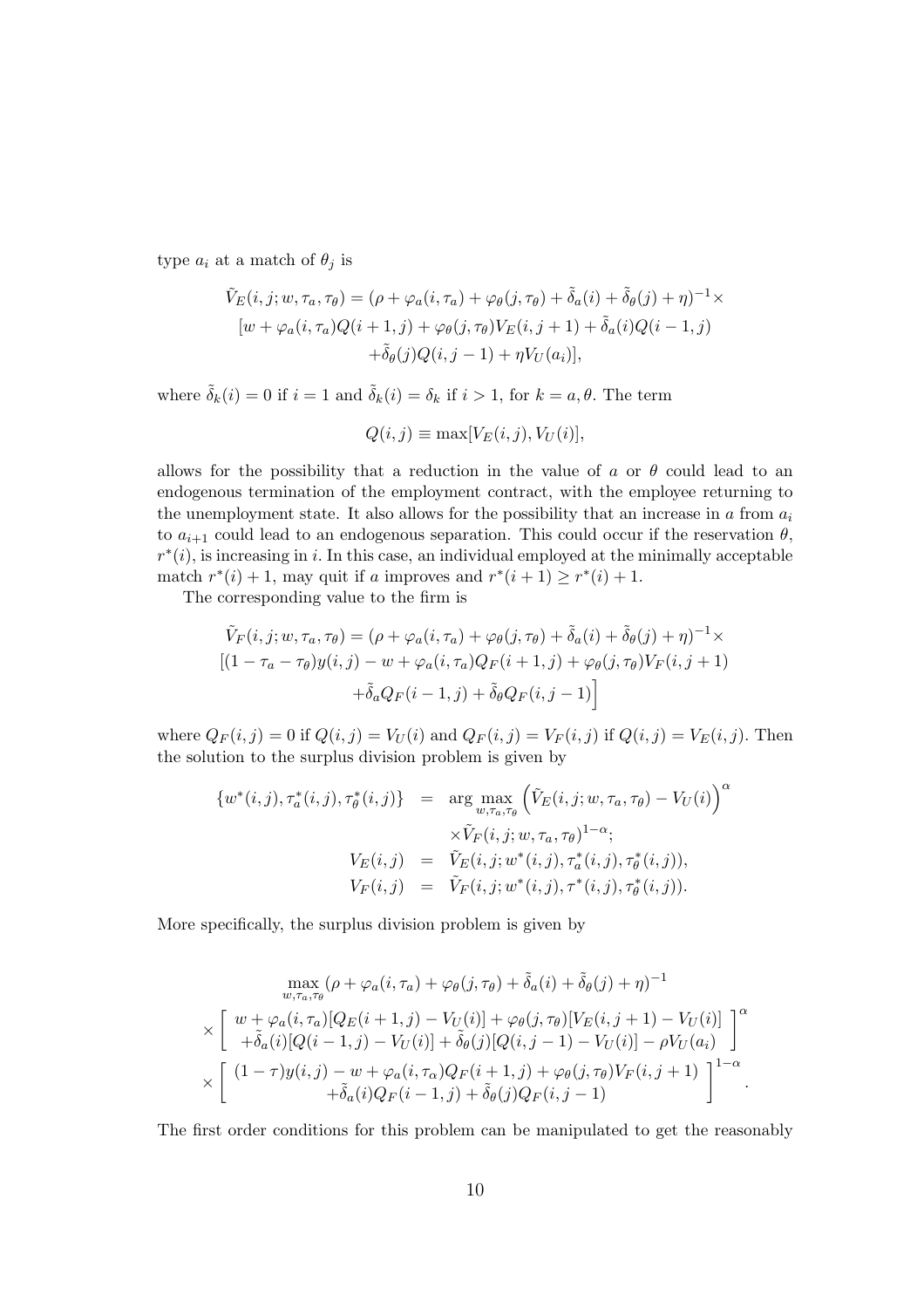standard wage-setting equation,

$$
w^*(i,j) = \alpha \{ (1 - \tau_a^* - \tau_\theta^*) y(i,j) + \varphi_a(i, \tau_a^*) Q_F(i+1,j) + \varphi_\theta(j, \tau_\theta^*) V_F(i,j+1) + \tilde{\delta}_a(i) Q_F(i-1,j) + \tilde{\delta}_\theta(j) Q_F(i,j-1) \} + (1 - \alpha) \{ \rho V_U(i) - \varphi_a(i, \tau_a^*) (V_E(i+1,j) - V_U(i)) - \varphi_\theta(j, \tau_\theta^*) (V_E(i,j+1) - V_U(i)) \} - \tilde{\delta}_a(i) Q(i-1,j) - \tilde{\delta}_\theta(j) Q(i,j-1) \}.
$$

The first order conditions for the investment times  $\tau_a$  and  $\tau_\theta$  are also easily derived, but are slightly more complex than the wage condition. The assumptions regarding the investment technologies  $\varphi_a$  and  $\varphi_\theta$  have important implications for the investment rules, obviously. The time flow constraint is

$$
1 \geq \tau_a + \tau_{\theta},
$$
  
\n
$$
\tau_a \geq 0
$$
  
\n
$$
\tau_{\theta} \geq 0.
$$

Depending on the parameterization of the production technology, it is possible that optimal flow investment of either type is 0, that one type of investment is 0 while the other is strictly positive, and even that all time is spent in investment activity, whether it be in one kind of training or both. In such a case, it is possible to produce the implication of negative flow wages, and we shall not explicitly assume these away by imposing a minimum wage requirement in estimation. In the case of internships, for example, which are supposed to be mainly investment activities, wage payments are low or zero. Including the worker's direct costs of employment, the effective wage rate may be negative. What is true is that no worker-firm pair will be willing to engage in such activity without the future expected payoffs being positive, which means that the worker would generate positive flow profits to the firm at some point during the job match.

### 2.2 On-the-Job Search

In the case of on-the-job search, individuals who are employed are assumed to receive offers from alternative employers at a rate  $\lambda_E$ , and it is usually the case that  $\lambda_E < \lambda_U$ . If the employee meets a new employer, the match value at the alternative employer,  $\theta_{j'}$ , is immediately revealed. Whether or not the employee leaves for the new job and what the new wage of the employee is after the encounter depends on assumptions made regarding how the two employers compete for the individual's labor services. In Flinn and Mabli (2009), two cases were considered. In the first, in which employers are not able to commit to wage offers, the outside option in the wage determination problem always remains the value of unemployed search, since this is the action available to the employee at any moment in time. This model produces an implication of efficient mobility, in that individuals will only leave a current employer if the match produc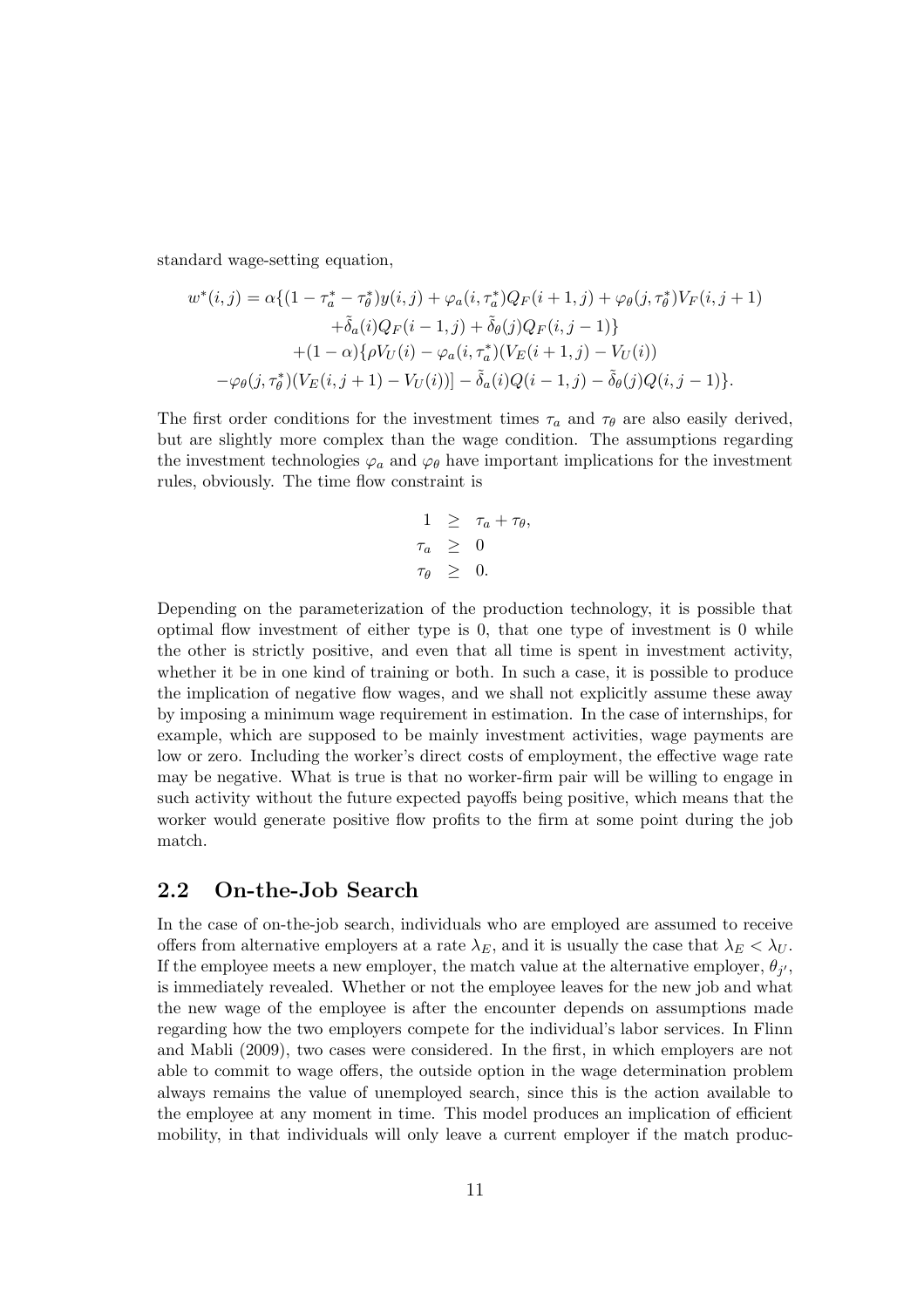tivity at the new employer is at least as great as current match productivity (general productivity has the same value at all potential employers). An alternative assumption, utilized in Postel-Vinay and Robin (2002), Dey and Flinn (2005), and Cahuc et al. (2006), is to allow competing employers to engage in Bertrand competition for the employee's services (this model assumes the possibility of commitment to the offered contract on the part of the firm). In this case, efficient mobility will also result, but the wage distribution will differ in the two cases, with employees able to capture more of the surplus (at the same value of the primitive parameters) in the case of Bertrand competition. We begin our discussion with the Bertrand competition case in this section, although we estimate the model under both scenarios. For reasons explained at the end of this section, the empirical work will emphasize the no-renegotiation case.

Under either scenario,  $a_i$  has no impact on mobility decisions, since it assumes the same value across all employers. In the Bertrand competition case (as in Dey and Flinn (2005), for example), the losing firm in the competition for the services of the worker is willing to offer all of the match surplus in its attempt to retain the worker. For example, let the match value at the current employer be  $\theta_j$ , and the match value at the potential employer be  $\theta_{j'}$ . We will denote the maximum value to an employee of type  $a_i$  of working at a firm where her match value is  $\theta_j$  by  $V(i, j)$ , which is the case in which the employee captures all of the match surplus (since the value of holding an unfilled vacancy is assumed to be equal to 0, by transferring all of its surplus to the employee, the firm is no worse of than it would be holding an unfilled vacancy). In the Bertrand competition case then, and assuming that  $j' \leq j$ , the losing firm offers  $\bar{V}(i, j')$ for the individual's labor services. The winning firm then divides the surplus with the employee, where the employee's outside option becomes  $\bar{V}(i, j')$ . Note that in the case that  $j' = j$ , the individual would be indifferent between the two firms, the two firms would be indifferent with respect to hiring her or not, and whichever offer it accepted, the employee would capture the entire match value, that is,  $V_E(i, j) = \overline{V}(i, j)$ . Because of the investment possibilities, it is not generally the case that the wage at the winning firm will be equal to  $a_i\theta_j - \zeta$ , which would be true when there are no investment possibilies.

In the case of on-the-job search with Bertrand competition between employers, we denote the value of the employment match to the worker and the firm by  $V(i, j, j')$ and  $V_F(i,j,j')$ , respectively. The first argument denotes the individual's general ability type,  $a_i$ , and the second denotes the value of the match at the employer. The third argument in the function is the highest match value encountered during the current employment spell (which is a sequence of job spells not interrupted by an unemployment spell) at any other employer. Since mobility decisions are efficient, we know that  $j' \leq j$ . When the individual has encountered no other match values during the current employment spell that exceeded the value  $r^*(i) + 1$ , then we will write  $V(i, j, j^*(i))$ . When an individual encounters a new firm with a new match draw  $j''$ , then the individual's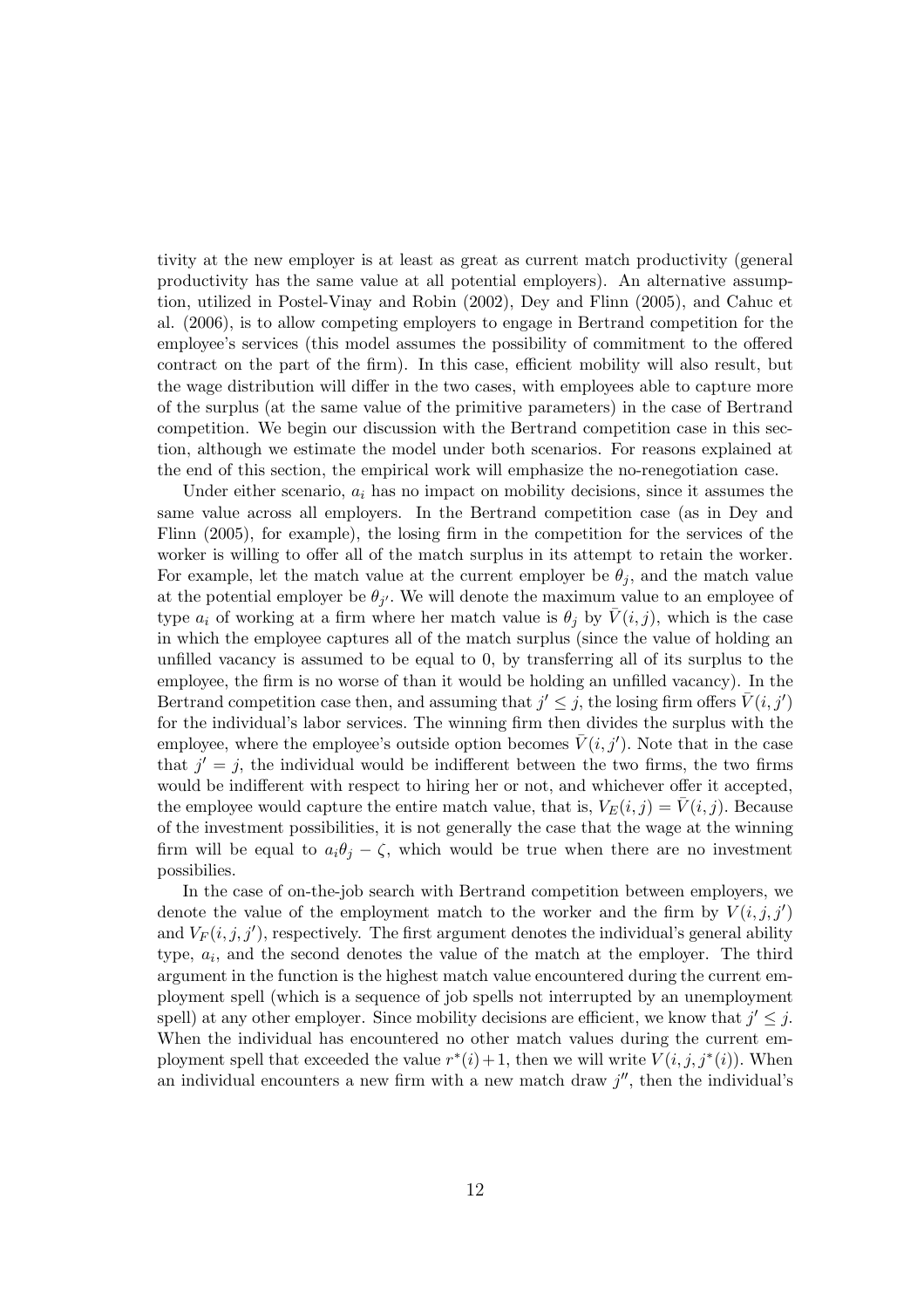new value of being employed is given by

$$
V(i, j'', j) \quad \text{if} \quad j'' > j
$$
\n
$$
V(i, j, j'') \quad \text{if} \quad j \geq j'' > j'
$$
\n
$$
V(i, j, j') \quad \text{if} \quad j' \geq j''
$$
\n
$$
(2)
$$

In the first row, the individual changes employer, and now the match value at the current employer becomes the next best match value during the current employment spell. In the second row, the employee stays with her current employer, but gains more of the total surplus associated with the match, which implies an increase in her wage at the employer. In the third row, the individual does not report the encounter to her current employer, since it doesn't increase her outside option.

To see these effects more formally, we first consider the case in which a worker with a current match value of  $\theta_j$  who has previously worked at a job with a match value of  $\theta_k, k \leq j$ , and where there was no intervening unemployment spell. In this case, we write the worker's value given wage w and training time  $\tau$  as

$$
\tilde{V}_E(i,j,k;w,\tau_a,\tau_\theta) = \frac{N_E(w,\tau_a,\tau_\theta;i,j,k)}{D(\tau_a,\tau_\theta;i,j,k)},
$$

where

$$
N_E(w, \tau_a, \tau_\theta; i, j, k) = w + \lambda_E \left[ \sum_{s=k+1}^j p_s V_E(i, j, s) + \sum_{s=j+1} p_s V_E(i, s, j) \right] + \varphi_a(i, \tau_a) Q(i+1, j, k) + \varphi_\theta(j, \tau_\theta) V_E(i, j+1, k) \tilde{\delta}_a(i) Q(i-1, j, k) + \tilde{\delta}_\theta(j) Q(i, j-1, k) + \eta V_U(i);
$$

$$
D(\tau_a, \tau_\theta; i, j, k) = \rho + \lambda_E \tilde{G}(\theta_k) + \varphi_a(i, \tau_a) + \varphi_\theta(j, \tau_\theta)
$$

$$
\tilde{\delta}_a(i) + \tilde{\delta}_\theta(j) + \eta.
$$

The term  $Q(i + 1, j, k) = \max\{V(i + 1, j, k), V_U(i + 1)\}\$ , indicating the possibility that an increase in a could lead to an endogenous separation depending on the value of  $\theta_i$ . The term  $Q(i-1,j,k) = \max\{V(i-1,j,k), V_U(i-1)\}\$ , indicating that the value of unemployed search has decreased as well. Finally, we have  $Q(i, j - 1, k)$  $\max\{V(i, j-1, \min(j-1, k)), V_U(i)\}.$  In the case where  $j = k$ , this implies that the value of the outside option is reduced with the current match value. We impose this convention so as to keep the surplus division problem well-defined. Other assumptions could be made regarding how the negotiations between and employer and employee are impacted when the match value decreases.

The value to the firm is given by

$$
\tilde{V}_F(i,j,k;w,\tau_a,\tau_\theta) = \frac{N_F(w,\tau_a,\tau_\theta;i,j,k)}{D(\tau_a,\tau_\theta;i,j,k)},
$$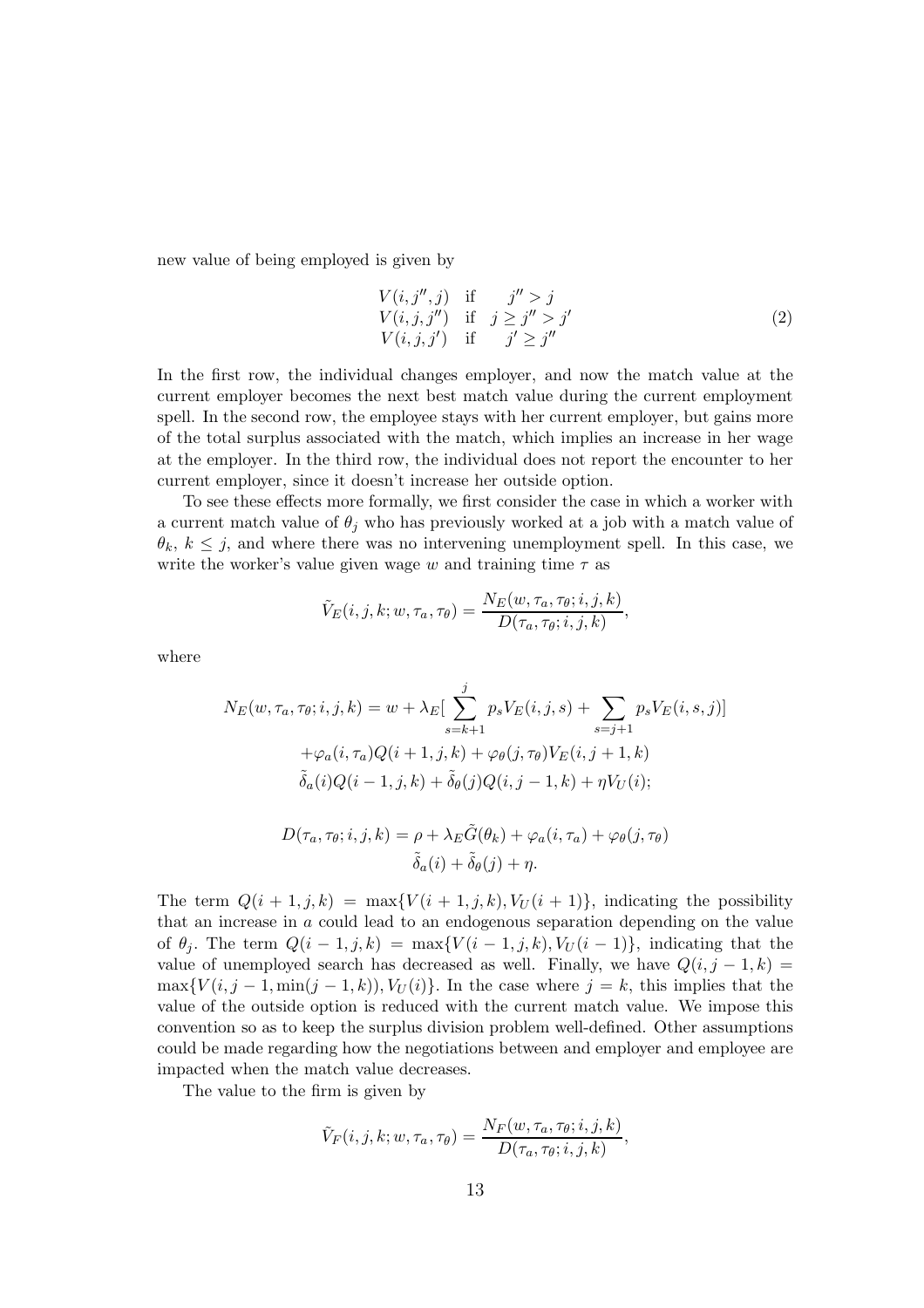where

$$
N_F(w, \tau_a, \tau_\theta; i, j, k) = y(i, j)(1 - \tau_a - \tau_\theta) - w + \varphi_a(i, \tau_a)Q_F(i + 1, j, k) + \varphi_\theta(j, \tau_\theta)V_F(i, j + 1, k) + \tilde{\delta}_a(i)Q_F(i - 1, j, k) + \tilde{\delta}_\theta(j)Q_F(i, j - 1, \min(j - 1, k)) + \lambda_E \sum_{s = k + 1}^j p_s V_F(i, j, s).
$$

Now the surplus division problem is

$$
\max_{w,\tau_a,\tau_\theta} D(\tau_a, \tau_\theta; i, j, k)^{-1} [N_E(w, \tau_a, \tau_\theta; i, j, k) - \bar{V}(i, k)]^{\alpha} \times N_F(w, \tau_a, \tau_\theta; i, j, k)^{1-\alpha},
$$

which is only slightly more involved than the problem without OTJ search, but the generalization yields another fairly complex dependency between the current value of the match and the training time decisions. It is clear that the value of match-specific investment to the employer in the case of OTJ search is even higher than in the no OTJ case, since it also increases (in expected value) the duration of the match, and this value always exceeds the value of an unfilled vacancy, which is 0. The value of either type of training is also enhanced from the point of view of the worker, since in addition to increasing her value at her current employer, higher values of a or  $\theta$  enhance her future bargaining position during the current employment spell, and, in the case of a, even beyond the current employment spell. Once the employment spell ends, the bargaining advantage from the match history ends, including gains accumulated through investment in match-specific productivity. On the other hand, the value of previous investments in general productivity is carried over, in a stochastic sense, which is what makes this type of human capital particularly valuable from the worker's perspective, and accounts for her disproportionate costs of funding these investments. Finally, the value of unemployed search is given by

$$
V_U(i) = \frac{ba_i + \lambda_U \sum_{j=r^*(i)+1} p_j V_E(i, j, j^*(i))}{\rho + \lambda_U \tilde{G}(\theta_{r^*(i)})}.
$$

As we have seen, in the case of Bertrand competition, there is some arbitrariness in defining the employment state when the outside option and current match values are equal and there is depreciation in the current match value. In this case, we have simply assumed that the employee continues to receive the entire surplus of the match, although this total surplus has decreased due to the decrease in match-specific productivity from  $\theta_j$  to  $\theta_{j-1}$ . The other case of employer-employee interaction we consider is when employers do not respond to outside offers. This would be the case when outside offers cannot be observed and verified. Moreover, even if they were, employers have an incentive to cheat on the employment contract agreed to once the outside offer is no longer available. When the outside offer is removed, the employee's only alternative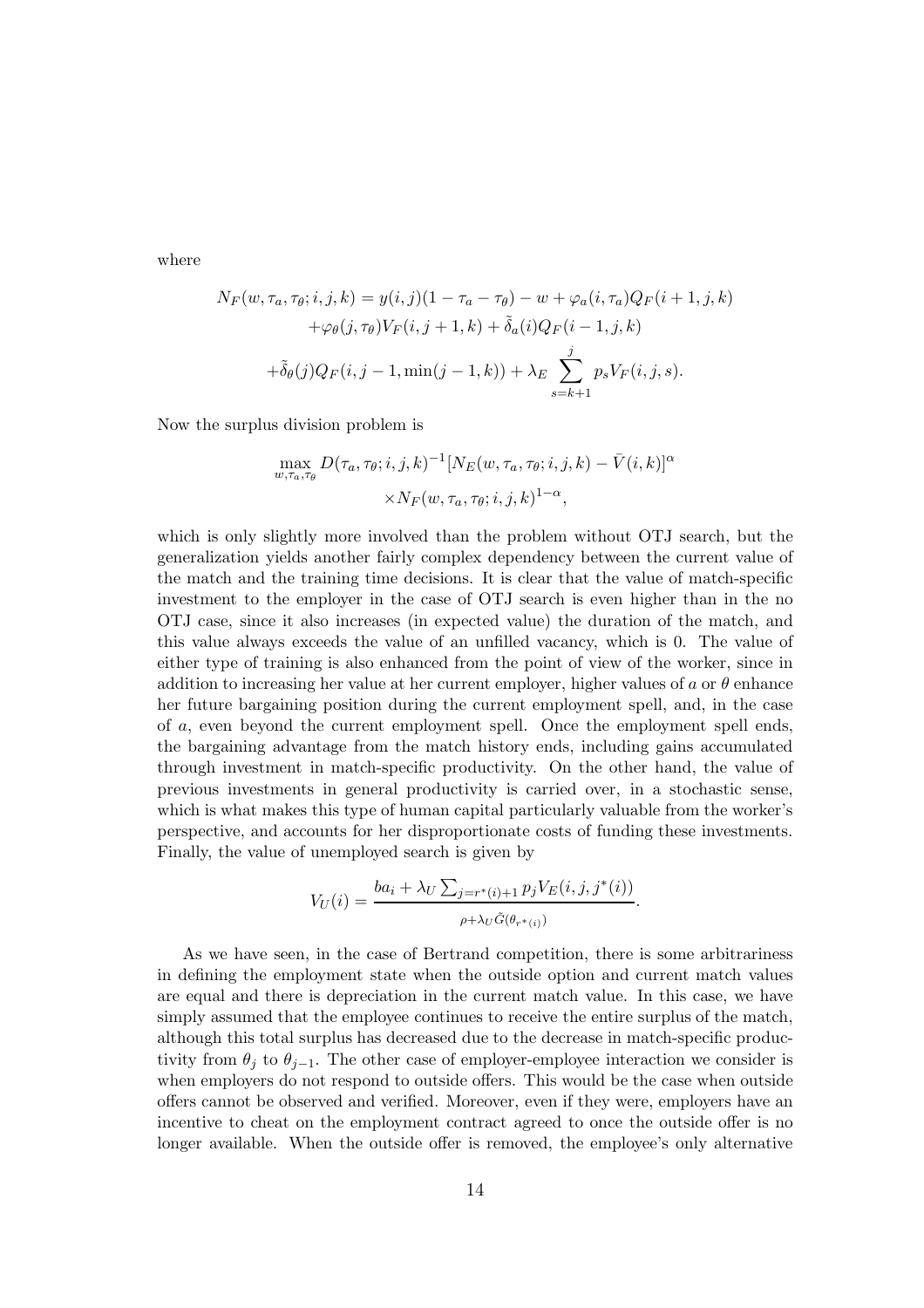is to quit into unemployed search, so that this is the outside option considered when deciding upon wage-setting and the amount of work time devoted to investment.

In this case, decisions are considerably simplified. As in the case of no OTJ search, the employment contract is only a function of the individual's type and the current match value,  $(i, j)$ . The property of efficient turnover decisions continues to hold, with the employee accepting all jobs with a match value  $j' > j$ , and refusing all others. The formal structure of the problem is modified as follows.

$$
\tilde{V}_E(i, j; w, \tau_a, \tau_\theta) = \frac{N_E(w, \tau_a, \tau_\theta; i, j)}{D(\tau_a, \tau_\theta; i, j)},
$$

where

$$
N_E(w, \tau_a, \tau_\theta; i, j) = w + \lambda_E \sum_{s=j+1} p_s V_E(i, s)
$$

$$
+ \varphi_a(i, \tau_a) Q(i+1, j) + \varphi_\theta(j, \tau_\theta) V_E(i, j+1)
$$

$$
+ \tilde{\delta}_a(i) Q(i-1, j) + \tilde{\delta}_\theta(j) Q(i, j-1) + \eta V_U(a_i);
$$

$$
D(\tau_a, \tau_{\theta}; i, j) = \rho + \lambda_E \tilde{G}(\theta_j) + \varphi_a(i, \tau_a) + \varphi_{\theta}(j, \tau_{\theta})
$$

$$
+ \tilde{\delta}_a(i) + \tilde{\delta}_{\theta}(j) + \eta.
$$

The term  $Q(i + 1, j) = \max\{V(i + 1, j), V_U(i + 1)\}\$ , indicating the possibility that an increase in a could lead to an endogenous separation depending on the value  $\theta_j$ . The term  $Q(i-1, j) = \max\{V(i-1, j), V_U(i-1)\}\$ , indicating that the value of unemployed search has decreased as well. Finally, we have  $Q(i, j - 1) = \max\{V(i, j - 1), V_U(i)\}.$ 

The value to the firm conditional on the wage and investment decisions is given by

$$
\tilde{V}_F(i,j;w,\tau_a,\tau_\theta)=\frac{N_F(w,\tau_a,\tau_\theta;i,j)}{D(\tau_a,\tau_\theta;i,j)},
$$

where

$$
N_F(w, \tau_a, \tau_\theta; i, j) = y(i, j)(1 - \tau_a - \tau_\theta) - w + \varphi_a(i, \tau_a)Q_F(i + 1, j)
$$
  
+
$$
\varphi_\theta(j, \tau_\theta)V_F(i, j + 1) + \tilde{\delta}_a(i)Q_F(i - 1, j)
$$
  
+
$$
\tilde{\delta}_\theta(j)Q_F(i, j - 1),
$$

and where  $Q_F(i+1, j) = V_F(i+1, j)$  if  $V(i+1, j) > V_U(i+1)$  and equals 0 otherwise,  $Q_F(i-1,j) = V_F(i-1,j)$  if  $V(i-1,j) > V_U(i-1)$  and equals 0 otherwise, and  $Q_F(i, j-1) = V_F(i, j-1)$  if  $j-1 > r^*(i)$ . Now the surplus division problem becomes:

$$
\max_{w,\tau_a,\tau_\theta} D(\tau_a,\tau_\theta;i,j)^{-1} [N_E(w,\tau_a,\tau_\theta;i,j) - V_U(i)]^{\alpha} \times N_F(w,\tau_a,\tau_\theta;i,j)^{1-\alpha}.
$$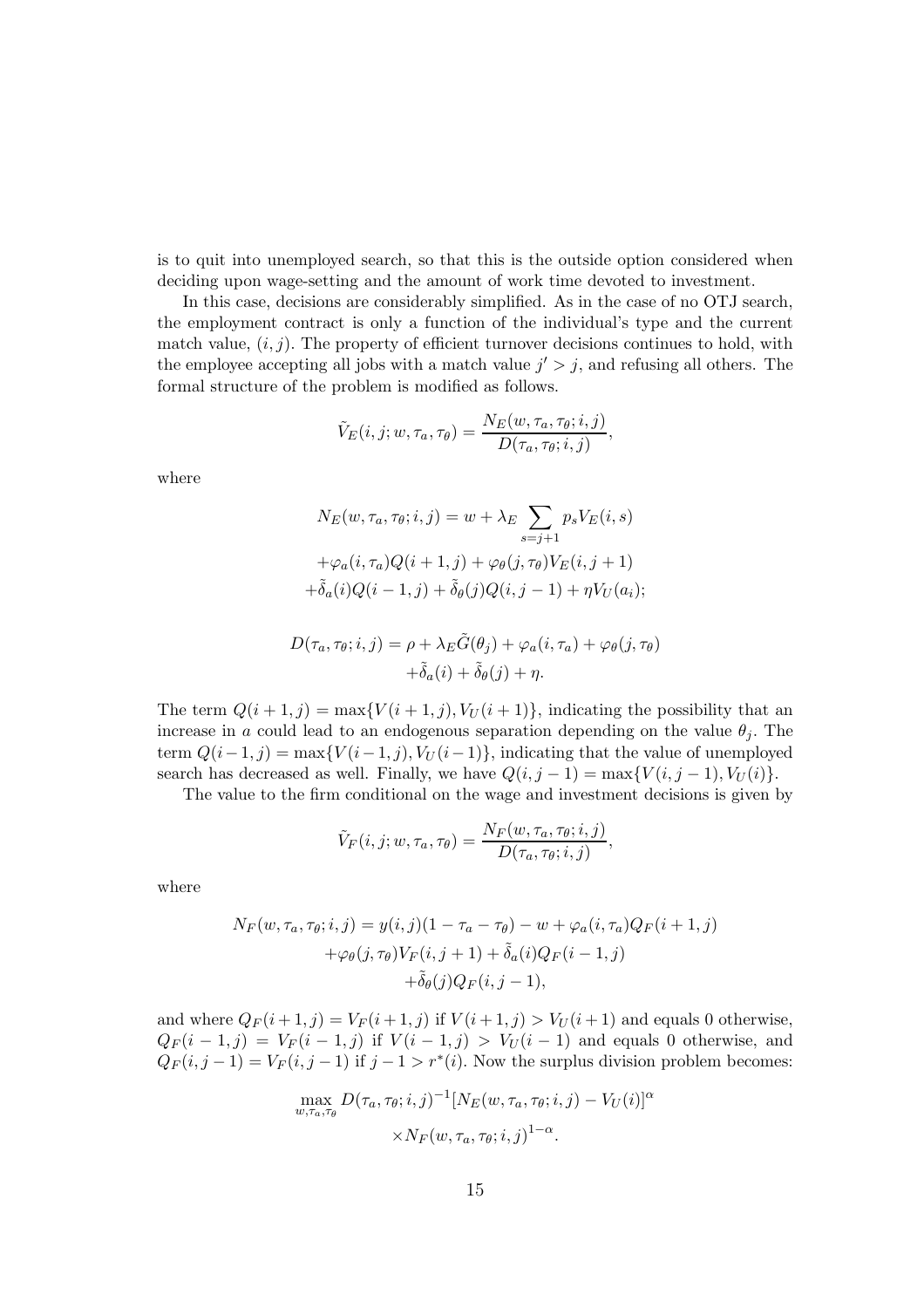The value of unemployed search in this case is simply

$$
V_U(i) = \frac{ba_i + \lambda_U \sum_{j=r^*(i)+1} p_j V_E(i,j)}{\rho + \lambda_U \tilde{G}(\theta_{r^*(i)})}.
$$

In what follows, we will emphasize the estimates associated with the no renegotiation model. This is due to its relative simplicity, and the fact that in other studies (Flinn and Mabli (2009), Flinn and Mullins (2015)) and in this one, we have found that the no renegotiation model fits the sample characteristics used to define our Method of Simulated Moments (MSM) estimator better than does the Bertrand competition model. Of course, in a model without investment options, the model without renegotiation implies that wages will be constant over a job spell of an individual and a particular firm. The Bertrand competition assumption in a stationary search setting implies that wage gains may be observed over the course of a job spell, but never wage declines. Of course, in the data we see a number of wage decreases over a job spell. No doubt, many of these are due solely to measurement error, or the fact that wages fixed in nominal terms across interview dates will imply real wage declines in the face of inflation. Our model, with endogenous productivity shocks in both general and specific human capital, is capable of generating both types of wage fluctuations without relying on the use of difficult to verify bargaining protocols.

## 2.3 Equilibrium Model

The model described to this point is one set in partial equilibrium, with contact rates between unemployed and employed searchers and firms viewed as exogenous. The model can be closed most simply by employing the matching function framework of Mortensen and Pissaridies (1994). We let the measure of searchers be given by  $S =$  $U + \xi E$ , where U is the steady state measure of unemployed and E is the measure of the employed (=  $1 - U$ , since we assume that all individuals are participants in the labor market). The parameter  $\xi$  reflects the relative efficiency of search in the employed state, and it is expected that  $0 < \xi < 1$ . We denote the measure of vacancies posted by firms by  $v$ . The flow contact rate between workers and firms is given by

$$
M = S^{\phi} v^{1-\phi},
$$

with  $\phi \in (0,1)$ .<sup>[8](#page-15-0)</sup> Letting  $k \equiv v/S$  be a measure of labor market tightness, we can write the rate at which searchers contact firms holding vacancies by

$$
\frac{M}{v} = k^{\phi}.
$$

The proportion of searchers who are employed is given by  $\mathcal{E}E/S$ , so that the mass

<span id="page-15-0"></span><sup>&</sup>lt;sup>8</sup>We have fixed  $TFP = 1$  in the Cobb Douglas matching function due to the impossibility of identifying this parameter given the data available.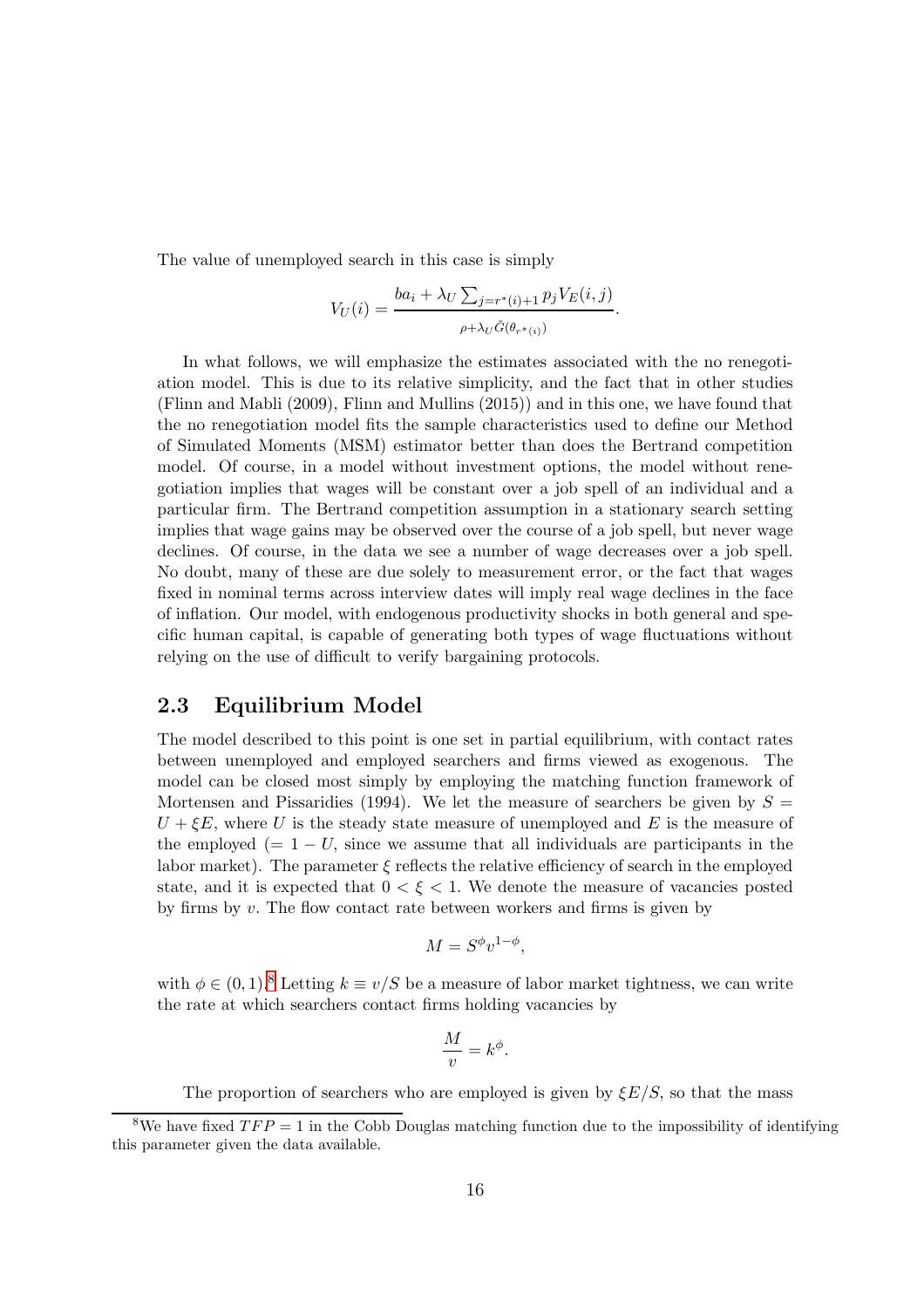of matches that involve an employed worker is simply  $\mathcal{E}E/S \times M$ , which means that the flow rate of contacts for the employed is

$$
\lambda_E = \frac{\xi E}{S} \frac{S^{\phi} v^{1-\phi}}{E}
$$

$$
= \xi k^{\phi - 1}.
$$

A similar argument is used to find the contact rate for unemployed searchers,

$$
\lambda_U = k^{\phi-1}.
$$

A fact that will be utilized in the estimation of demand side parameters below is that  $\xi = \lambda_E/\lambda_U$ .

Let the flow cost of holding a vacancy be given by  $\psi > 0$ . The steady state distributions of a among the unemployed and  $(a, \theta)$  among the employed are complex objects that have no closed form solution, due to the (endogenous) dynamics of the a and  $\theta$ processes in the population. However, these distributions are well-defined objects, the values of which can be obtained through simulation. The way we obtain the steady state distributions through simulation is given in Appendix A.

Let the steady state distribution of a among the unemployed be given by  $\{\pi_i^U\}$ ,  $i =$ 1, ..., M, and the steady state distribution of  $(a, \theta)$  among the employed by  $\{\pi_{i,j}^E\}$ ,  $i = 1, ..., M, j = 1, ..., K$ . Then the expected flow value of a vacancy in the steady state is given by

$$
-\psi + \frac{k^{\phi}}{S} \times \{U \sum_{i} \sum_{j=r^*(i)+1} p_j V_F(i,j)\pi_i^U
$$

$$
+\xi E \sum_{i} \sum_{j'} \sum_{j} p_{j'} V_F(i,j')\pi_{i,j}^E\}.
$$

By imposing a free entry condition on firms that equates this value to zero, the equation can be solved for equilibrium values of  $\lambda_U$  and  $\lambda_E$  given knowledge of the parameters  $\psi$ ,  $\phi$ , and  $\xi$ .

## 3 Data

We utilize data from the National Longitudinal Survey of Youth 1997 (NLSY97) to construct our estimation sample. The NLSY97 consists of a cross-sectional sample of 6, 748 respondents designed to be representative of people living in the United States during the initial survey round and born between January 1, 1980, and December 31, 1984, and a supplemental sample of 2, 236 respondents designed to oversample Hispanic, Latino and African-American individuals. At the time of first interview, respondents' ages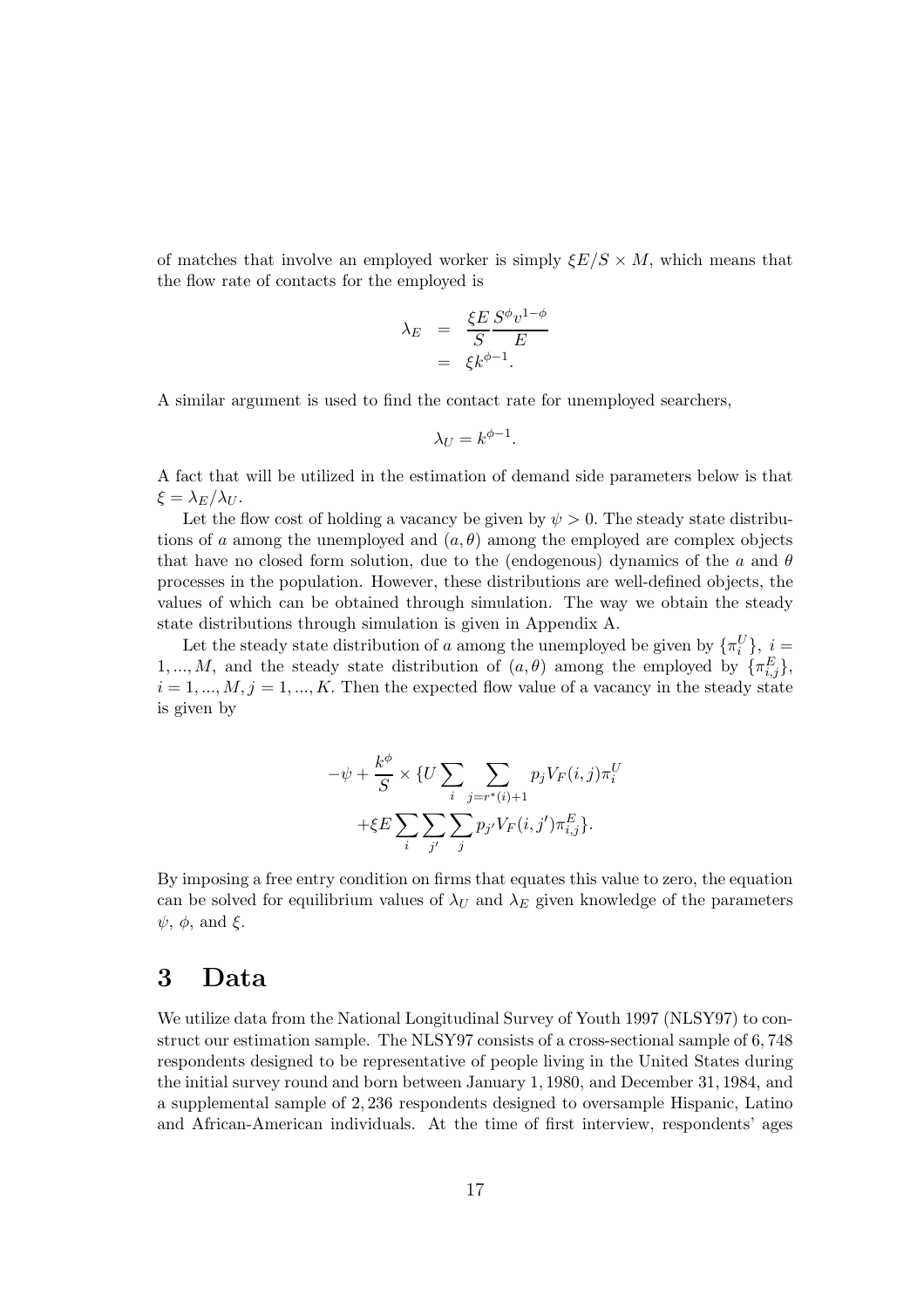range from 12 to 18, and at the time of the interview from the latest survey round, their ages range from 26 to 32.

For our analysis, we use a subsample of 1,994 respondents from the NLSY97. We obtain this sample through three main selection criteria: (1) The oversample of Hispanic, Latino and African-American respondents are excluded so that the final sample comprises only of the nationally representative cross-sectional sample, (2) The military sample is excluded, (3) All females and high-school dropouts are excluded. A respondent who satisfies these criteria enters our sample after completing all schooling.

The estimation sample is constructed this way since our model is not designed to explain behavior while in school and staying in school or continuing education are not endogenous choices. These sample selection criteria give us an unbalanced sample of 1, 994 individuals and 661, 452 person-week observations. The proportion of high school graduates is 37 percent and the proportion of those with some college and those with a college degree are 30 and 33 percent, respectively.

NLSY97 provides detailed retrospective data on the labor market histories and wage profiles of each respondent. This retrospective data is included in the employment roster, which gives the start/end dates of each employment spell experienced by the respondent since the last interview, wage profiles and other characteristics of the each employment (or unemployment) episode. We use the employment roster to construct weekly data on individual labor market histories. This information provides us with some of the key moments that identify the parameters of the search environment faced by the agents in our model. Some of these moments are transitions between employment states and transitions between jobs, average wages and wage changes during employment transitions, and wage growth within jobs.

While we make extensive use of the weekly data constructed retrospectively from the NLSY97 employment rosters for obtaining moments related to training, we mostly use information collected from respondents on interview dates for our empirical analysis on wages and wage transitions. This is mainly because of the potential measurement problems inherent in the weekly employment data in NLSY97 due to its retrospective nature. More specifically, in each annual survey round, the NLSY97 respondents answer detailed questions about current and previously held jobs and this data is collected about every employer for whom the respondent worked since her previous interview so that a complete picture of the respondent's employment can be constructed. That there is usually approximately a year between each interview date brings into question the accuracy of respondents' answers regarding the detailed questions they are asked about especially the wages that pertain to each employment episode experienced during the course of the year. For these reasons, while we still take advantage of some of the retrospective weekly data in the employment roster, we use it in conjunction with information collected on interview dates and put more emphasis on the latter especially for moments related to wages and wage transitions.

Some of the implications of restricting our data to interview dates can be seen in Table [1,](#page-49-0) which displays the percentage of job spells by the number of interview dates they span. The proportions for each number of interview date are shown separately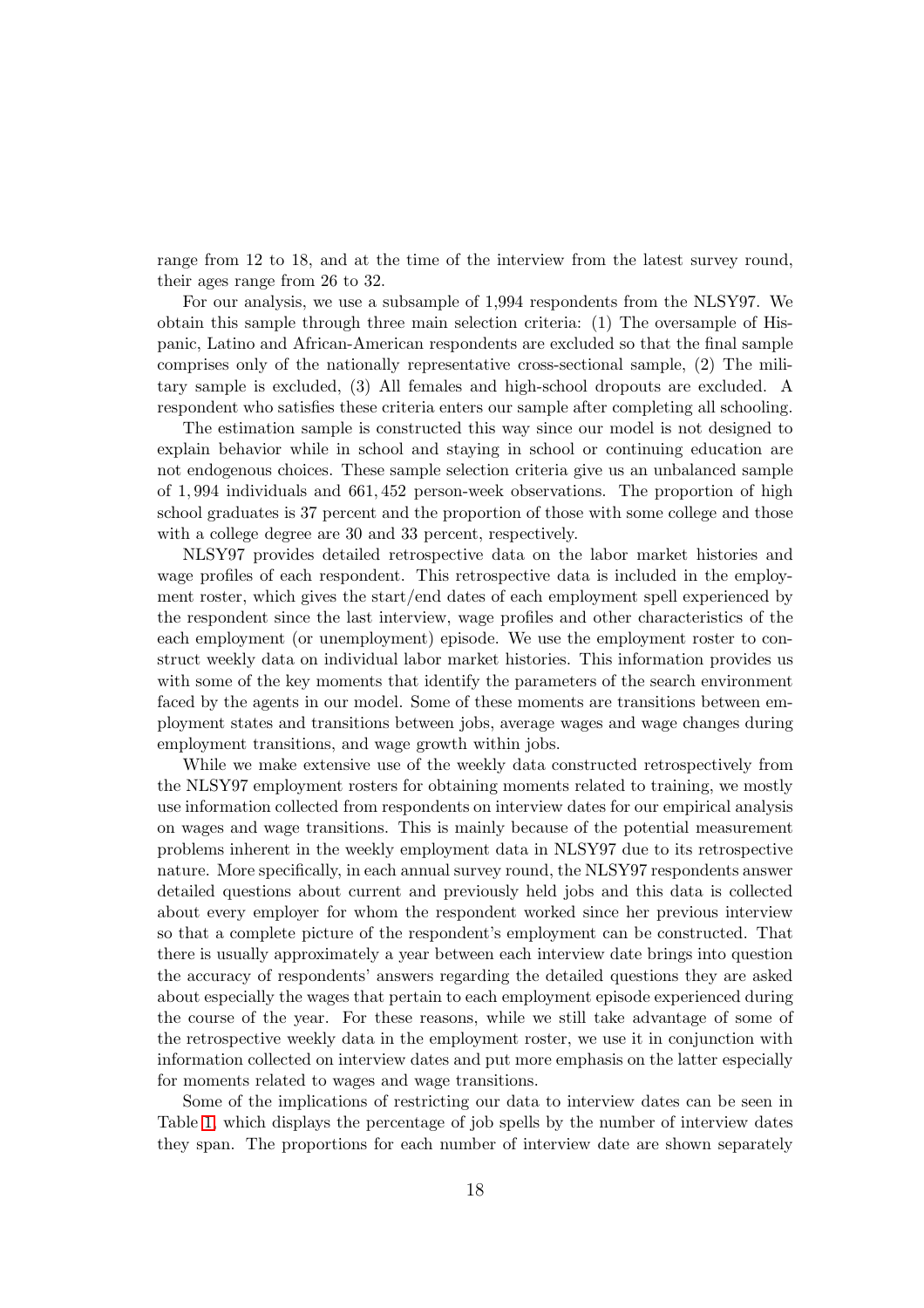for each schooling level and they closely mirror the actual duration distribution of jobs obtained from the retrospective data from employment rosters. They are not exactly the same since the start date of the job and the calendar date of the interview also matter in addition to the actual duration of the job spell. However, the maximum discrepancy should be one year. We see in Table [1'](#page-49-0)s second row that for high school graduates, about 61 percent of all observed job spells cover no interview dates at all. This is due to the fact that a large proportion of job spells for this group end in less than a year and do not last long enough to coincide with an interview date. For the same education group, 23 percent of all observed job spells span one interview date and 7 percent last long enough to span two interview dates. The proportion of job spells with longer durations increase by education level. Consequently, it can be seen from Table [1](#page-49-0) that the proportion of higher number of interview dates covered increases by education level. For example, the proportion of job spells that span two interview dates is 11 percent for individuals with a college degree. In the context of the model, the duration of a job spell is indicative of the value of the match between worker and the firm. This value is a result of initial match-specific quality, initial individual level worker productivity as well as the specific or general training taken on by the firm-worker pair during the course of the job spell.

In addition to key labor market variables, NLSY97 contains a wealth of information that is of central importance to the focus of our analysis, which is human capital growth and factors that govern firm and worker incentives to engage in different types of human capital investment. In our model, human capital investment on the job explicitly involves time and learning by doing. For this aspect of our analysis, we use NLSY97's training roster, where respondents are asked about what types of training they receive over the survey year and the start/end dates of training periods by source of training.[9](#page-18-0) Combining the information from the employment and training rosters, we construct a weekly event history of employment and training for each respondent. We do not make assumptions regarding the specificity of human capital acquired during a training episode. Instead, we use the empirical relationship between the patterns of training and previous/future employment and wage transitions in order to make inferences about the degree of specificity in the human capital accumulation process.

Tables [2-](#page-50-0)[3](#page-50-1) present some descriptive statistics on the training patterns observed in our sample. More specifically, these tables display the incidence of training by schooling and the timing of training spells by job tenure. The proportion of respondents with at least one training spell is 18 percent for high school graduates. For higher schooling categories, this proportion is 13 percent. Moreover, most respondents experience only one training spell during the time they are observed in the sample: It can be seen in Table [3](#page-50-1) that proportion with one training spell (conditional on having at least one training spell throughout the labor market history) is 72 percent.

<span id="page-18-0"></span><sup>9</sup>Some examples to sources of training are business colleges, nursing programs, apprenticeships, vocational and technical institutes, barber and beauty schools, correspondence courses, and company training. Training received in formal regular schooling programs is included in the schooling variables.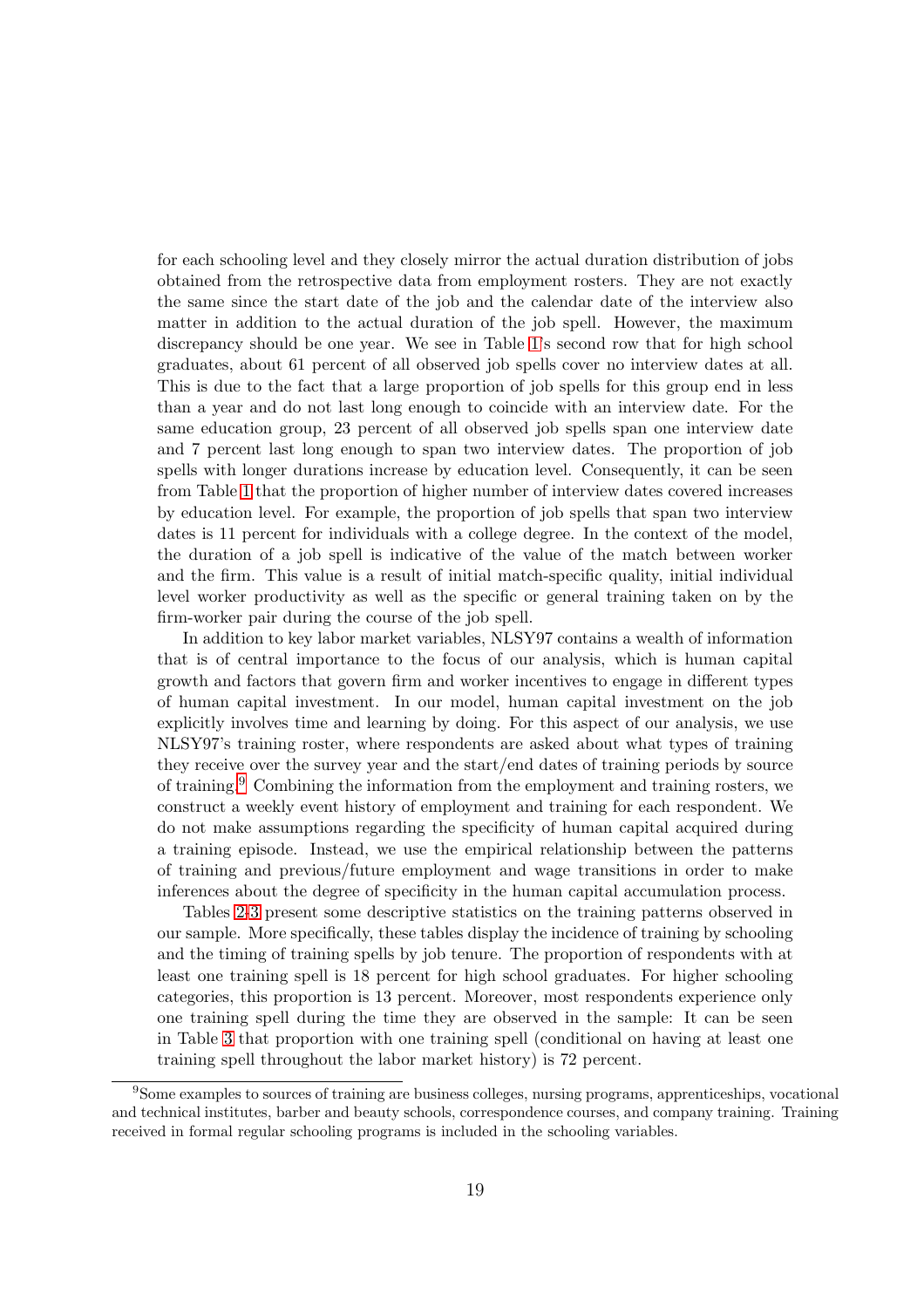We next discuss training in relation to employment and wage transitions in our sample. Table [4](#page-51-0) provides detailed information about job-to-job transitions between interview dates and the impact of these transitions on wage levels. In Table [4,](#page-51-0) the first two rows of Panel A focuses on transitions where the worker is employed in both interview dates  $t - 1$  and t. These rows distinguish between two types of transitions: (1) employment transitions that involve a chance in employer (job switchers), and (2) employment transitions that do not involve a change in employer (i.e. worker simply stays at her current firm). For example, we see in the first row of Panel A that out of all high school graduates who remain employed at interview dates  $t - 1$  and t, only 19 percent had a different employer at t relative to employer at  $t-1$ . The first row of Panel A also shows that this proportion is lower for the higher schooling categories.

The last two rows of Panel A distinguish between different types of job switchers according to whether the workers experience an intervening period of nonemployment between their employment episodes. These are the cases where individuals are observed to be not working for a period of at least 13 weeks between the first employment episode that covers their interview date  $t - 1$  and second employment episode that covers their interview date t. For example, consider an individual who is interviewed in September 2002 and also interviewed in November of the following year. Suppose that this individual is observed to be currently employed on both of these interview dates. The nonemployment spell in between these dates is determined according to this individual's weekly employment status in the periods between these dates. If the individual is observed to leave the first job in May 2003 and not start the second employment episode until August 2003, then this person is considered to be a job switcher with an intervening nonemployment spell between the interview dates 2002 and 2003. It can be seen that a large proportion experience no nonemployment between their consecutive employment spells. For example, for high school graduates, the proportion of job switchers who experience an intervening nonemployment spell is 4 percent and the proportion who do not experience such a spell is 15 percent. Note that the sum is 19 percent, which is the overall percentage of job switchers among the employment-toemployment transitions. Unlike the overall decomposition between job switchers and stayers, there is no clear pattern by education level for job switchers with nonemployment spells.

As discussed previously, wage growth within and across job spells are important indicators of which type of human capital investment behavior workers engage in. Panel B shows the difference between log wages for employment-to-employment transitions between interview dates. These transitions are separated into groups of job switchers and stayers as well as job switchers with or without nonemployment spells in between in the same manner described in Panel A. One of the patterns that stand out in Panel B is the fact that mean log wage difference  $(log w_t - log w_{t-1})$  experienced by job switchers increases by education level. More specifically, average log wage difference is 0.11, 0.15 and 0.20 for high school graduates, individuals with some college education and college graduates, respectively.

Table [5](#page-52-0) shows mean log wage differences  $(log_{w_t} - log_{w_{t-1}})$  by training status be-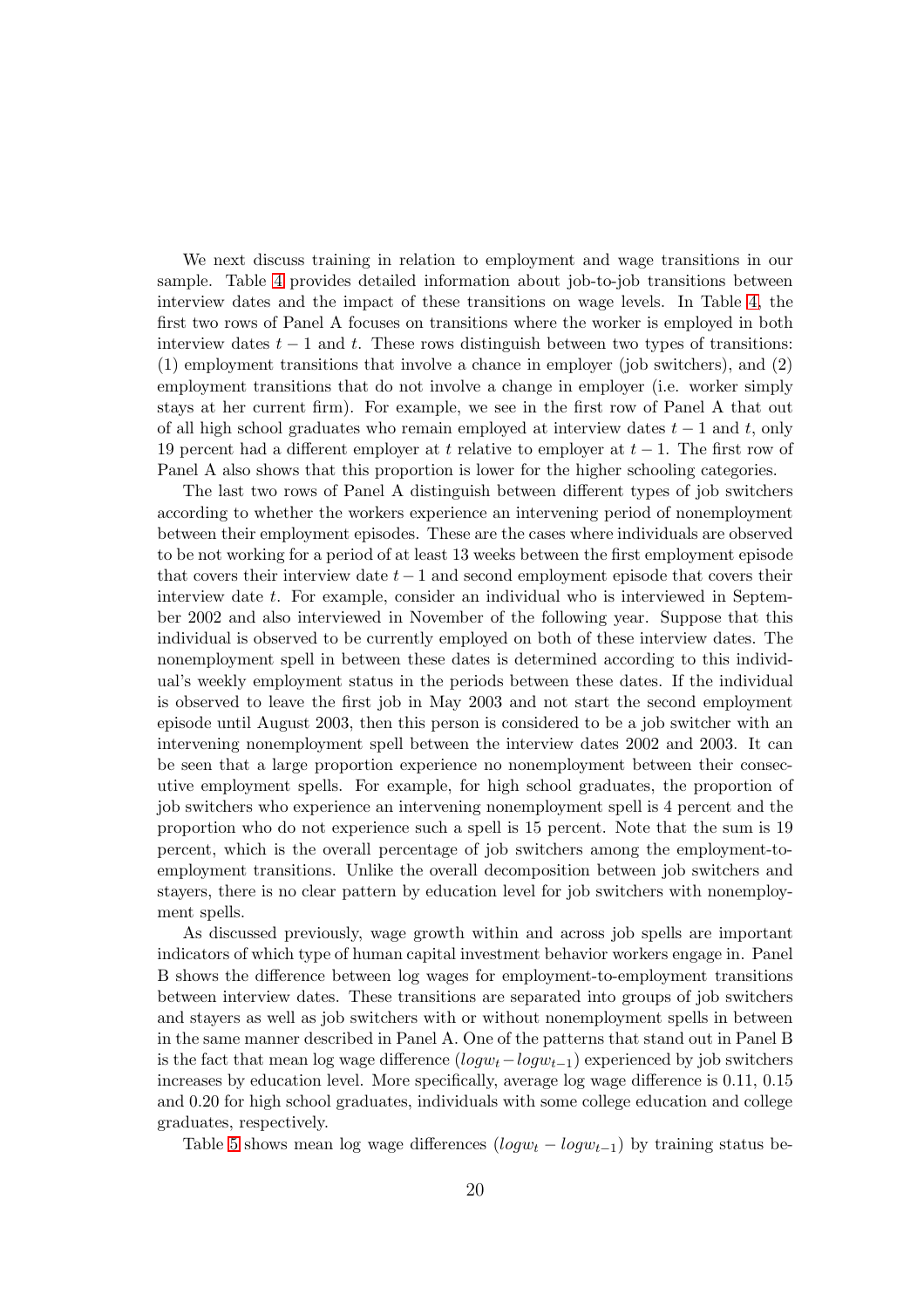tween consecutive interview dates for transitions between employment spells, where an employment spell is defined as a sequence of jobs not interrupted by an unemployment spell. As explained above, we do not use retrospective weekly wage information for these moments. An individual is considered to be a part of the group with training if he/she receives general or match-specific training by the interview date  $t - 1$ . We see that for stayers, the average log wage differences by training status are equal. On the other hand, for job switchers, the average lof wage difference between t and  $t-1$  for those individuals who obtained some form of training in the first job spell is smaller. In terms of what these differences mean for whether the training acquired is general or match-specific, it is more informative to look at the wage differences for job switchers distinguishing between whether the individual experienced a period of nonemployment in between the two job spells. These are displayed in the last two rows of Table [5.](#page-52-0) We see that for individuals who moved to their next job with no intervening spell of nonemployment, the average log wage difference is 0.15 if they received no training in the previous job and it is 0.09 otherwise.

In the context of the model, wage growth for job switchers occurs through four channels. The first is human capital accumulation that arises through training that takes place during the course of the first job spell (the job that is still ongoing at interview date  $t - 1$ ). The second is due to the fact that the return to the worker's general human capital may be different at the new firm compared to the previous firm. This is because of bargaining, which allows the worker to potentially acquire a different share of the total match surplus at the new firm. The third is due to the possibility that the worker's initial match quality with the new firm may be higher than the one he/she had by the end of his/her previous job spell. The fourth channel is the difference in the training time between the two jobs. The fact that wage growth seems to be lower for job changes that follow an employment spell with training (0.15 vs. 0.09 as summarized above), might mean that the training that took place prior to the move is more general rather than match-specific. It is difficult to draw definitive conclusions based on one moment, but all else equal, the theoretical model shows that there should be a positive correlation between the level of match-specific capital in the previous firm and the wage acquired at the new firm since the wage change required for moving to a new firm will be higher if the match quality at the incumbent firm is high.

## <span id="page-20-0"></span>4 Econometric Issues

## 4.1 Empirical Implementation of the Model

We make several assumptions in order to solve the model, which does not produce closed form solutions. We restrict workers and firms to choose training times from a discrete choice set consisting of multiples of five percent of the worker's total time  $(\tau_a, \tau_\theta \in \{.00, .05, .10, .1.00\})$ . The production functions are assumed to have the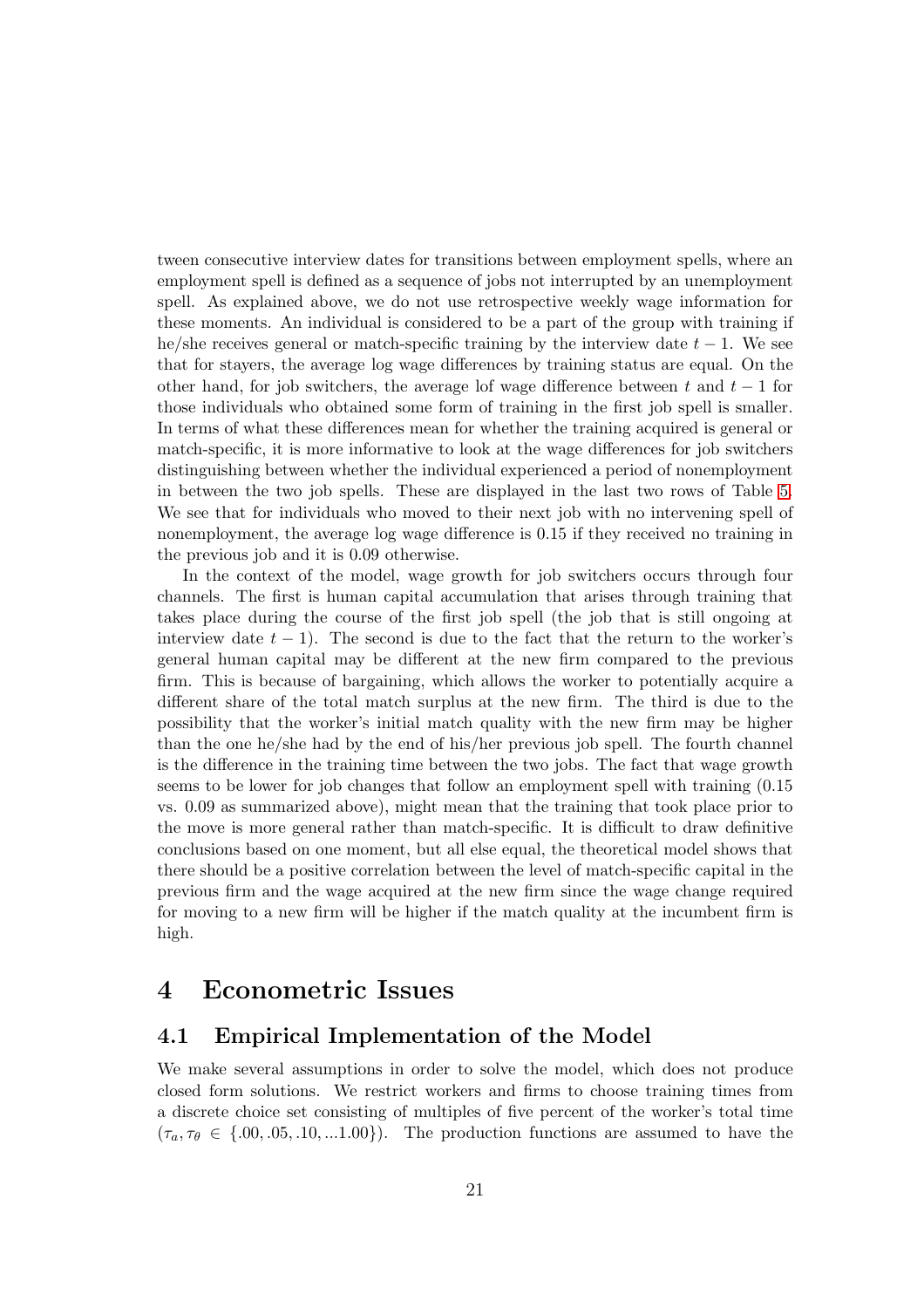following functional forms. Recall that there are M values of  $a, 0 < a_1 < ... < a_M$ . There is no ability to increase ability if an individual is already at the highest level, so the hazard rate for improvements for  $a_M$  is equal to 0. For  $i < M$ , we have that the hazard rate to level  $i + 1$  is given by

$$
\varphi_a(i, \tau_a) = \delta_a^0 \times a_i^{\delta_a^1} \times (\tau_a)^{\delta_a^2},
$$

where  $\delta_a^0$ ,  $\delta_a^1$ , and  $\delta_a^2$  are scalar constants. Similarly, there are K values of  $\theta$ ,  $0 < \theta_1 <$  $... < \theta_K$ , and no possibility to increase match productivity when  $\theta = \theta_K$ . For a worker with  $i < K$  who spends a fraction  $\tau_{\theta}$  of his time in firm-specific training, the value of the match increases at rate

$$
\varphi_{\theta}(j, \tau_{\theta}) = \delta_{\theta}^{0} \times \theta_{j}^{\delta_{\theta}^{1}} \times (\tau_{\theta})^{\delta_{\theta}^{2}},
$$

where again  $\delta_{\theta}^0$ ,  $\delta_{\theta}^1$ , and  $\delta_{\theta}^2$  are scalar constants.

Because it is difficult to separately identify the level of general ability and match quality, we attempted to make the support of the distributions of a and  $\theta$  as symmetric as possible. Therefore, we choose identical grids for for  $a_i$  and  $\theta_i$ . We chose grid points to cover the range of likely values of  $\theta$  including the possibility that workers with high values of  $\theta$  will receive match-specific training that will produce match values above the set of values that they would naturally receive from searching. In the end, we use a grid containing 24 points which are spaced logarithmically from 2.5 standard deviations below the mean of the theta distribution to 3.5 standard deviations above it. At the estimated parameters of our baseline model, moving up by one grid point in either a or  $\theta$  corresponds to a roughly 9 percent increase in productivity.

Several model parameters are fixed outside the estimation. We choose  $\alpha = 0.5$ , giving the worker and firm equal bargaining weight. All rate parameters are expressed at a weekly frequency and we set the discount factor  $\rho = 0.0016$ , corresponding to to a four percent annual discount rate.

Training observed in the data is likely a very rough proxy for the amount of time spent developing workers' human capital. To relate our observed measures of training in the data to the training time chosen in the model simulations, we assume that a worker who spends a fraction of time  $\tau$  engaged in training is observed to receive training is that period with probability

$$
Prob(Training observed | \tau) = \Phi(\beta_0 + \beta_1 \tau)
$$

where  $\Phi$  is the c.d.f. for the normal distribution. In calculating  $\tau$  from the simulations, we compute the average fraction of time spent training over each six month period, or, for job spells lasting less than six months, over the entire job spell. We estimate the parameters  $\beta_0$  and  $\beta_1$  jointly with the other parameters of the model, giving us a total of 21 parameters to estimate.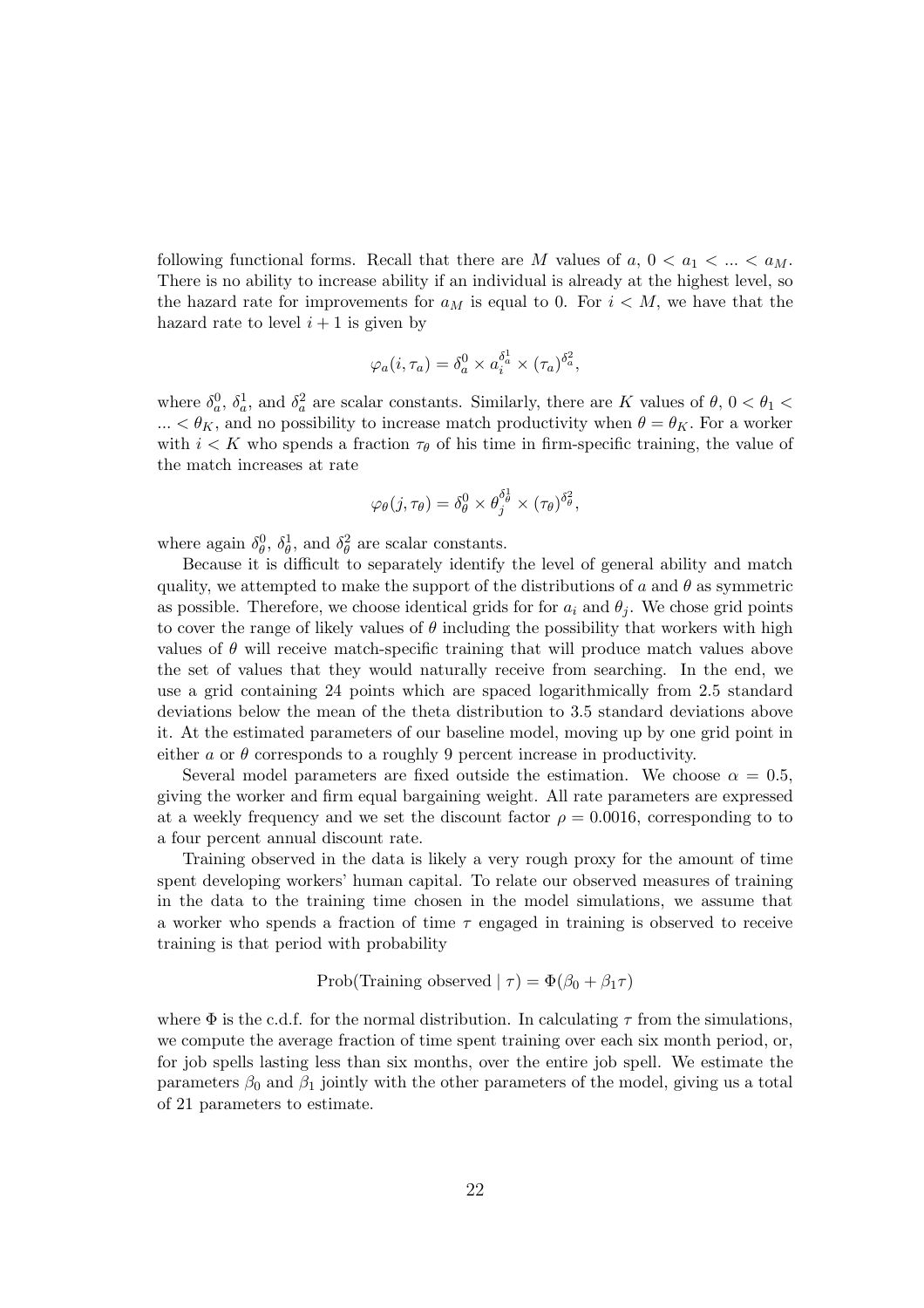#### 4.2 Estimator

#### 4.2.1 Estimation of Supply-Side Parameters

We utilize a method of simulated moments estimator (MSM) in order to estimate all of the parameters of the model with the exception of those characterizing firms' vacancy decisions. Under the data generating process (DGP) of the model, there are a number of sharp restrictions on the wage and mobility process that are generally not consistent with the empirical distributions observed. In such a case, measurement error in wage observations is often added to the model. This is not really a feasible alternative here given that we are already trying to estimate a convolution, so that the addition of another random variable to the wage and mobility processes can only exacerbate the difficulty of separately identifying the distributions of a and  $\theta$ , particularly given their endogeneity with respect to investment decisions. We chose to use a momentbased estimator which employs a large amount of information characterizing wage distributions within and across jobs, often by schooling class, as well as some training information, as was described in the previous section.

The information from the sample that is used to define the estimator is given by  $M_N$ , where there are  $N$  sample observations. Under the DGP of the model, the analogous characteristics are given by  $M(\omega)$ , where  $\omega$  is the vector of all identified parameters (which are all parameters and decision rules except  $\rho$ ). Then the estimator is given by

$$
\hat{\omega}_{N,W_N} = \arg\min_{\omega \in \Omega} (M_N - \tilde{M}(\omega))^{\prime} W_N(M_N - \tilde{M}(\omega)),
$$

where  $W_N$  is a symmetric, positive-definite weighting matrix and  $\Omega$  is the parameter space. The weighting matrix,  $W_N$ , is a diagonal matrix with elements equal to the inverse of the variance of the corresponding element of  $M_N$ . Under our random sampling assumption, we have that  $\lim_{N\to\infty}M_N = M$ , the population value of the sample characteristics used in estimation. Since  $W_N$  is a positive-definite matrix by construction, our moment-based estimator is consistent since  $\lim_{N\to\infty}\hat{\omega}_{N,Q}=\omega$  for any positive-definite matrix Q. We compute bootstrap standard errors using 100 replications.

#### 4.2.2 Demand-Side Parameter Estimator

It is most often the case that the parameters characterizing firms' vacancy creation decisions are not identified. Our estimator of an employment cost parameter may enable identification of a Cobb-Douglas matching function parameter. In this section we explore how this can be accomplished.

Recall that the matching function was defined as

$$
M=\nu^{\phi}S^{1-\phi},
$$

with  $\nu \in (0,1)$ , and the measure of searchers was given by  $S = U + \xi E$ , where U is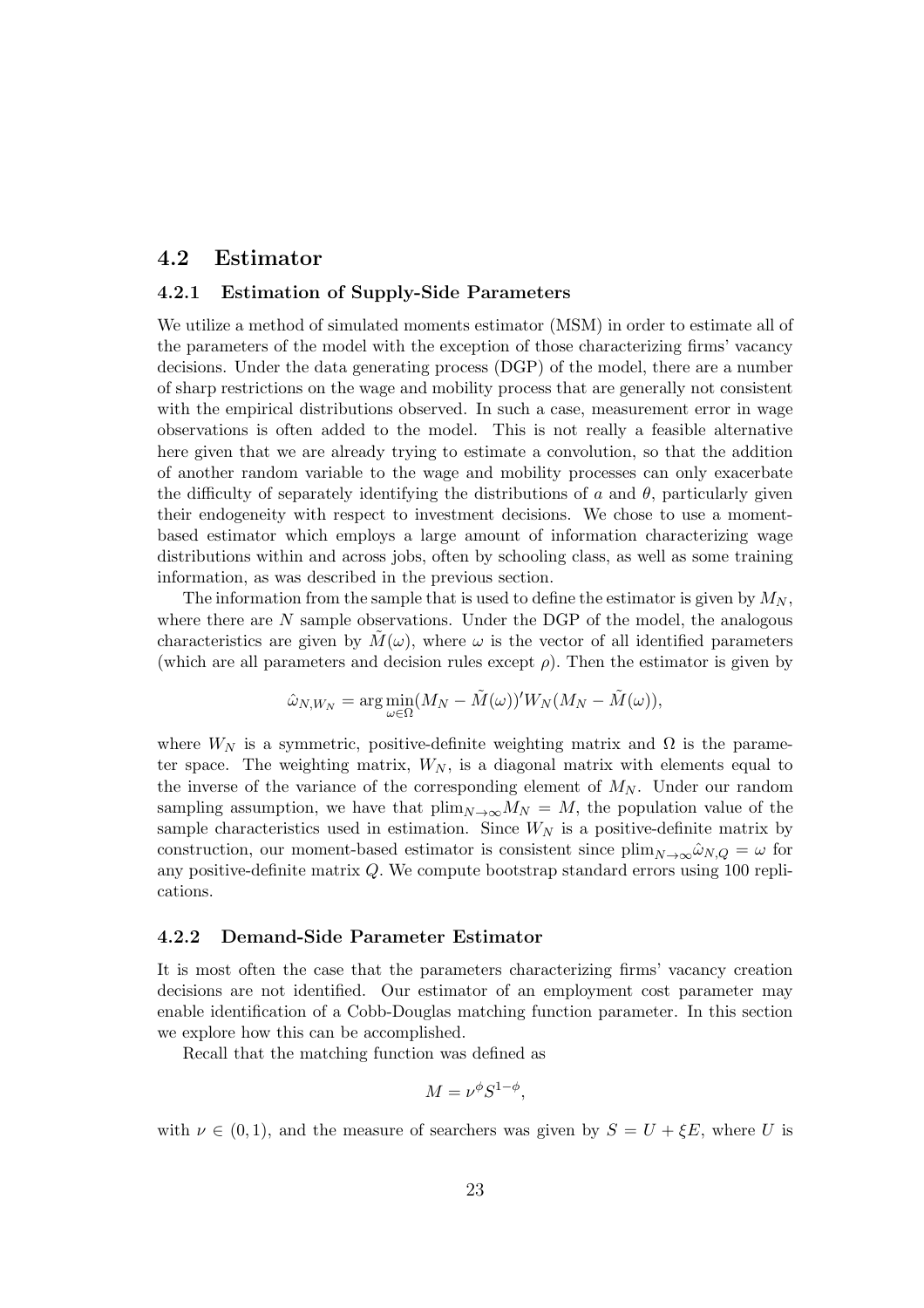the measure of unemployed and E is its complement. The parameter  $\xi$  is a measure of the search efficiency of employed agents relative to that of the unemployed, and it is expected that  $\xi \in (0,1]$ . M is the flow matching rate, and we note that we have assumed that the TFP parameter is equal to 1 to aid in identification (the number of matches is unobserved, so that this essentially amounts to a normalization). The rate at which employers with vacancies contact applicants is

$$
\lambda_F = \frac{M}{\nu}
$$
  
=  $\nu^{\phi-1} S^{1-\phi}$   
=  $k^{\phi-1}$ ,

where  $k \equiv \nu/S$  is a measure of labor market tightness.

The proportion of matches that involve an unemployed worker is given by

$$
\frac{U}{U+\xi E}M,
$$

so that the contact rate per unemployed searcher is

$$
\lambda_U = \frac{U M}{S U}
$$
  
=  $k^{\phi}$ .

The contact rate for employed searchers is

$$
\begin{array}{rcl} \lambda_E & = & \frac{\xi E}{S} \frac{M}{E} \\ & = & \xi k^{\phi}. \end{array}
$$

**Proposition 1** If a consistent estimator of the cost of posting a vacancy,  $\psi$ , is available, then the matching function parameter  $\phi$  can be consistently estimated.

**Proof** Our first stage MSM estimator produces consistent estimates of  $\lambda_U$  and  $\lambda_E$ . Then a consistent estimator of  $\xi$  is given by

$$
\hat{\xi} = \hat{\lambda}_E / \hat{\lambda}_U.
$$

Using the model estimates, we can compute consistent estimates of the steady state values of U and E, which are denoted by  $\hat{U}$  and  $\hat{E}$ . The free entry condition (FEC) implies that

$$
0 = -\psi + \lambda_F p(\mathbf{A}) E(V_F|\mathbf{A}),
$$

where the event A denotes job acceptance. From the first stage estimates, we can consistently estimate the probability of acceptance,  $p(A)$ , and the expected value of a new filled vacancy,  $E(V_F | A)$ , where the estimated values are given by  $\hat{p}(A)$  and  $E(V_F | A)$ ,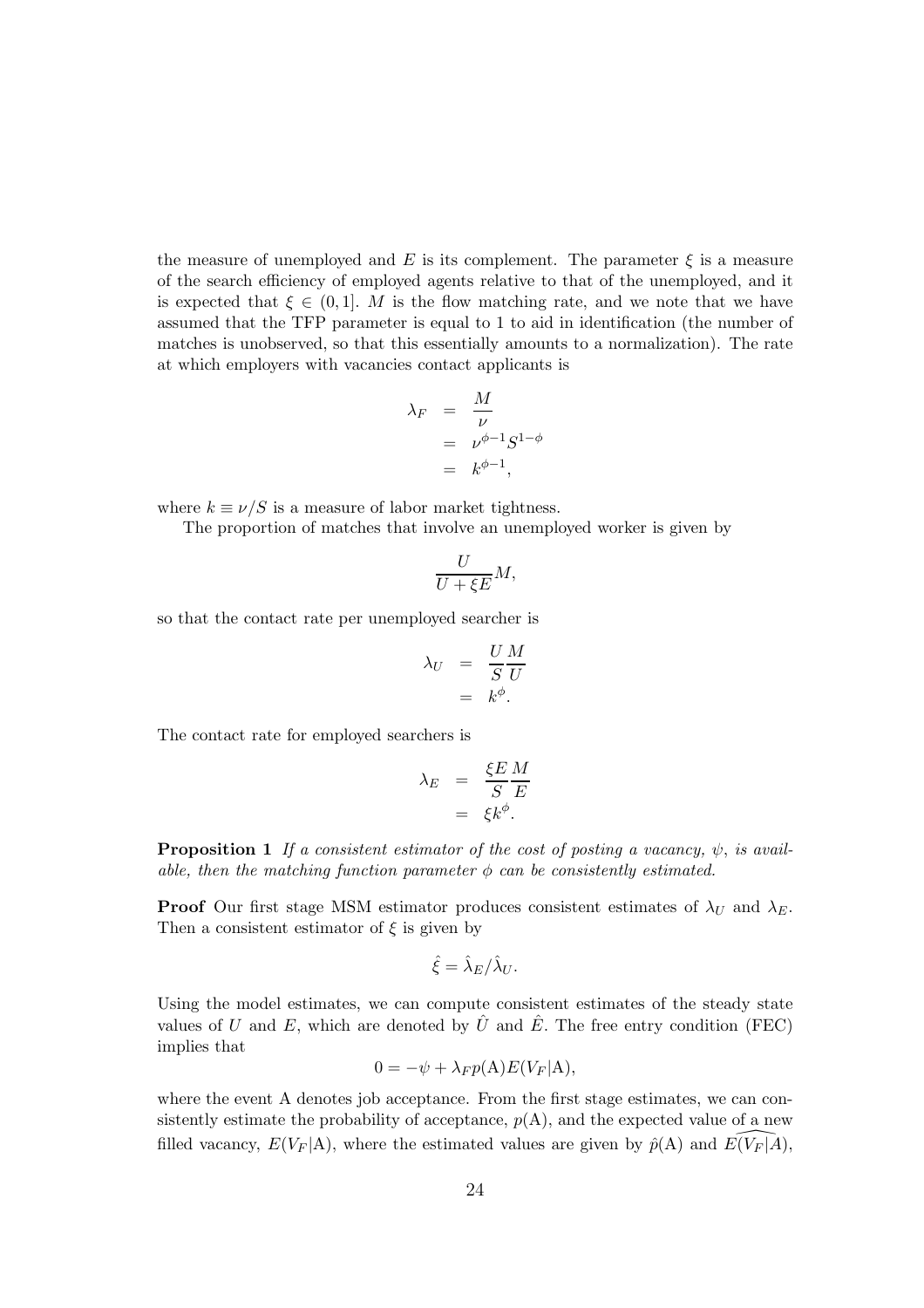and let  $B \equiv p(A)E(V_F | A)$ . Then  $\hat{B} = \hat{p}(A) \times E(\widehat{V_F | A})$  is a consistent estimator of B. We can write

$$
\lambda_F = \lambda_U S / \nu.
$$

The FEC is rewritten as

$$
\psi = \frac{\lambda_U S}{\nu} B,
$$

and after substituting consistent estimators, we have

$$
\psi = \frac{\hat{\lambda}_U \hat{S}}{\nu} \hat{B}
$$

$$
\Rightarrow \nu = \frac{\hat{\lambda}_U \hat{S}}{\psi} \hat{B}.
$$

If a consistent estimator of  $\psi$  is available,  $\hat{\psi}$ , then a consistent estimator of the steady state vacancy rate is

$$
\hat{\nu} = \frac{\hat{\lambda}_U \hat{S}}{\hat{\psi}} \hat{B}.
$$

Given this estimate of  $\nu$ , we have

$$
\hat{\lambda}_U = \hat{k}^{\phi},
$$

where  $\hat{k} = \hat{\nu}/\hat{S}$ . Then a consistent estimator of  $\phi$  is given by

$$
\hat{\phi} = \frac{\ln \hat{\lambda}_U}{\ln \hat{k}}.
$$

п

In our modeling framework, we assume that costs of employment and vacancies are identical, with costs in both cases consisting of the flow rental rate of capital required to produce output and to evaluate the productivity of applicants arriving at random points in time. Under this assumption, we can recover the Cobb-Douglas matching function parameter  $\phi$ .

Note that the computation of  $E(V_F | A)$  requires us to solve for the steady state distribution of general and match-specific levels. In Appendix A we derive this distribution. While we have not yet proven that this distribution is unique, simulations of the steady state distribution and the steady state distribution derived in the appendix are equivalent.

In practice, we found that our estimate of the employment cost parameter  $\zeta$  was insufficiently large to produce an estimate of the Cobb-Douglas parameter  $\phi$  that lie in the unit interval. In this case, it appears that we must reject the assumption that the cost of posting a vacancy is the same as the cost of capital in an employment match. From previous analyses (e.g., Flinn (2006), Flinn and Mullins (2015)), we know that the implied value of  $\psi$  is typically much larger than our estimate of  $\zeta$ . In this case, the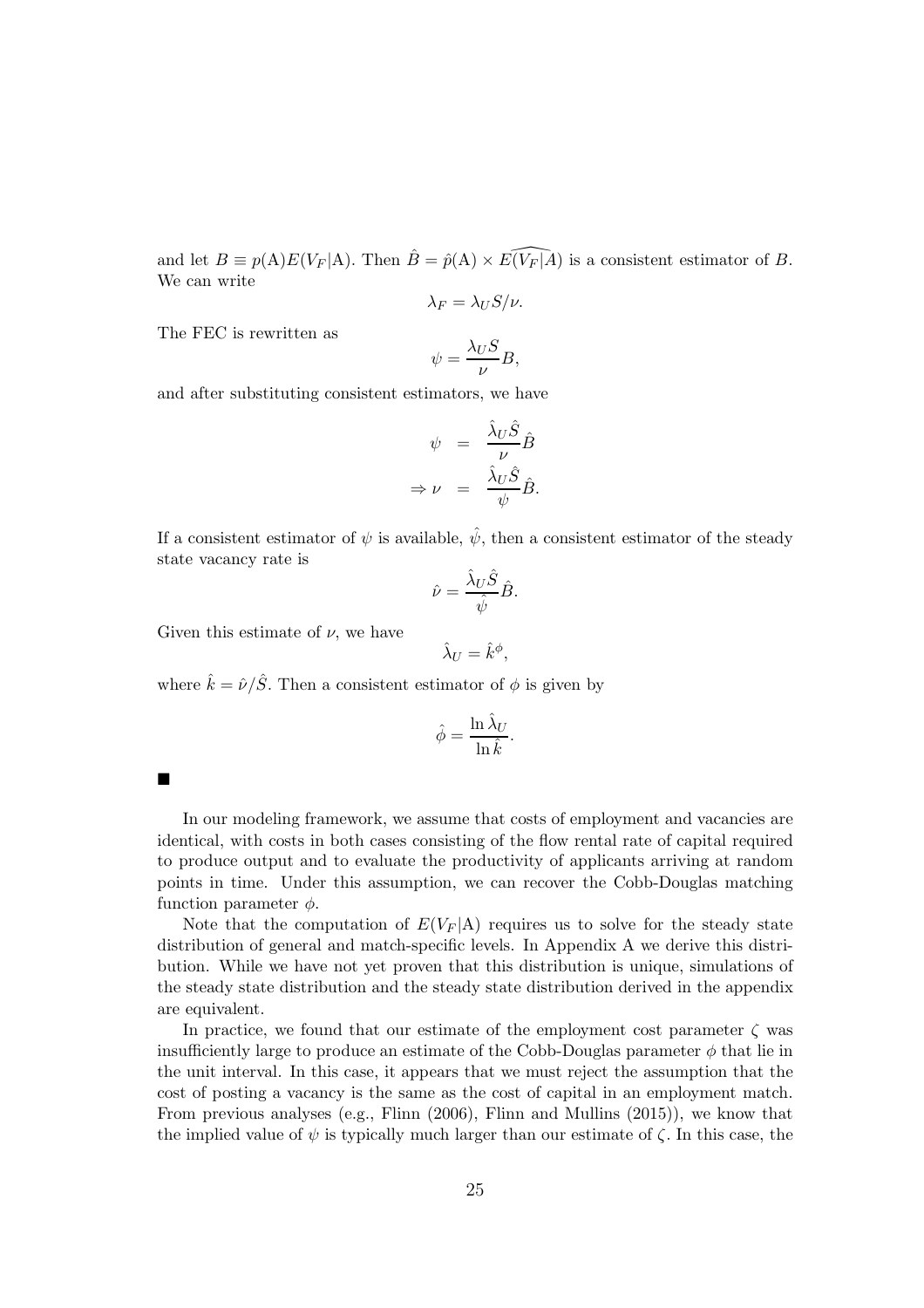parameters of the demand side are not identified, and we follow the usual approach for recovering an estimate of  $\psi$ . Under the assumption of a given value of the Cobb-Douglas parameter,  $\phi$ , we first find an estimator for unobserved vacancies,  $\nu$ . We have

$$
\lambda_U = k^{\phi}
$$
  
=  $(\nu/S)^{\phi}$   
 $\Rightarrow \nu = S(\lambda_U)^{\frac{1}{\phi}}$ .

Using consistent estimates of the relevant parameters, we have that a consistent estimate of  $\nu$  is

$$
\hat{\nu} = \hat{S}(\hat{\lambda}_U)^{\frac{1}{\phi}}.
$$

Of course, consistency of  $\hat{\nu}$  is based on the assumption that we have used the true matching function parameter,  $\phi$ . In practice, we utilize the value of 0.5, which is common in the literature (see Petrongolo and Pissarides (2001)).

Using this estimator of  $\nu$ , we then find a consistent estimator of  $\lambda_F$ , which is simply

$$
\hat{\lambda}_F = (\hat{v}/\hat{S})^{\phi - 1}.
$$

We then find a consistent estimator of  $\phi$ , which is given by

$$
\hat{\psi} = \hat{\lambda}_F \hat{p}(A) \widehat{E(V_F|A)}.
$$

The estimate of  $\psi$  is used in our counterfactual experiments involving the minimum wage.

## 5 Estimation Results

## 5.1 Parameter Estimates

The estimated parameter values are shown in Table [6](#page-53-0) together with bootstrapped standard errors. We start with a discussion of the parameters that control employment transition rates. First, the flow value of unemployment for a worker of ability  $a$  is estimated to be  $ba = 4.93a$ , very close to the output of that worker at a firm with the median match quality,  $exp(\hat{\mu}_{\theta}) \cdot a = 4.37a$ . For unemployed workers, an offer arrives at a rate of  $\hat{\lambda}_u = .145$  or approximately once every seven weeks. Workers with medium levels of general ability accept 32 percent of job offers, implying that the average unemployment spell lasts 21 weeks. Conversely, matches are exogenously dissolved at a rate of  $\hat{\eta} = .0033$ , or approximately once every six years. Matches may also be dissolved endogenously, if a shock to general ability or match quality makes unemployment preferable to the worker's current match. To assess the relative importance of these two shocks, we observe that the overall unemployment rate in the model is 14.9 percent, close to the data target of 14.0 percent. However, much of this unemployment occurs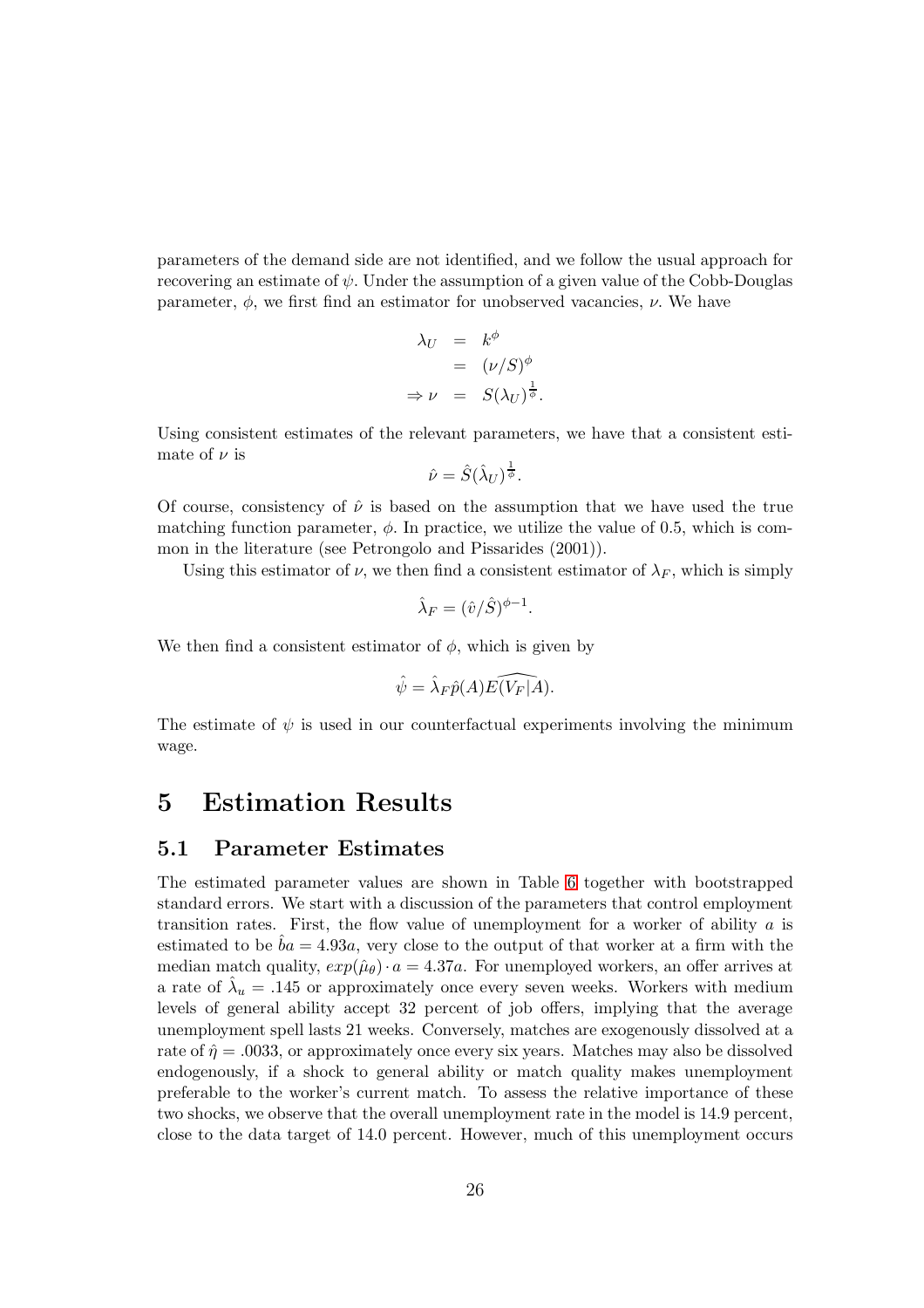along the transition path as the model moves towards steady state and the steady state unemployment rate in the model is just 8.8 percent. Together with the job finding rate and exogenous job separation rate, this equilibrium unemployment rate implies that approximately one quarter of separations are endogenous. For employed workers, new offers arrive at rate  $\hat{\lambda}_e = 0.074$ , or approximately once every three months, about half as frequently as for unemployed workers.

The parameters  $\mu_a(e)$  and  $\sigma_a$  control the distribution of starting values for general ability, where e denotes the education level of the worker. The estimated values imply that workers with some college education begin their labor force careers with 20 percent more human capital than high school graduates, on average, and those with at least a bachelor's degree begin with an additional 25 percent. These parameters are identified largely from wages of new workers entering the labor force. We match the starting wages of workers is the two higher education groups almost exactly. For workers with only a high school degree, starting wages are slightly higher in the model than in the data but subsequently increase at a slow rate. The variance for the initial distribution of ability  $\hat{\sigma}_a^2 = 0.036$ , which is approximately one quarter the variance in the distribution of match qualities.

The parameters that govern the technologies for the rate of increase in general ability are  $\delta_a^0$ ,  $\delta_a^1$  and  $\delta_a^2$ . As specified in Section [4.1,](#page-20-0) for an individual with general ability  $a_i$ , the hazard rate of improvement to ability level  $a_{i+1}$  is given by

$$
\varphi_a(i, \tau_a) = \delta_a^0 \times a_i^{\delta_a^1} \times (\tau_a)^{\delta_a^2} \quad i < M
$$

with the analogous expression specified for the  $\theta$  process. In the estimated model,  $\hat{\delta}_a^0$ and  $\hat{\delta}_{\theta}^{0}$  are basically equal to each other, at 0.015. However, the remaining components of the general and match-specific skill processes look considerably different. In Table [6,](#page-53-0) we see that  $\hat{\delta}_a^1$  is  $-0.050$ , whereas  $\hat{\delta}_{\theta}^1$  is 0.702. In other words, the parameter estimates show that general training becomes less productive as  $a$  increases, whereas matchspecific training becomes more productive with increases in  $\theta$ . This is a reasonable finding since  $a$  is likely to be more difficult and costly to change after labor market entry due to the fact that employers are not equipped to offer general learning experiences as efficiently as are schools that specialize in increasing students' cognitive abilities. These parameter estimates also provide a bridge between this model and the Flinn and Mullins (2015) specification, where a is assumed to be fixed over the labor market career. In our model, we allow a to change over the labor market career, but the estimated model shows that it can indeed be thought of as quasi-fixed since it is so difficult to change after labor market entry anyway.

As we wrote earlier, the training observed in the data is likely a very rough proxy for the amount of time spent developing workers' human capital. Despite the predictions of our model that most workers are generally receiving some kind of training, only five percent of workers in the data report training in their current job. The parameters  $\beta_0$  and  $\beta_\tau$  control the relationship between training in the model and the probability that we observe a worker to be receiving training in the data. Although the median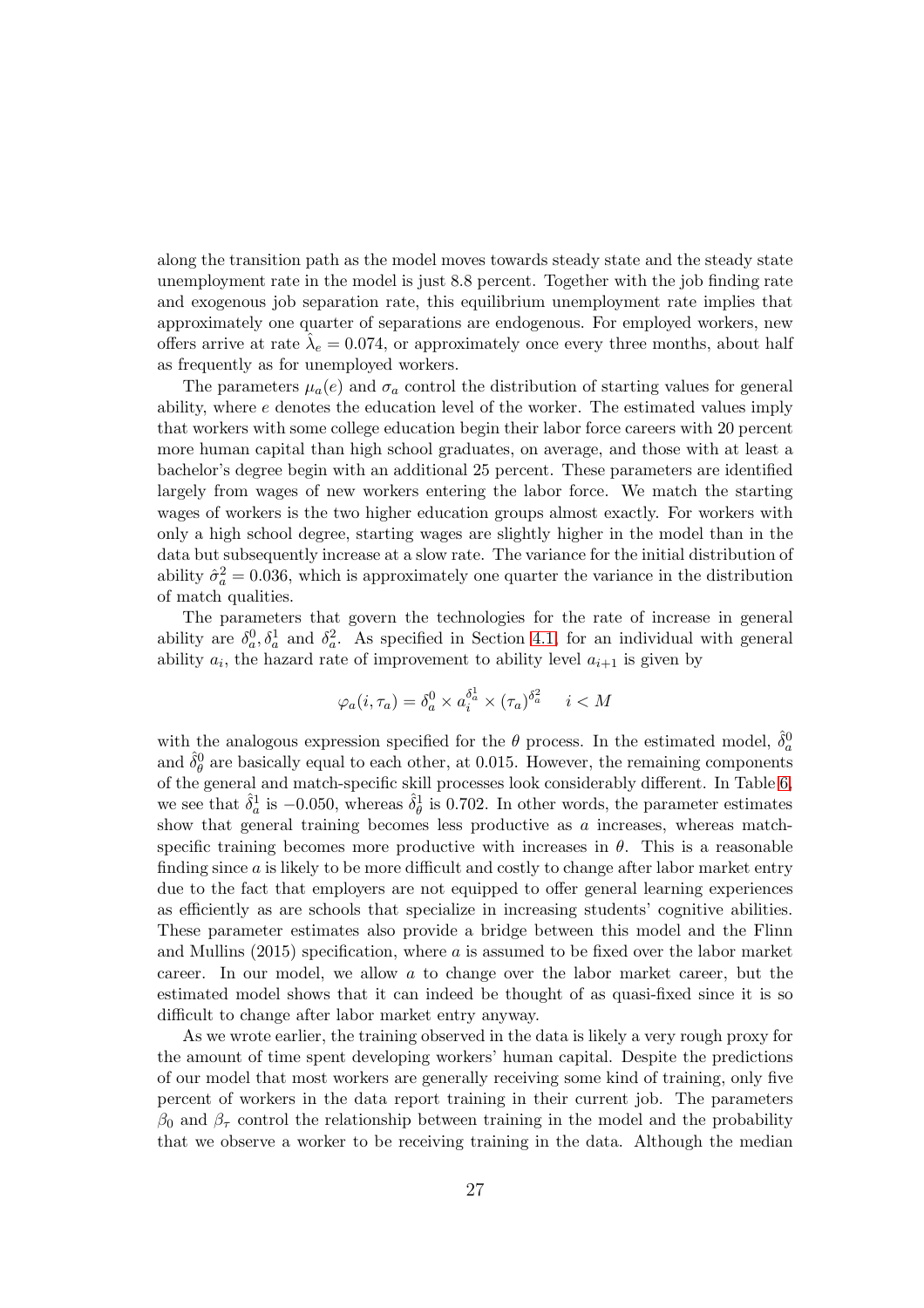worker in our model spends 25 percent of her time training, we expect that this worker will be observed to be involved in training only 0.5 percent of the time. For a worker engaged in full-time training, we would expect to observe this training in the data only 25 percent of the time.

To help us identify the separate roles of general and firm-specific training in generating the patterns we see in the data, we estimate alternative versions of the model where we allow only one kind of training. First, we consider a model with only firmspecific training. The parameter estimates for this version of the model are shown in the second and third columns of Table [7.](#page-54-0) When all wage growth within a job spell is attributed to improvements in the match between the worker and firm, the quality of the match must increase relatively quickly and it becomes less likely that an outside offer will dominate her current match. As a result, we estimate a higher arrival rate of offers for on-the-job search  $(\lambda_e)$  in order to match the rate of job-to-job transitions. However, at higher match values, the expected increase in  $\theta$  from a new outside offer is smaller and the model generates wage changes for job-to-job transitions that are smaller than those observed in the data. Our baseline model that includes general training as well does a better job matching the wage gains over these transitions. We conclude from this exercise that the amount of general training is at least partially identified from the growth in wages across job transitions.

Alternatively, we estimate a version of the model with only general training. This version of the model does a better job matching the average wage growth within and across job spells. However, without the match-specific training, it is unable to match the differences in wage growth and separation rates that we observe between short and long job spells. In all versions of the model, longer job spells are associated with higher match qualities. In the baseline model, the productivity of match-specific training rises with the quality of the match since  $\hat{\delta}_2^{\theta} > 0$ . This explains why jobs with better matches experience more wage growth. In addition, the increase in match quality over time due to match-specific training explains the decrease in the job-to-job transition rate with increasing job tenure. The alternative model with only general training is unable to match these features of the data. Therefore, we conclude that the amount of firm-specific training is at least partially identified by the wage growth and job-to-job transition rates for workers with different tenures.

## <span id="page-27-0"></span>5.2 Policy Rules

We next explore the choices of workers and firms implied by these parameter values. First, we consider the worker's decision to accept a match. A worker of ability a who receives an offer with match value  $\theta$  will accept the offer if  $\theta > \theta^*(a)$ , and will otherwise remain unemployed and continue to search. For our estimated parameters, we plot  $\theta^*(a)$  in Figure [1.](#page-55-0) At very low values of a, a high value of  $\theta$  is required for the match to cover the firm's employment cost and also deliver more value to the worker than the value of unemployment. As a increases,  $\theta^*(a)$  decreases as matches of lower value become feasible. The value of  $\theta^*(a)$  remains flat and then begins to increase at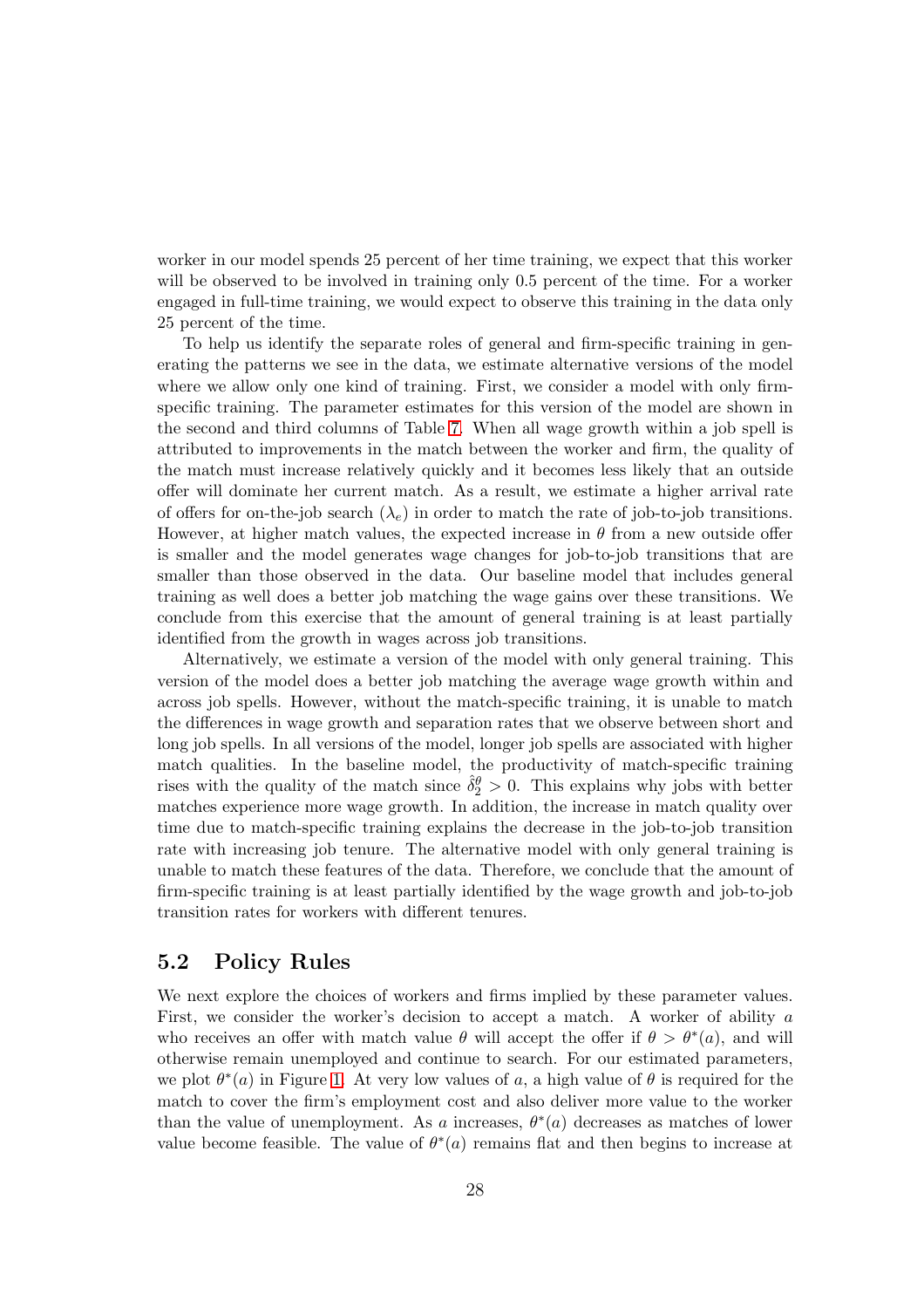higher values of a. To understand the reason for this increase, we need to examine the choice of how much general training the firm provides at each combination of a and θ, which is plotted in Figure [2](#page-56-0) (analagous plot for θ in Figure [3\)](#page-57-0). At medium values of a, for values of  $\theta$  just above  $\theta^*(a)$ , workers spend 20 percent of their time engaged in general training. This suggests that these marginal matches become feasible only because of the opportunity they provide for the workers to build their general human capital. As a increases, general training becomes less productive (because  $\delta_1^a < 0$ ), these marginal draws no longer deliver positive surplus relative to unemployment, and workers raise their reservation value of  $\theta$ .

Next, we consider the choices of how much general and match-specific training firms and workers choose to provide for different levels of  $(a, \theta)$ . First, to understand how much workers value each kind of training relative to simply receiving wages, Figure ?? shows combinations of training and wages that solve the bargaining problem between the worker and the firm. Near the actual solution, the wages decrease quickly as the firm chooses to provides more general training, suggesting that workers regard general training as a good substitute for wages. In contrast, increasing match-specific training results in a much smaller decrease in wages, implying that the worker's value from additional match-speciific training is small, and that most of the value from matchspecific training goes to the firm. However, the worker does receive some benefit from the match-specific training, which is reflected in his willingness to trade off some wages for more match-specific training.

To show the outcome of the bargaining over training, in Figures [2](#page-56-0) and [3,](#page-57-0) we plot the amount of general and match-specific training that workers receive at different combinations of a and  $\theta$ . For ease of illustration, both states are shown on a log scale and the lines on the graph show contours along which the amount of training remains constant. The bottom of the figures, corresponding to low values of  $\theta$ , are combinations for which workers will not accept the job offer.

Looking first at the policy for firm-specific training plotted in Figure [3,](#page-57-0) we see that the amount of firm-specific training is essentially a function of the current value of  $\theta$ with very little dependence on the worker's level of general ability. At values of  $\theta$  just above the minimum  $\theta^*(a)$  threshold, the amount of training is small. Firm-specific training increases for higher values of  $\theta$ , reaching a maximum of 25 percent of the worker's time at roughly the 85th percentile of the distribution of acceptable  $\theta$  draws. Two different mechanisms contribute to this pattern. First, in the estimated model,  $\hat{\delta}_{\theta}^{1} > 0$  so firm-specific training is more productive at higher values of  $\theta$ . Second, at higher values of  $\theta$ , the expected duration of the current match increases as it becomes less likely that the worker will leave to take an outside offer. Because firm-specific training increases future output only for as long as the worker remains with her current employer, this increase in expected duration raises the value of match-specific training. Offsetting these effects is the incentive for the firm to provide match-specific training in order to raise the value of  $\theta$  and thereby increase the length of the current match. This incentive is stronger at lower values of  $\theta$  because the density of potential job offers is higher so that increase in  $\theta$  yields a greater reduction in the fraction of outside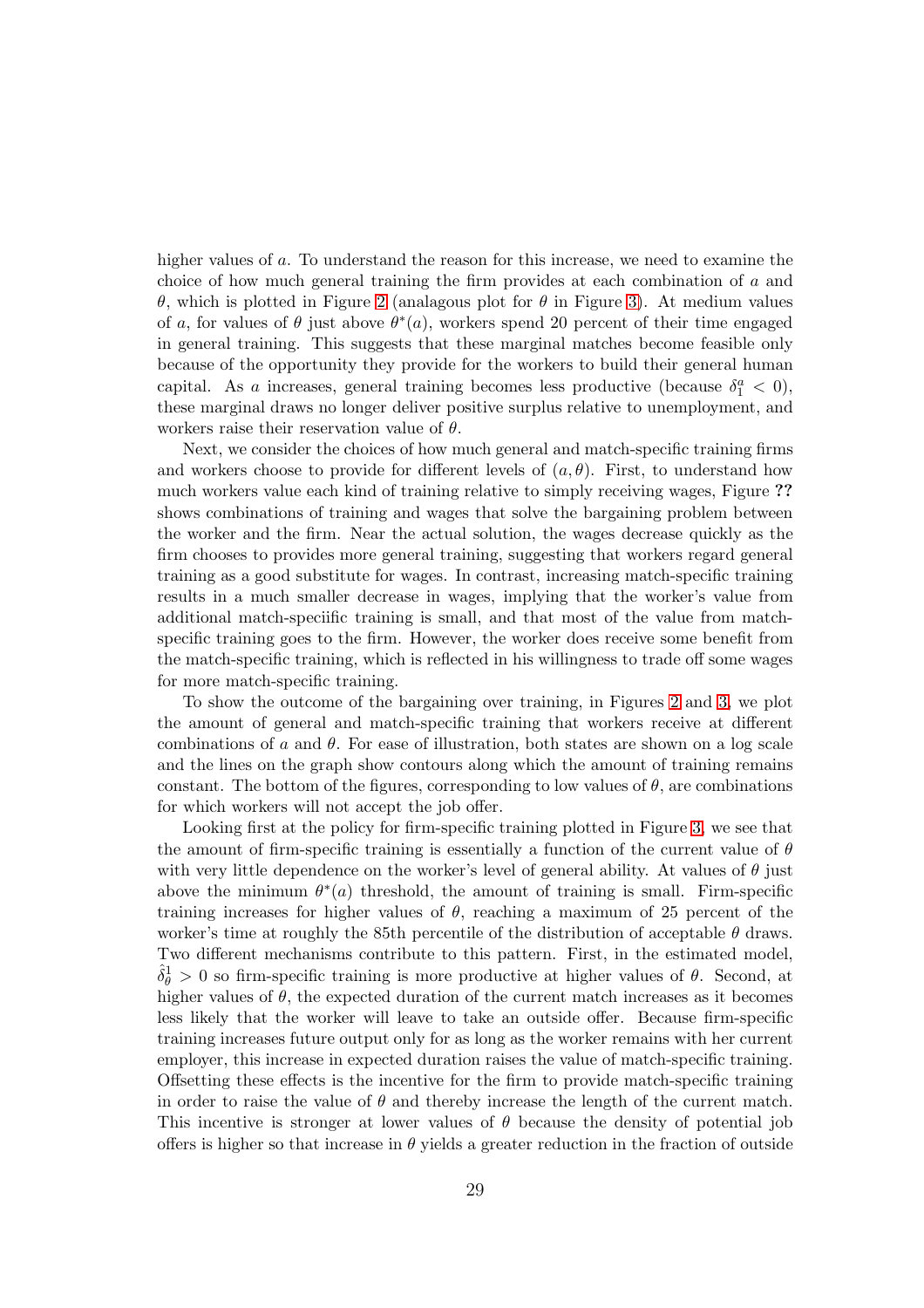offers that would cause the worker to leave. This mechanism should also give firms an incentive to provide more match-specific training at higher values of a where the benefit of the match is higher. However, in practice, firms seem to have little ability to increase the match duration by providing firm-specific training. Also, as described above, workers with higher general ability do not receive noticeably more match-specific training. Finally, we find that in a counter-factual experiment with no on-the-job search, the amount of match-specific training actually increases. All of this evidence suggests that the firm's ability to retain workers by providing match-specific training is quite limited. Instead, the decision to provide firm-specific training seems to depend on the productivity of that training

Next, we look at the amount of general training provided to the workers, which we plot in Figure [2.](#page-56-0) At values of  $\theta$  just above the  $\theta^*(a)$  cutoff, workers spend about 20 percent of their time engaged in general training. The amount of training decreases at higher values of either  $a$  or  $\theta$ . Also, unlike the match-specific training discussed above, a worker retains her accumulated general human capital even after the current match is dissolved, so general training does not become more valuable as the expected duration of the match increases. Rather, as in a standard Ben-Porath model, the benefits of general training flow largely to the worker and the amount of general training is determined by worker's trade off in allocating time between production and the accumulation of general human capital. In the context of our model, this implies that negotiations over the amount of general training should look similar to the negotiations over wages. In states where the bargaining process yields higher compensation for the worker, she will choose to receive some of this compensation as higher wages and some as general training. Indeed, in Figure [4,](#page-58-0) we plot the fraction of worker's output that is paid in wages and we observe that it follows the same pattern as the general training shown in Figure [2.](#page-56-0)

### 5.3 Within Sample Fit

In this section, we go through the simulated moments from the estimated model and look at how they compare to the data. In parts of the discussion, we also include a comparison to the simulated moments from different estimations of the model. In particular, in addition to the baseline, we estimate two other versions. One is the same model but without the possibility of investment in general human capital and the other is without the possibility of investment in match-specific human capital. We include the predictions from these two other estimated models in order to demonstrate how the training component built into the model is necessary to capture certain aspects of some key employment and wage patterns in the data. These comparisons also help to see which aspects of data on labor market transitions and wage growth patterns help identify the degree of 'specificity' in training and human capital investment.

Figures [5](#page-59-0)[-7](#page-61-0) show that the model simulations for wages provide a good fit to observed wages in the data. More specifically, the model accurately captures the variation by schooling level and job tenure. Figure [5](#page-59-0) contains the histogram plots for log wages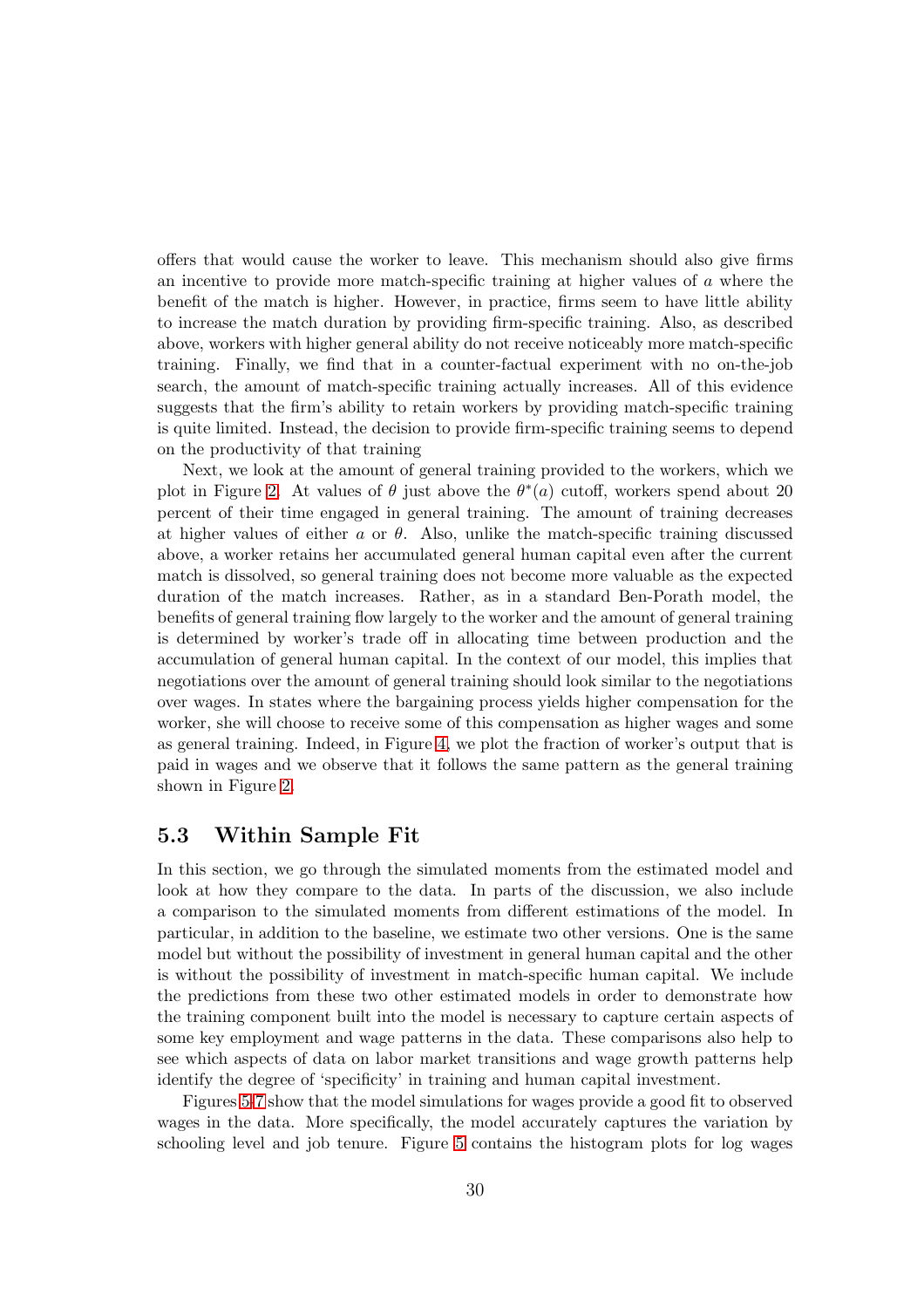of workers with job tenure of 0-2 years. There are three panels in this figure and each panel displays a histogram plot for workers of a different education group. For example, in Figure [5,](#page-59-0) the first panel is for high school graduates, the panel to the right of it is for individuals with some college and the histogram in the lower panel is for the log wage distribution of individuals with a BA or higher degree. All three panels of Figure [5](#page-59-0) show that for workers of this job tenure level (0-2 years), the model predictions for log wages of each of the three education groups are consistent with the data. While all are consistent with the data, the model simulations do a slightly better job for the log wages of workers with some college degree and workers with a college in comparison to high school graduates. For example, the average log wage level for high school graduates is 2.36 in the data and 2.47 in the estimated model so that the model understates the log wages for this education group. On the other hand, for workers with some college degree, the average log wage is 2.72 in both the estimated model as well as in the data. Also, for workers with a college degree, the average log wage is 3.04 in the data and 3.03 in the model.

Figure [6](#page-60-0) shows the histogram plots for log wages of workers with job tenures of 3-5 years. Again, the three panels correspond to the three education groups. The average log wage levels can be seen in Table [12](#page-68-0) for the same groups of workers. The first aspect of note here is that the model predictions do a very good job in matching the distribution of wages for all education groups. This can be seen in Figure [6.](#page-60-0) For example, the average log wage is 2.67 in data and 2.71 in model for high school graduates, 2.98 in the data and 2.95 in the model for workers with some college degrees, and 3.25 in both the data and model for workers with college degrees. Lastly, Figure [7](#page-61-0) shows the histogram plots for log wages of workers with job tenures of 6-8 years. We see that the wage fit is very good for this job tenure category as well.

Table [8](#page-62-0) shows the incidence of training for the data and estimated model. We see that the model does a good job in this dimension as well. The first column shows the overall proportion of individuals who are observed to acquire some form of training (general or match-specific) during the total time they are observed in the sample. We see that in the data this proportion is 15 percent and in the model simulations it is 16 percent. The next three columns display the proportion of training for workers of different education groups. In the data, 18 percent of workers with a high school degree acquire training at least once during the sample period and this number is 13 percent for workers with some college education as well as workers with a college or higher degree. In the estimated model, we see that these numbers are 20, 15 and 13 percent, respectively. It can be seen that the model does a good job in matching the decreasing proportion of training with education.

Which features of the estimated model allow us to capture the fact that it is the individuals with lower education levels who are more likely to get training throughout their labor market career? The first thing to note here is that in the model, individuals of different educational attainment levels are allowed to differ only in terms of the mean of their initial a distributions. Parameter estimates show that there are indeed considerable differences between the means:  $\mu_a$  is 1.07, 1.28 and 1.52, for workers with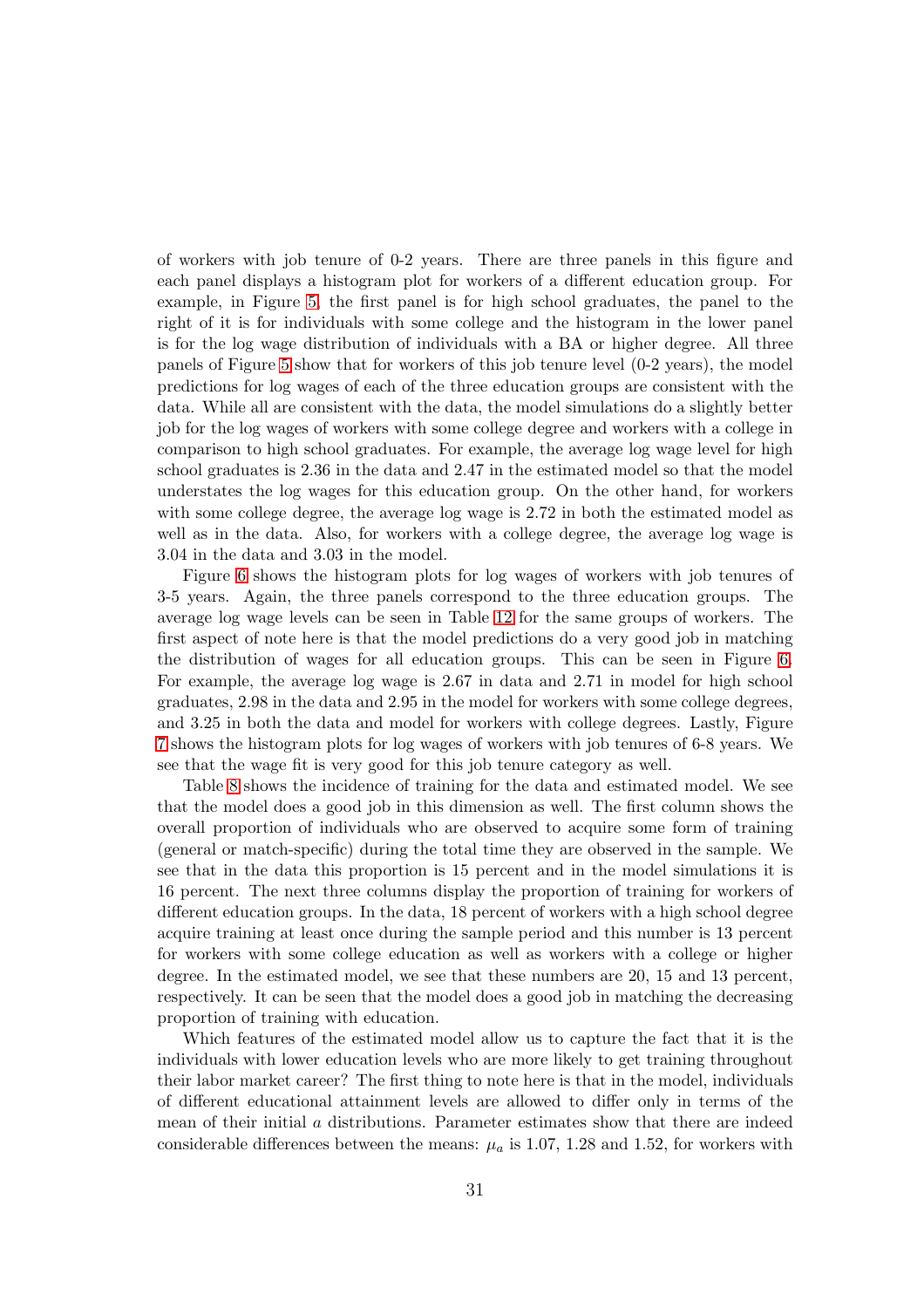high school degree, workers with some college education and workers with a college or higher degree, respectively. Consequently, on average the initial values of a drawn at the time of labor market entry are higher for workers with more education.

While it is easy to see which aspect of the estimated model allows us to capture differences in training by education, the explanation behind the exact direction of the relationship between training and education is more involved. To find the factors that give rise to the negative relationship between training and education, we look at some of the policy rule Figures [2](#page-56-0) and [3,](#page-57-0) which were previously discussed in Section [5.2.](#page-27-0) These figures display decision rules for training against different pairs of  $(\theta, a)$  values. It can be seen from Figure [3](#page-57-0) that the amount of firm-specific training is mostly an increasing function of the current value of  $\theta$  (above a certain  $\theta$  threshold) with little dependence on a. One could expect some dependence of firm-specific training on a due to the complementarity between a and  $\theta$  in the production technology, since higher values of a imply larger marginal returns to an increase in  $\theta$ . However, we see from Figure [3](#page-57-0) that this is not the case, which leads us to conclude that the positive effect of a on match-specific investment that arises due to complementarity in the production technology is clearly being offset by a countervailing force. High a workers are more attractive to other firms relative to lower a workers and therefore might have higher exit rates and lower expected job duration.<sup>[10](#page-31-0)</sup>. This decreases the value of any training on high a individuals. It seems that these two countervailing factors offset each other resulting in a match-specific training policy rule that is seemingly independent of a.

In addition, it can be seen from Figure [2](#page-56-0) that the amount of general training provided to the workers decrease with  $\theta$  as well as a (more so for  $\theta$ ). High a does not lead to more investment in a because general training becomes less productive at higher values of a. Through Figures [2](#page-56-0) and [3](#page-57-0) together with an analysis of some of the parameter estimates, we have looked at the reasons the estimated model predicts decreasing training (specific or general) with values of a. We also mentioned how the values of the mean of the initial a distribution decrease by education. The combination of these factors together provide the explanation for how the estimated model gives rise to decreasing training with education.

The plots for the policy rules together with the above explanation of some of the mechanisms at work in the estimated model show the complexity of how various aspects of match-specific heterogeneity and training opportunities manifest themselves as various wage and employment patterns in equilibrium. In particular, we see that the observed policy rules and consequent wage growth patterns through transitions are a result of countervailing incentives at play vis-a-vis human capital investment on-thejob. For example, for investment in general ability, important channels at play are the complementarity between  $a$  and  $\theta$  as well as the fact that the productivity of general

<span id="page-31-0"></span> $10$ This is true regardless of whether there is renegotiation or not. When the outside option is always unemployed search, workers with high a's are still more likely to exit into unemployment or to another job. They have a higher value of unemployed search overall and the value of their current job is more likely to be exceeded by an alternative option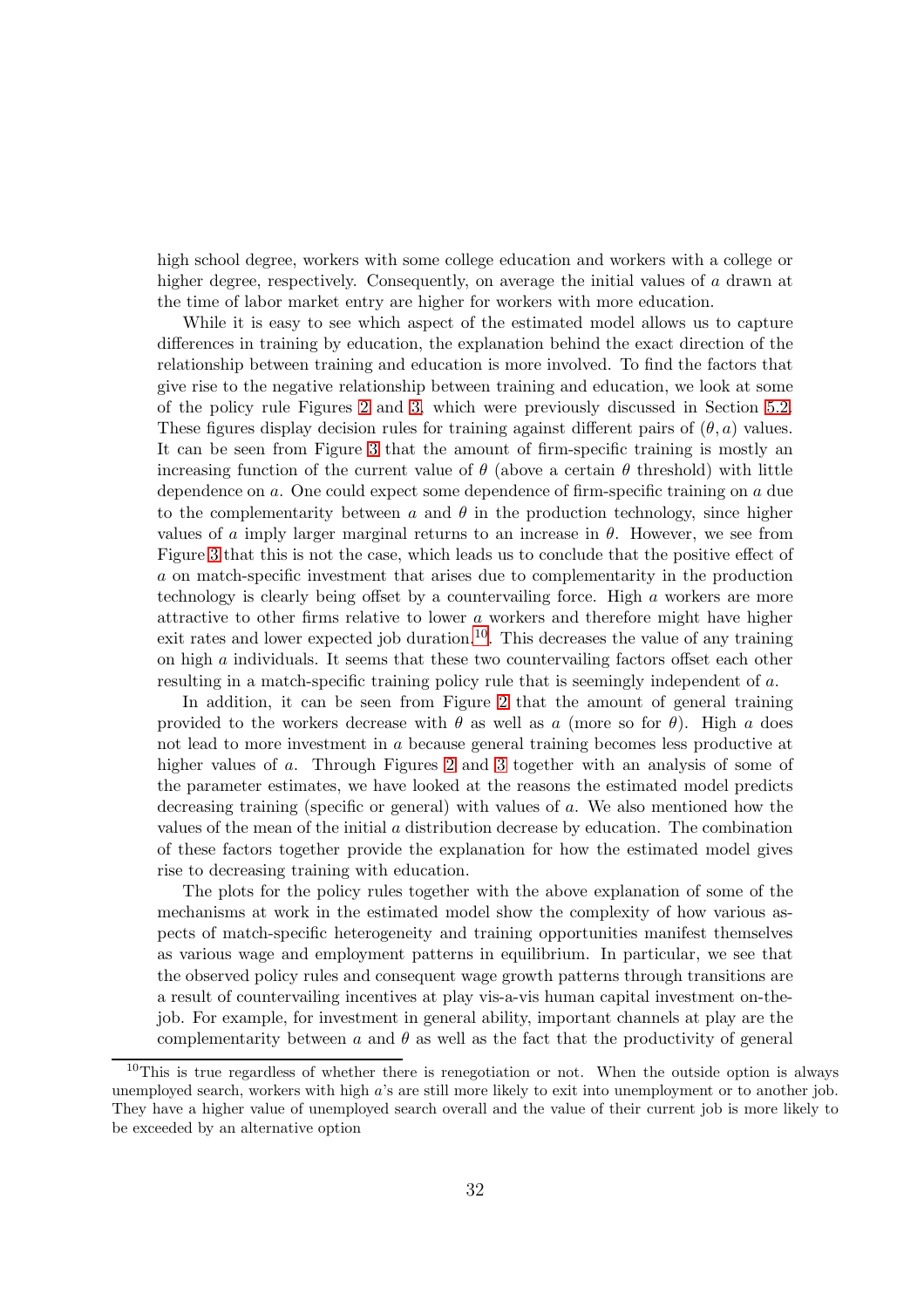training decreases with a. On the other hand, parameter estimates show that productivity of specific training increases with values of  $\theta$ . Then, for high values of  $\theta$ , the complementarity in the production technology gives an incentive to engage in general training to balance the value of  $\theta$  and a, while the estimated values of  $\hat{\delta}_1^{\theta} \geq 0$  and  $\hat{\delta}_1^a \leq 0$  mean that there is a large opportunity cost to spending the total available time in general training (since  $\hat{\delta}_1^{\theta} \geq 0$ , it is more productive to spend that time in specific investment). Similar to the description above of the patterns by education, this leads to two offsetting effects as well: The increased incentive to invest in more  $a$  at high values of  $\theta$  due to production complementarities is offset by the high opportunity cost of general training. This highlights the importance of taking into account different parts of the estimated model together in understanding the policy rules generated in equilibrium.

Table [9](#page-63-0) compares some moments that pertain to employment transitions between the data and the estimated model. It consists of three panels and each are defined in the same way as in the corresponding table in the data section, where the first panel displays the proportion of job-to-job transitions between interview dates, and the second and third panels display log wage growth for these transitions. More specifically, these are transitions that involve individuals who were employed at the time of the interview in both survey rounds  $t-1$  and  $t$ . We see that overall, the estimated model provides a good fit to the data. For example, the proportion of stayers for high school graduates in the data is 81 percent and it is 78 percent in the model. While the model simulations get the decreasing proportion of stayers with education, it does not match the proportion of stayers for the higher education groups as well as it does for high school graduates. This can be seen in the second and third columns of the first row in Table [9.](#page-63-0) In the data, the proportion of stayers is 85 and 88 percent for these two education categories, whereas they are 75 and 73 percent in the model.

The last two moments in Panel A of Table [9](#page-63-0) distinguish between two different kinds of job switches: (1) Employment spells interrupted by an unemployment spell, and (2) employment spells uninterrupted by an unemployment spell.<sup>[11](#page-32-0)</sup> In the data, there are stark differences between these two transitions both in terms of their overall rates as well as in terms of the wage growth that occurs during these transitions. Moreover, these differences contain a wealth of information about the relative contributions of general and specific human capital to productivity, output and wages. For example, for high school graduates, the proportion of employment spells with and without an intervening unemployment spell is 8 and 14 percent, respectively, and the corresponding data moments are close, at 5 and 15 percent.

For the higher education groups, transition rates and the corresponding wage transitions look similar. Therefore, in what follows, we mainly base our discussion on the moments for high school graduates in the first row of Table [9.](#page-63-0) Panel B shows wage growth during these employment spells. In the data, for job switchers with an intervening unemployment spell, the average log wage difference is 0.06, and for job switchers

<span id="page-32-0"></span> $11$ The precise definition of these transitions can be found in the data section.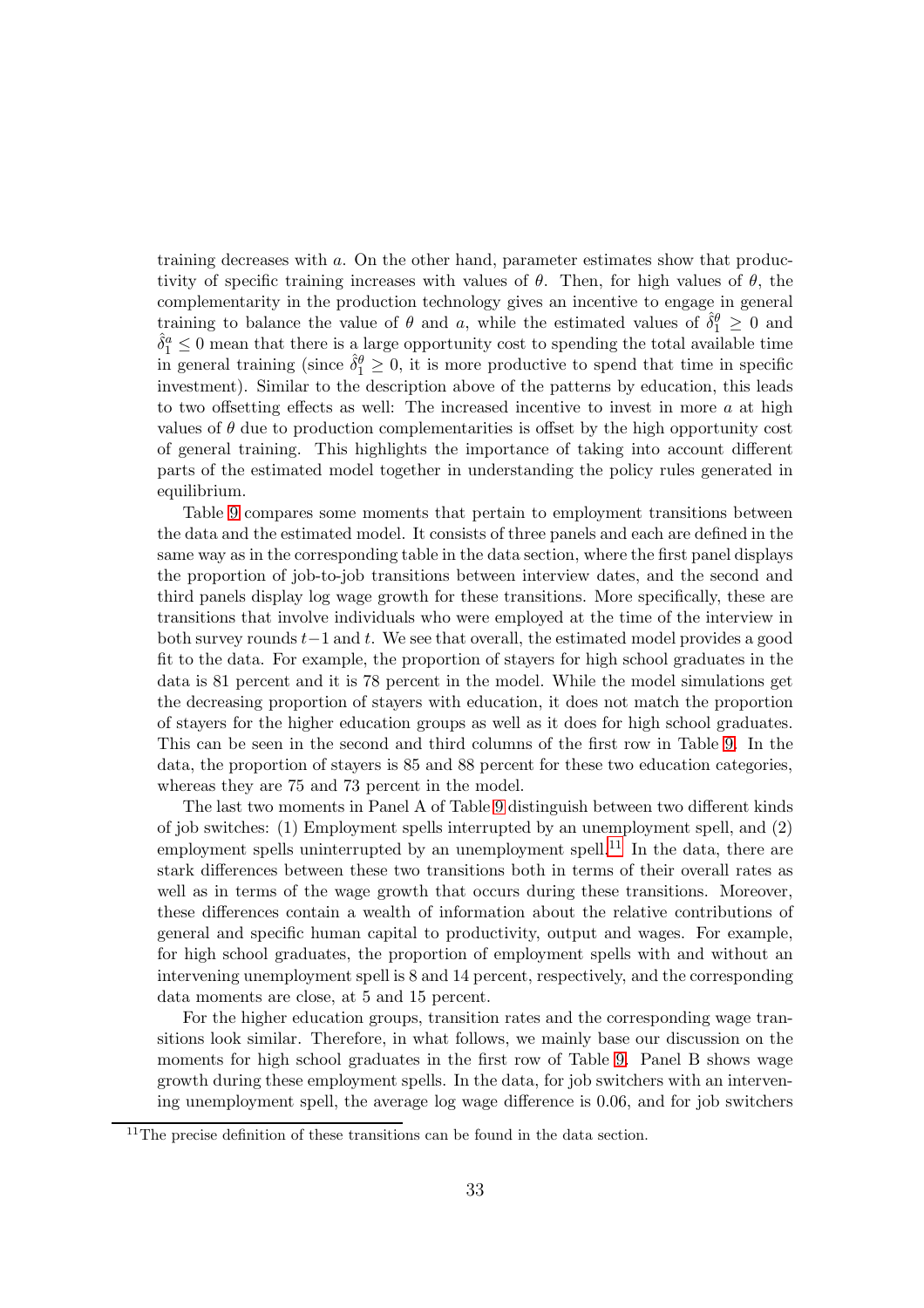with no intervening unemployment spell, it is 0.12. In the model, when individuals receive an alternative job offer while working, they only leave their current employer if the match productivity  $\theta$  at the new employer is at least as great as their current match productivity. On the other hand, when an unemployment spell is experienced between the job at  $t-1$  and the job at t, the total density of acceptable jobs at t is larger than the case when there is no unemployment spell in between. This is how the model is able to match the fact that the average wage growth for job switchers with an intervening unemployment spell is lower than those without an intervening unemployment spell. While the estimated model captures the direction of the implications of an intervening unemployment spell (i.e. that the wage change is larger for the case with no intervening unemployment spell), it does not do so well in terms of the exact levels. In the estimated model, the corresponding simulated moments are -0.17 and 0.21. Below, we discuss aspects of the estimated model that may be behind the failure of the model to capture some of these wage growth moments as well as aspects of the estimated model that enable the model simulations to do well for some of the wage growth moments.

In the model, values of  $\theta$  and any investments made in match-specific productivity do not carry over into future employers, whereas general human capital does. In other words, any advantage that a worker has at a particular firm due to high values of θ (that result from high initial θ and/or investment in θ) ends once an employment spell ends and the worker becomes unemployed. The wage difference during a job transitions with an intervening unemployment spell therefore includes the value of the loss in the match-specific productivity. It can be seen in Panel C that the proportion of job switches that entailed a negative wage change between  $t-1$  and t is 54 percent with an intervening unemployment and it is 18 percent without. This explains the negative wage change observed in Panel B.

As explained above, for employment spells with an intervening unemployment spell, the worker loses the value from his previous match-specific productivity and for the next job in the sequence, there is a large density of match values that are acceptable to her. On the other hand, for a worker who directly switches to a new job, the only acceptable jobs are those that have  $\theta$  values higher than her current value. Therefore, it makes sense that the proportion of negative wage transitions is higher for the latter case (the case without an intervening unemployment spell). The model in fact does capture this pattern so that the model matches the fact that the proportion of negative wage transitions is lower for the cases with no intervening unemployment spell. Due to the fact that it overstates this proportion for the case with an intervening unemployment spell, we see in Panel B that the wage change in the model predictions is not a good fit with the data.

We see more evidence of general and specific types of human capital investment contributing differentially to employment and wage transitions in Table [10,](#page-64-0) which reports the same transition moments as in Table [9](#page-63-0) for alternative estimations of the model. We estimate the model under two alternate scenarios. The first is one where we only allow for investment in match-specific human capital and the second is when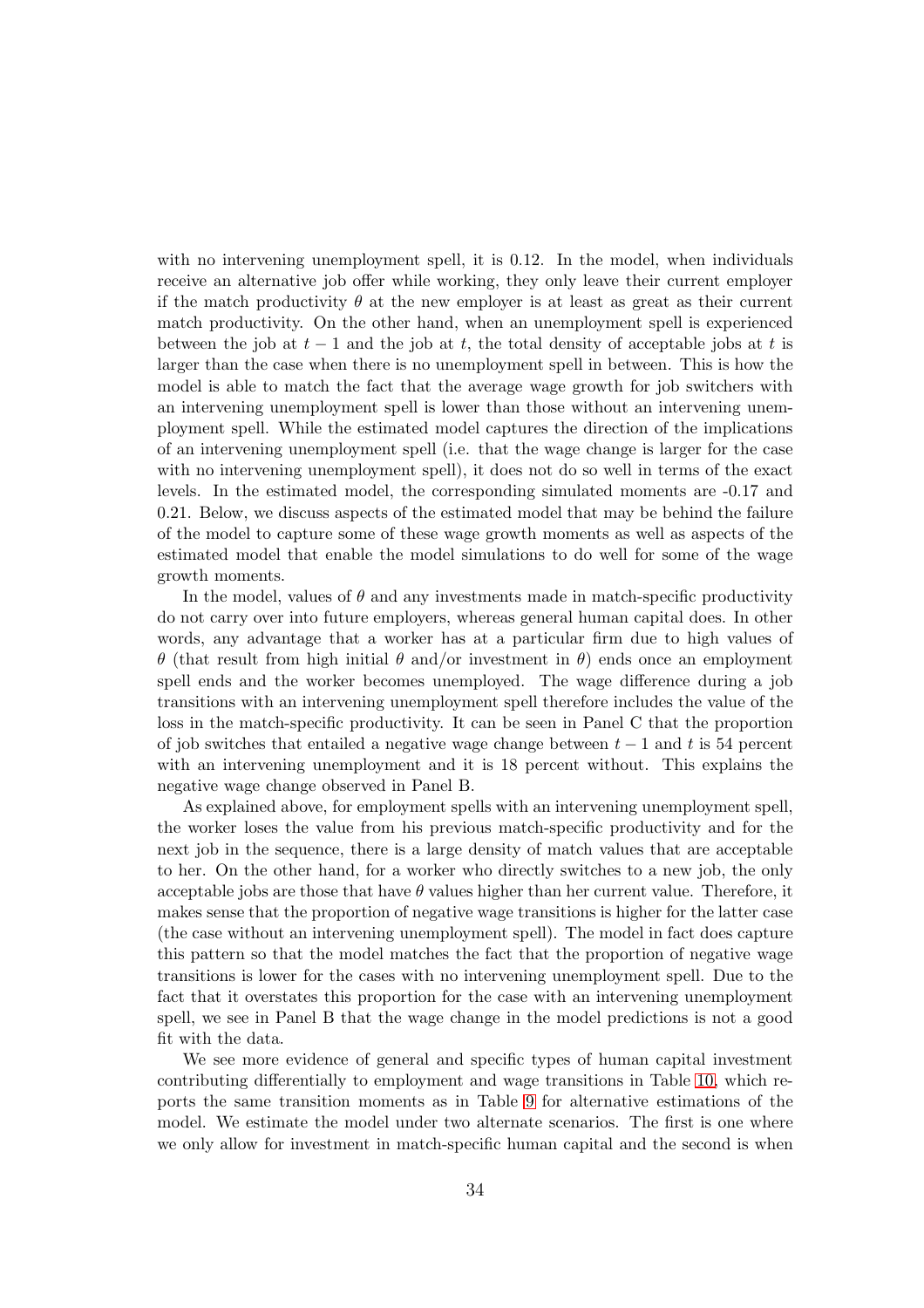we only alow for investment in general human capital. Panel C shows that the proportion of negative wage transitions decrease from 54 in the baseline estimation to 49 percent in the estimation with no  $\theta$  investment. With no possibility of investment in match-specific productivity, any loss incurred during a job transition with an unemployment spell occurs due to the initial value of  $\theta$  that the firm-worker pair draw when they meet. Hence, the additional loss that occurs due to past investment in  $\theta$  does not happen in this scenario and this is the reason why the proportion of negative wage transitions is lower. However, the fact that it is not considerably lower shows that a large part of the variation in  $\theta$  in the original estimated model (i.e. baseline) comes from the variation in the initial distribution of match values. On the other hand, in the estimation with no a investment, the proportion of negative wage transitions actually increase from 54 to 60 percent. With the only possibility of investment being  $\theta$ , there is no increase in the general skill of the worker during a job spell. Hence, with a decrease in the component of wages that the worker can carry over (decrease in  $a$  through lack of investment activity in  $a$ ), the proportion of negative wage transition increases.

The average log wage differences for job switchers displayed in Panel C of Table [10](#page-64-0) support these explanations as well. This table shows that the average log wage difference for the estimations with no  $\theta$  is lower in absolute value compared to the baseline (-0.08 in comparison to -0.17). This confirms that the main reason the negative wage difference for these transitions is overstated is the investments made in  $\theta$ .

The comparison between the estimations with no investment in  $a$  and no investment in  $\theta$  help us see the importance of transition moments in the identification of  $\theta$  and a distributions and the degree to which skills and investment activities on-the-job are firm-specific. Similar to the annual transition dates that only look at changes that occur between interview dates, Table [11](#page-65-0) shows the comparison of weekly transition rates between baseline and the two estimations with only  $\theta$  and only a investments. We see that job finding probability is 4.04 percent in the baseline, 3.95 percent for the estimation with no a investment and 5.09 percent for the estimation with no  $\theta$  investment. Hence, the first aspect to note is the similarity between the job finding probability estimates between the baseline estimation and the estimation with no investment in a. On the other hand, the job finding probability estimate for the estimation with no investment in  $\theta$  is much higher relative to the baseline estimation. Without any possibility of investing in  $\theta$ , workers will, on average, have higher endowments of a and therefore be more attractive to firms. Therefore, it will take a shorter time to find a job for any worker.

Lastly, Figures [8-](#page-66-0)[10](#page-67-0) show average log wages for the three different estimations of the model (baseline, no a and no  $\theta$ ). Each figure corresponds to a different education level. We see the same pattern for all three education groups: The initial accepted wages (wages that correspond to Year 0-2 of labor market tenure) are lower in the estimated model with no investment in  $\theta$  and higher in the estimated model with no investment in a. The baseline is in between. On the other hand, this order gets reversed over the course of the worker's labor market tenure. In other words, by Year 6-8, the average log wages that correspond to the estimated model with no investment in  $\theta$  overtakes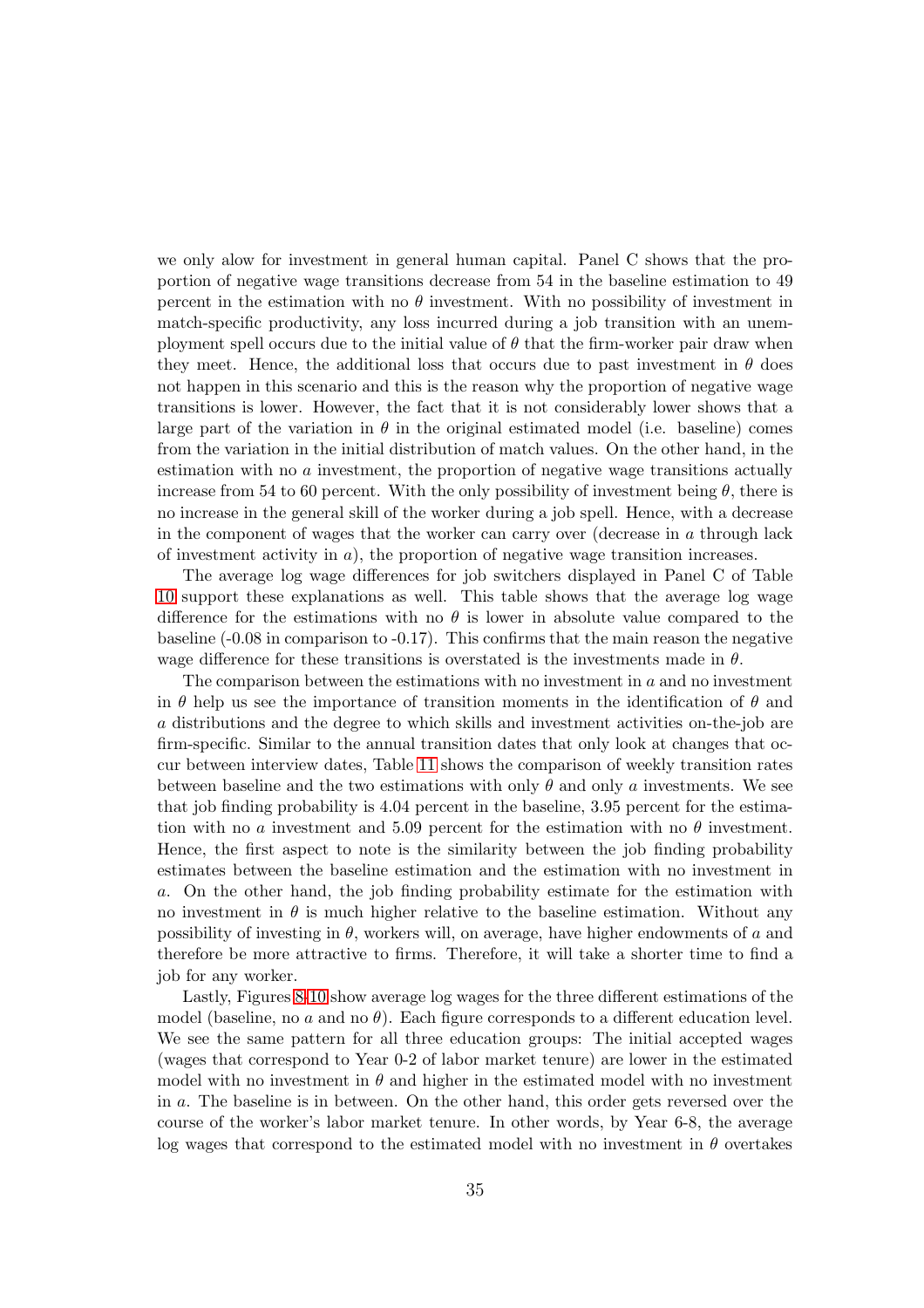the other two and the average log wages for the case with no investment in  $\alpha$  ends up as the smallest average among all three estimated models. In the estimation with no  $\theta$  investment, there is only the possibility of investing in a worker's general human capital, a. Hence, throughout the worker's labor market career, she carries over the benefits of any training incurred in her jobs and the resulting wage growth throughout the labor market career of a workers is consequently larger (due to higher accumulation of  $a$ ). On the other hand, for the case with no  $a$  investment, the opposite is true. The only training that a worker is able to engage in is training in  $\theta$ , which is something that she cannot carry over to future jobs. Hence, the amount of benefits that she can accrue and transfer to future periods is smaller in the model with no a investment and consequently overall wage growth throughout the labor market career is much lower. This is why the average log wages for the case with no a ends up being the lowest at the end of the Year 6-8 tenure profile.

The comparison between these wage plots shows us that the difference between wage growth rates during the course of a worker's career within a firm and over the course of a worker's overall labor market career is an important indication of the occurrence of either form of training. We exploit these differences by including in the estimation moments such as the average wages by number of years on a job as well as number of years in the labor market and wage growth at different levels of firm-specific or overall labor market tenure.

### 5.4 Training and Wage Growth in the Model Simulations

Given these decision rules, how much training do workers actually receive? In Figure [11,](#page-69-0) we plot the fraction of time that workers spend training as they move through the first years of their careers. When workers first enter the labor force, initial match qualities are relatively low and therefore most of the training takes the form of general training. In the model simulations, workers in their first year in the labor force spend about 15 percent of their time in general training and 10 percent in firm-specific training. Over time, match quality increases as workers sort into jobs of higher match quality. Because the expected duration of these jobs is higher and also because firm-specific training becomes more productive at higher values of  $\theta$ , more of the training becomes firm-specific and the total amount of training increases, peaking one to two years after labor market entry. As match quality increases further over time, the amount of time spent on both general and firm-specific training begins to decline as workers spend less time training and more time engaged in production.

We next address the question of what drives wage growth in our model. The model contains four possible sources of wage growth. First, workers can increase their productivity by building general human capital through on-the job training. Second, workers can increase productivity by improving the quality of the match with their employers. Third, as workers spend less time training and more time engaged in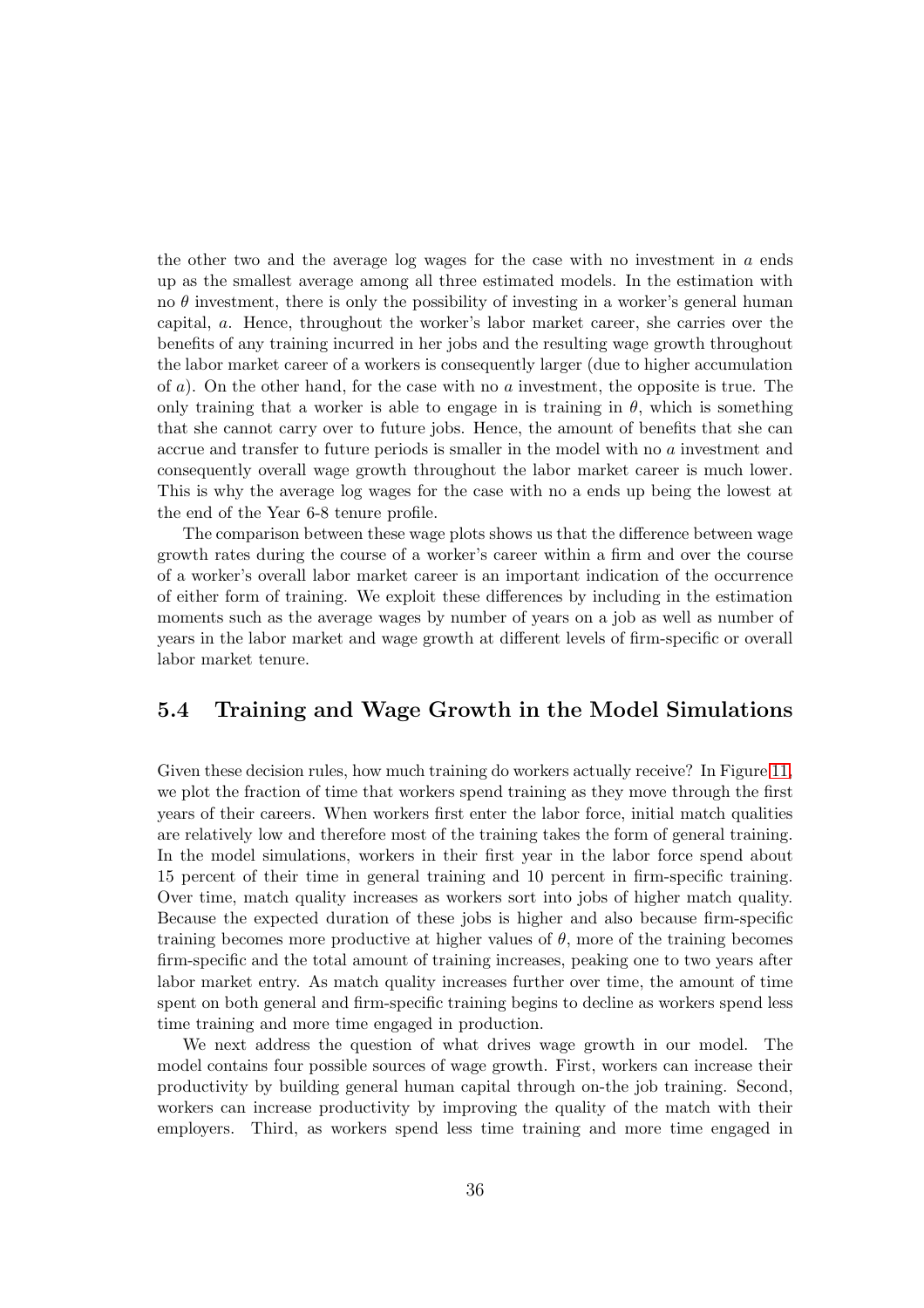production, some of this increased output will flow to them in the form of higher wages. (Alternatively, a shift towards less training and higher wages could be interpreted as a shift in the workers' compensation towards higher current wages and away from expected higher future wages.) Finally, the bargaining between workers and firms can result in different shares of worker output being paid as wages depend on the value of the workers' outside options. The current section aims to quantify the importance of each of these channels.

In the absence of employment costs, output y would equal  $a \cdot \theta \cdot (1 - \tau_a - \tau_{\theta})$  and we could formally write the wage  $w$  as the product of the four pieces described above:

$$
w = a \cdot \theta \cdot (1 - \tau_a - \tau_\theta) \cdot (w/y),
$$

or in logs,

$$
\log(w) = \log(a) + \log(\theta) + \log(1 - \tau_a - \tau_\theta) + \log(w/y)
$$

In Figure [12,](#page-70-0) we plot the evolution of each of these four components, together with the total wage, as workers move through the early years of their careers. The figure shows that in the worker's first few years in the labor force, most of the growth in wages can be attributed to the development of match-specific human capital. General ability grows more slowly, contributing less to wage growth at the beginning of a worker's career but accounting for a larger fraction of total wage growth as the rise in matchspecific human capital slows over time. As described above, the time spent training increases at the very start of a worker's career, but thereafter, the reduction in training time begins to contribute noticeably to the worker's overall output and therefore to her wage. The last component, the fraction of output represented by the worker's wage, is quite flat and has almost no effect on the evolution of wages over time.

### 5.5 Interpreting Mincer Regressions

Our structural model allows us to interpret the coefficients of a standard wage regression in terms of the different source of wage growth discussed above. As an example, we consider a simple Mincer wage regression of the form

$$
log(wage_{it}) = \sum_{j} \beta_j^w X_{it}^j + \varepsilon_{it}^w
$$

where  $log(wage_{it})$  is the log of the wage for person i at time t. Specifically, we estimate

<span id="page-36-0"></span>
$$
log(wage_{it}) = \beta_0^w + \sum_e \beta_e^w ed_{ie} + \beta_y^w years_{it} + \beta_t^w tenure_{it} + \varepsilon_{it}^w.
$$
 (3)

where  $ed_{ie}$  is a dummy variable indicating that person i has education level e (for each level of education except HS graduate), years denotes the number of years in the labor force and *tenure* the length of time with current employer. We first estimate this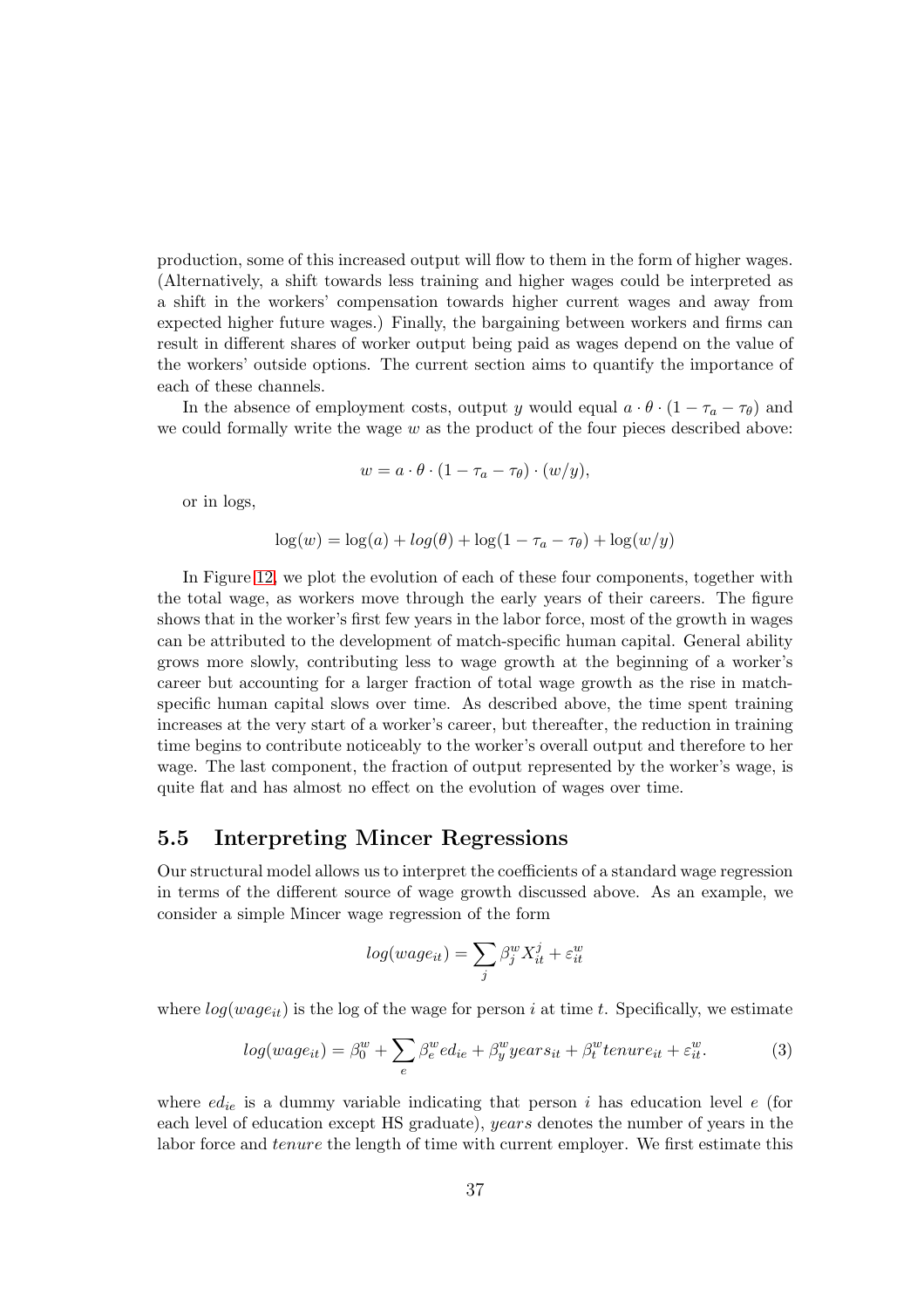model on the actual NLSY data and on the simulated data from the model. Results are shown in the first two lines of Table [13.](#page-71-0) As expected, more education, more years in the labor force and greater job tenure are all associated with higher wages. Comparing the regressions on the real and simulated data, we find that additional education is associated with less of an increase in wages in the simulated data cokmpared less of in increase in wages in than in the data. Also, relative to the data, more of the wage growth in the model is attributed to tenure with particular employers and less to overall labor-market experience.

Focusing on the regression using the simulated data, we next aim to understand how the increases in wages associated with education, labor market experience and job tenure reflect the different determinants of wages present in the model. Similar to the decomposition described in the previous section, we can decompose log wages in the model as a sum of the logs of i) general ability, ii) match quality, iii) time spent not training and iv) wage as a fraction of output. Additionally, it is useful in this context to decompose  $\theta$  into two separate components, as  $\theta = \theta_0 \cdot \theta_\tau$  where  $\theta_0$  the match quality at the start of the match, and  $\theta_{\tau}$  is the additional match quality accumulated trough match-specific training. Finally, because we are interested in the level of wages rather than just the growth rate, we express the worker's general ability as a combination of his initial endowment  $(a_0)$  and the additional human capital he accumulates through training  $(a_{\tau})$ . This defines six components of wages, which we denote  $Y_{it}^{k}$ ,  $k = 1, ..., 6$ , allowing us to write

<span id="page-37-0"></span>
$$
\log(w_{it}) = \sum_{k=1}^{6} \log(Y_{it}^{k})
$$
  
=  $\log(a_{0,it}) + \log(a_{\tau,it}) + \log(\theta_{0,it}) + \log(\theta_{\tau,it}) + \log(1 - \tau_{a,it} - \tau_{\theta,it}) + \log(\frac{w_{it}}{y_{it}})$  (4)

In order to measure how education, labor-market experience and job tenure affect each of these components, we repeat the regression from Equation [3](#page-36-0) on each of these six pieces separately, i.e. we estimate

$$
\log(Y_{it}^k) = \sum_j \beta_j^k X_{it}^j + \varepsilon_{it}^k, \quad k = 1, ..., 6.
$$

It is straight forward to show that for each covariate (indexed by  $j$ ), the sum of the regression coefficients from these six regressions must equal the coefficient for regression using the total log wage, i.e.

$$
\beta_j^w = \sum_{k=1}^6 \beta_j^k.
$$

This allows us to interpret each of the coefficients  $\beta_j^w$  from Equation [3](#page-36-0) as reflecting different combinations of the components of wages defined in Equation [4.](#page-37-0) The results of this exercise, which we present in Table [13,](#page-71-0) are all quite reasonable. The increase in wages with more education is largely picking up differences in initial ability and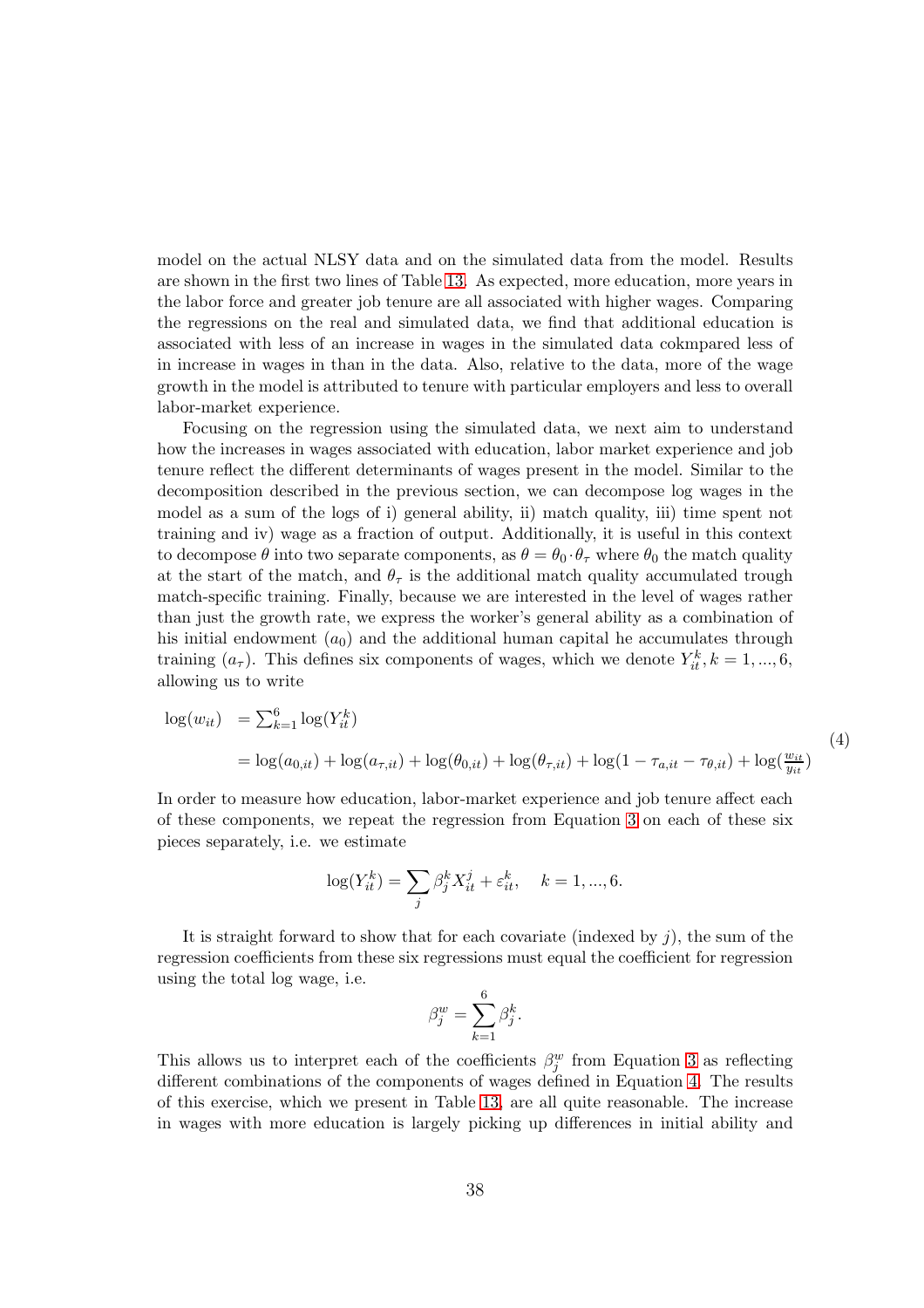to a lesser extent the fact that more educated workers are paid a larger share of the output, possibly because the constant employment costs consume a smaller fraction of their output. The positive coefficient on labor market experience is mostly capturing general ability learned through training and to some extent workers' ability to find better matches over time and their receiving a larger fraction of output. Finally, the increase in wages for workers with more tenure mostly reflects improved match quality from training. To a lesser extent, wages also appear to increase with tenure because workers engage in less training as they remain with a firm longer, and there is an additional selection effect whereby longer-tenured workers received better initial matches with their firms. Overall, we feel our model provides a novel and interesting way to interpret the results of standard wage regressions.

# 6 Policy Analysis: The Minimum Wage and Investment

## 6.1 Minimum Wage in Partial Equilibrium

To study the effect of a minimum wage in the context of our model, we resolve the model imposing a minimum wage of \$15 per hour (in 2014 dollars, corresponding to \$10.17 in the our model and data, where we express wage rates in 1994 dollars).

As is common in the literature (e.g. Flinn and Mullins (2015)), we find that imposing a minimum wage increases the unemployment rate by rendering low quality matches unprofitable for firms. Figure [13](#page-72-0) shows the minimal acceptable match quality draw in the baseline model and under the minimum wage. Because the minimum wage is more likely to be binding for low ability workers, the policy raises the value of the In our simulations, imposing the minimum wage raises the equilibrium unemployment rate from 8.8 to 9.7 percent with most of the increase concentrated among less educated workers.

In addition to the effect on employment, our model shows how the minimum wage can also affect the amount of training provided to employed workers. Because employers must pay workers a higher wage, they decrease the amount of compensation that is provided in the form of general training. Figure [14](#page-73-0) compares the amount of training that workers receive in the baseline model and with the minimum wage. With a minimum wage in place, employed workers spend 5-10 percent less time on general training than they do in the baseline model. The long-run effect of this decrease in training is to reduce the average amount of general ability in the population by about half a percent. At the bottom of the distribution, where the impact of a minimum wage is largest, general ability is about three percent lower than in the baseline.<sup>[12](#page-38-0)</sup>

<span id="page-38-0"></span> $12\text{As}$  shown in figure [14,](#page-73-0) the amount of match-spefic training is slightly higher in the presence of a miniumum wage. The reason for this effect is that the minimum wage raises the average match quality of accepted offers and match-specific training is more productive for workers with higher match qualities.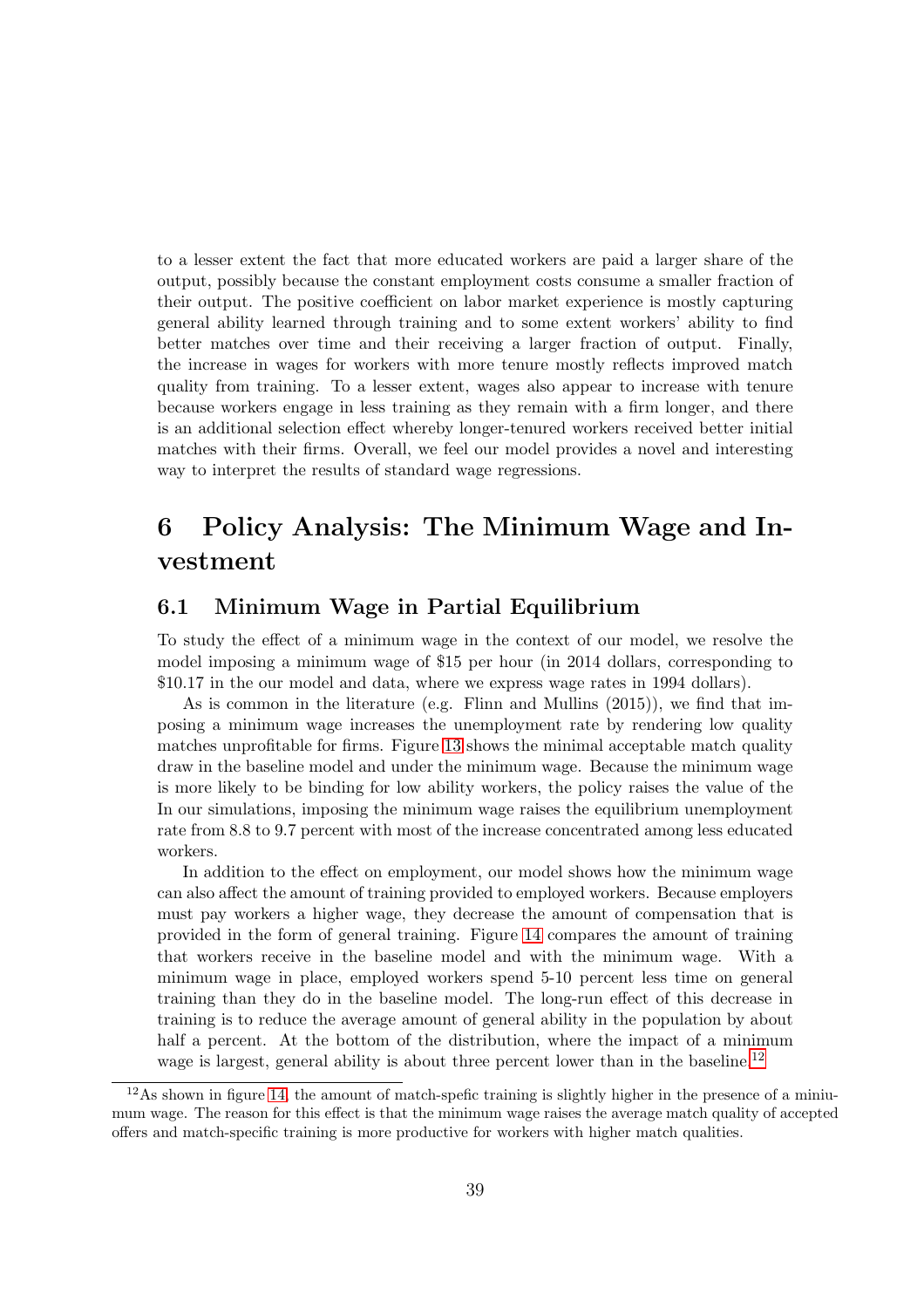Conditional on employment, workers receive higher wages with a minimum wage in place than they do in the baseline model. Average wages are six percent higher for workers entering the labor force and remain 1.5 percent higher after several years. Part of this increase is due to selection on both general ability and match quality as the presence of a minimum wage raises the distribution of acceptable match values and also disproportionately keeps low-ability workers unemployed. In addition to the selection effects, the lower amount of training discussed above means that workers are spending more of their time engaged in production and some of this additional output naturally flows to the worker in the form of a higher wage. Finally, when the minimum wage is binding, employers must pay workers a higher fraction of their output then they otherwise would in order to raise their wages to the required level. Quantitatively, this total increase in wages can be attributed to the increase in match quality, the decrease in training time and increase in the workers' wages as a fraction of total output, each of which contribute an equal amount.

Overall, the welfare effects from the minimum wage are negative. However, the losses are small as the loss to workers from a higher unemployment rate and lower amounts of general training is largely offset by the higher wages they receive. At the lowest value of general ability, the welfare losses to an unemployed worker from facing a minimum wage is one percent. For high school graduates on average, the welfare loss is just 0.02 percent and it is even smaller for those with more education. Finally, because the minimum wage reduces the value of being unemployed, it has additional effect of decreasing the value of the worker's outside option when she bargains with a potential employer. As a result, low-ability workers receive slightly lower wages even when the minimum wage is not binding, though the difference in wages is small.

## 6.2 Minimum Wage in General Equilibrium

The results presented above consider a partial equilibrium response to a minimum wage, ignoring the effect of the policy change on vacancy creation and thereby on the job offer rate for workers. Flinn (2006) and Flinn and Mullins (2015), however, find that minimum wage impacts on labor market outcomes and welfare tend to be greatly changed after relaxing the assumption of constant transition rates. To investigate minimum wage impacts more robustly, we study its effects within a simple Mortensen-Pissarides framework as described in Section [2.3.](#page-15-0) In order to move to a general equilibrium framework, we need to define the steady-state distribution of workers. We do this by assuming that workers are subject to a retirement shock that causes them to leave the labor force at a rate calibrated so that the average career last  $45$  years.<sup>[13](#page-39-0)</sup> This addition makes the workers expected lifetime finite and allows us to simulate the model until a point where the remaining fraction of non-retired workers approaches zero. Under assumptions of stationarity and zero-population growth, these simulations represent an approximation to the steady-state distribution of workers in an overlapping generations

<span id="page-39-0"></span><sup>&</sup>lt;sup>13</sup>In the model solution, this retirement shock increases the worker's discount factor by  $v=1/(45 \text{ years})$ .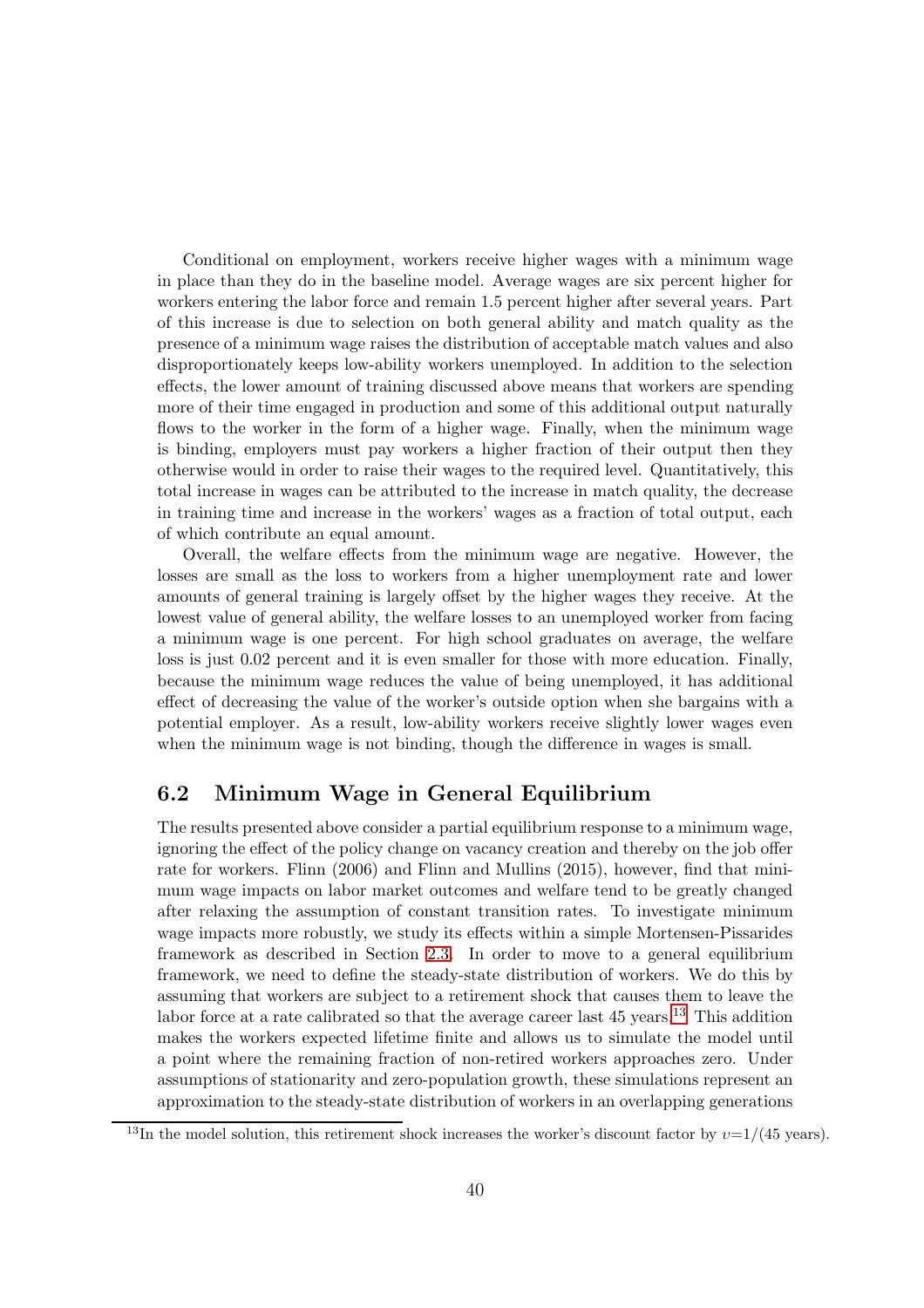framework.

Having identified the baseline steady-state distribution of workers, the next challenge is to is to identify the firm's cost for posting a vacancy  $(\psi)$  and the value of the Cobb-Douglass parameter in the matching function for workers and firms  $(\theta)$ . Following the discussion in Sections [2.3](#page-15-0) and [4.2.2,](#page-22-0) we attempt to estimate these parameters in several different ways. First, as described in Section [4.2.2,](#page-22-0) we assume that the vacancy posting cost is equal to the estimated employment cost  $\hat{\zeta}$  and back out the value of Cobb-Douglas parameter. Unfortunately, this approach fails under our estimated parameters, yielding an negative estimate of  $\theta$ . Alternatively, as described in Section [4.2.2,](#page-22-0) we fix the Cobb-Douglas parameter at  $\theta = 0.5$  and back out the vacancy cost. This procedure produces an estimate of the vacancy cost  $\psi = 594$ .

In general equilibrium, the minimum wage constraint reduces the firm's incentive to post a vacancy and therefore decreases the number of vacancies and the rate at which workers receive job offers. With a minimum wage of \$15 (in 2014 dollars), the minimum wage binds on a very small fraction of matches in the steady state distribution so the impact on transition rates is small: the change in job-finding rates is smaller than our uncertainty in our estimates of these rates. As a result, the general equilibrium response of firms to the imposed minimum wage does not noticeably change the partial equilibrium results presented above. Alternatively, we consider higher minimum wages equal to \$20 and  $$25<sup>14</sup>$  $$25<sup>14</sup>$  $$25<sup>14</sup>$  With the minimum wage set at \$20, the steady state unemployment rate increases from 11.3% to 13.0%. In addition, because low-ability workers are employed less and receive less training, the very bottom of the general ability distribution shifts downward with the first percentile of the distribution moving nine percent lower. As we increase the minimum wage to \$25, we get even larger effects with the steady state unemployment rate climbing to  $17.5\%$  and the first percentile of the ability distribution falling to the lowest grid point, a total decline of 27% from the baseline. In addition, the higher minimum wage now has effects further up the ability distribution so that the tenth percentile of general human capital declines by nine percent relative to the baseline.

## 7 Conclusion

We have developed an estimable model of investment in both (completely) general and (completely) match-specific human capital while individuals are active members of the labor force, which we assume follows the completion of formal full-time schooling. While other researchers have examined investment decisions in a search, matching, and borrowing framework, ours is perhaps the first to attempt to estimate such a model in a reasonably general framework. Perhaps the greatest challenge we face in estimation is to attain credible identification of such a model when human capital stocks and investments essentially are unobservable. In this we are aided by having access

<span id="page-40-0"></span><sup>&</sup>lt;sup>14</sup>These values are again expressed in 2014 dollars. Expressed in the our units of 1994 dollars, the wage rates we actually impose in the model are \$13.56 and \$16.95 repsectively.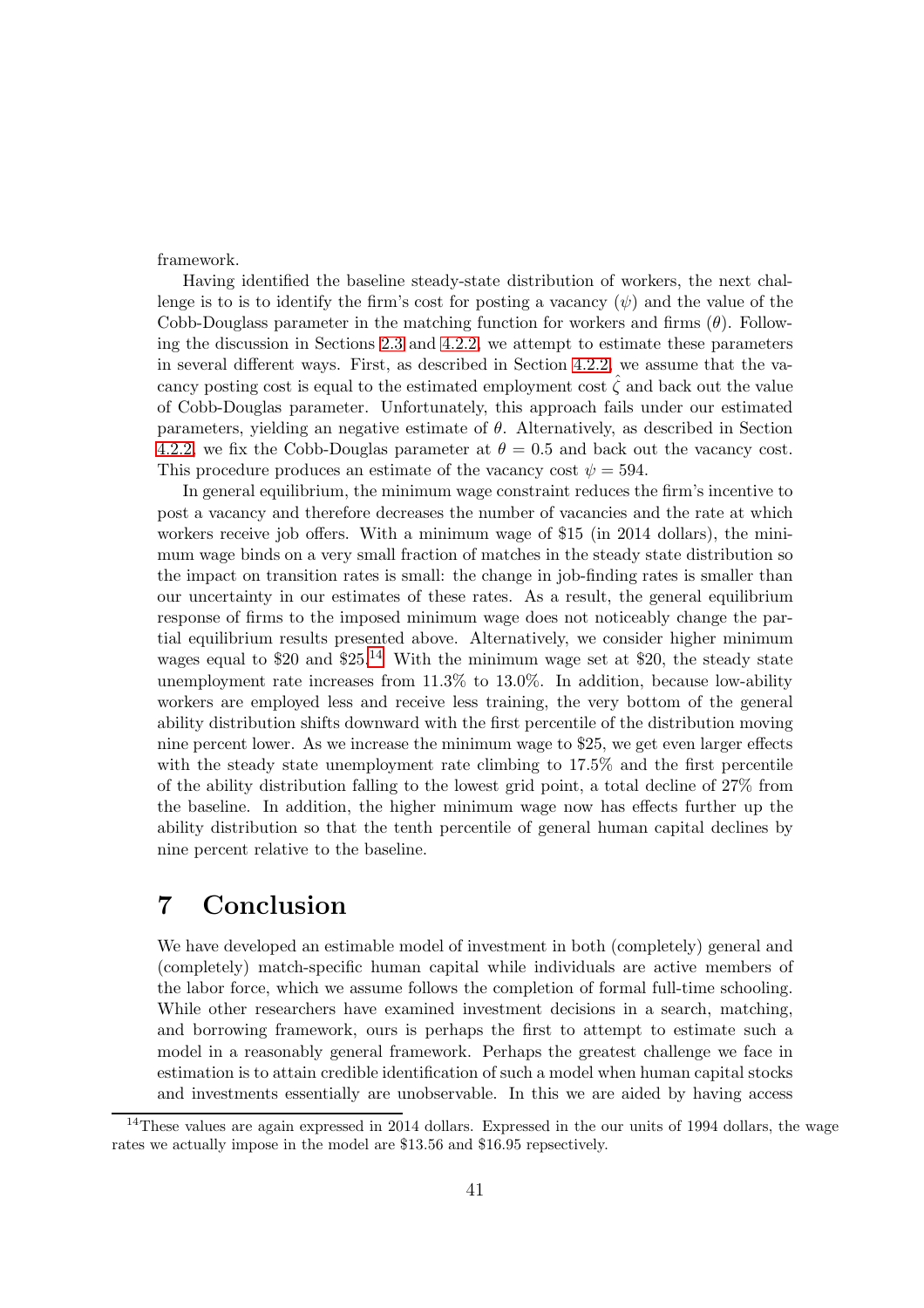to (self-reported) data on whether a worker engaged in formal training during a job spell. We heavily exploit this information in our moment-based estimation procedure. Furthermore, our assumptions regarding the specificity of human capital imply that changes in the stock of general human capital have no impact on the future mobility decisions of an individual during the employment spell. This stands is stark contrast to changes in the stock of match-specific human capital, which strictly reduce the likelihood of accepting a job with another firm during the employment spell. Thus jobto-job mobility along with wage changes during the current job spell can be utilized to infer whether the wage change was the result of general or match-specific investment.

Our estimates of the human capital production technology exhibit decreasing returns to investment in both types of human capital, of approximately the same degree. Our production technology also includes a TFP term that captures how the current level of both types of human capital affect the returns to investment. Here we find that the payoffs from time investment in match-specific human capital are increasing in its current level, while there is no impact of the current level of general human capital on the return to investment in it. These results imply fairly complex dynamic patterns in investment and wage growth. They also serve to produce a job acceptance probability from the unemployment state that is non-monotone in the individual's level of general human capital.

We use our estimates to examine the impact of minimum wage policy on investment in human capital and equilibrium outcomes. Our experiments are conducted in both partial and general equilibrium frameworks, where the general equilibrium specification relies on the topical matching function approach. Unlike previous estimates of these minimum wage effects, as in Flinn (2006) and Flinn and Mullins (2015), the deleterious effects on high minimum wages on job finding rates can partially be alleviated by increases in the productivity of workers, which is obtained by investment in general and match-specific human capital on the job. In the general equilibrium setting, we find that a minimum wage of \$15 does little to affect the labor market equilibrium, since the steady state distributions of worker and match quality used to determine the vacancy creation decisions of firms already produce a vast majority of matches that have productive quality levels greater than this amount. A minimum wage of \$20 dollars an hour also has fairly minor impacts on unemployment and other features of the labor market equilibrium. On the other hand, the impact of a minimum wage of \$25 dollars an hour does have notable impacts on unemployment and the steady state distribution of human capital and wages. To some extent, these results parallel those found in Flinn and Mullins (2015), which examined minimum wage impacts within a model of formal schooling decisions that did not allow post-schooling investment in human capital of either type.

In our future research, we intend to endogenize the formal schooling decision, as in Flinn and Mullins. This will provide us with a relatively complete model of human capital investment over the entire life-cycle, and will allow us to examine the relationship between the human capital acquired during the formal schooling phase and that acquired while in the labor market. Our belief is that formal school training is to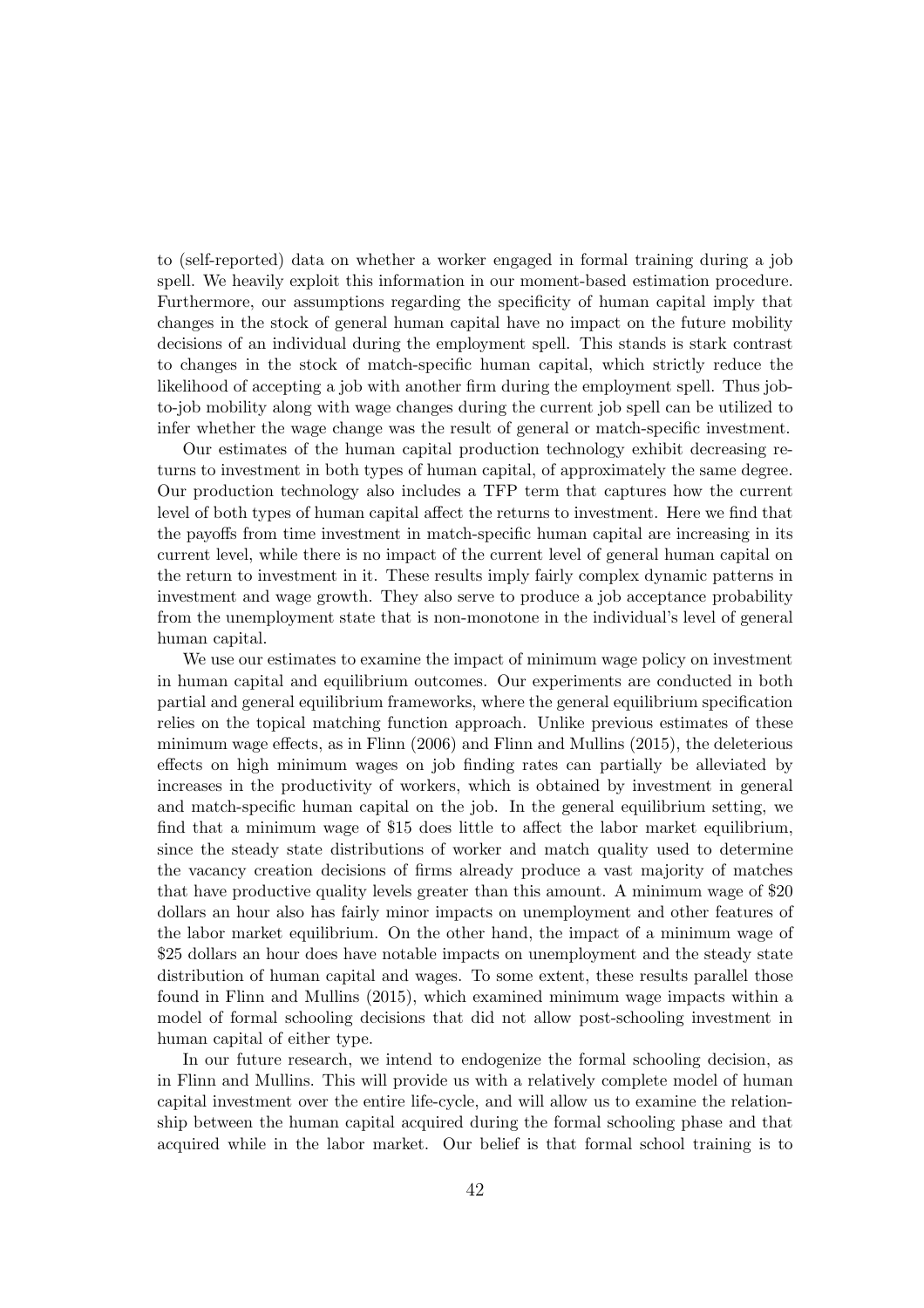some extent similar to what we are calling general human capital in this paper, but that the two are not perfect substitutes in production. We believe that much of what one acquires during formal schooling is a technology for learning, which impacts the production of both general and match-specific human capital during the individual's labor market career. In this view, skills acquired or not acquired during early periods of development and formal schooling will have long-lasting effects on labor market outcomes and lifetime welfare.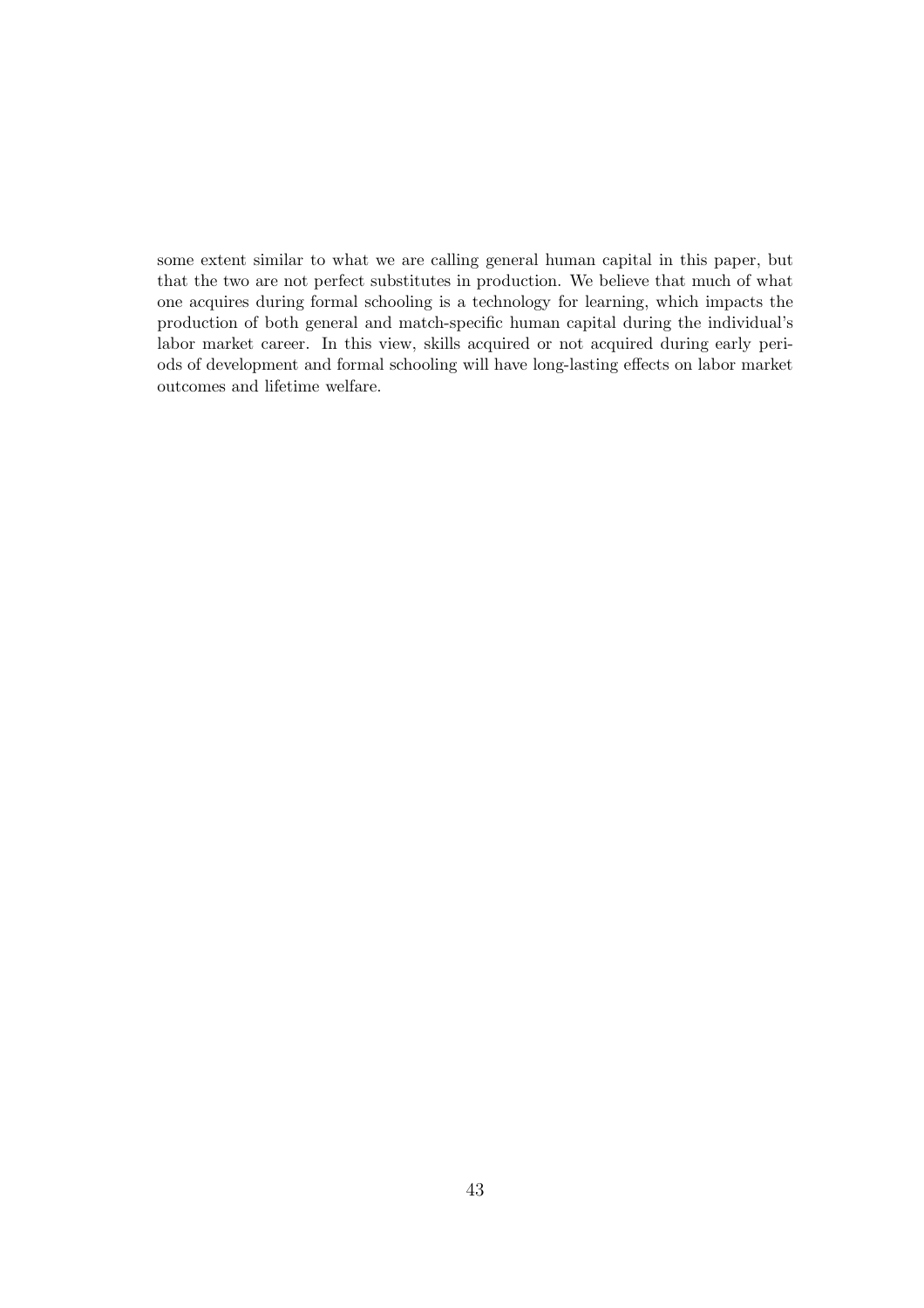#### Appendix

## $\mathbf A$  Deriving the Steady State Distribution in the Labor Market

In order to simplify notation, we first expand the space of match values to include 0, which signifies that the agent is unmatched, that is, unemployed. All employed individuals at an arbitrary point in time are characterized by the labor market state  $(j, k)$ , which signifies  $a_j$  and  $\theta_k$ . Let the probability of  $(j, k)$  be denoted by  $\pi(j, k)$ . The steady state marginal distributions of a and  $\theta$  are given by  $\pi_a(j)$  and  $\pi_\theta(k)$ , respectively. There are J possible values of a, and K possible values of  $\theta$  (for employed agents), with

$$
0 < a_1 < \dots < a_J
$$
\n
$$
0 < \theta_1 < \dots < \theta_K.
$$

From our estimates, we have determined the minimal value of  $\theta$  that is acceptable when an agent characterized by  $a_j$  is in the unemployment state, which we denote by  $\underline{k}(j)$ (that is,  $\theta_{\underline{k}(j)}$  is the minimal acceptable match value to an individual with ability level  $a_i$ ). We define the indicator variable

$$
d(j,k) = \begin{cases} 1 & \text{if } k \geq \underline{k}(j) \\ 0 & \text{if } k < \underline{k}(j) \end{cases}, j = 1, ..., J; k = 1, ..., K.
$$

Tautologically,  $\pi(j, k) = 0$  for all  $(j, k)$  such that  $d(j, k) = 0, j = 1, ..., J, k = 1, ..., K$ .

Unemployed agents of type  $a_j$  occupy the state  $(j, 0)$ , with the probability of a type j individual being unemployed given by  $\pi(j, 0)$ . Then we have

$$
\pi_a(j) = \pi(j, 0) + \sum_{k > 0} \pi(j, k)
$$

is the marginal distribution of  $\alpha$  in the population. The conditional probability that a type j individual is unemployed is  $U(i) = \pi(j, 0)/\pi_a(j)$ .

We begin by considering movements in the probability of being unemployed for an agent of ability type  $j$ . We have

$$
\dot{\pi}(j,0) = \eta \sum_{k>0} \pi(j,k) \n+ \tilde{\delta}_a(j+1)[\sum_{k>0} \pi(j+1,k)(1-d(j,k))] \n+ \sum_{k>0} \tilde{\delta}_\theta(k)\pi(j,k)(1-d(j,k-1)) \n- \lambda_U \pi(j,0) \sum_{k>0} p_\theta(k)d(j,k).
$$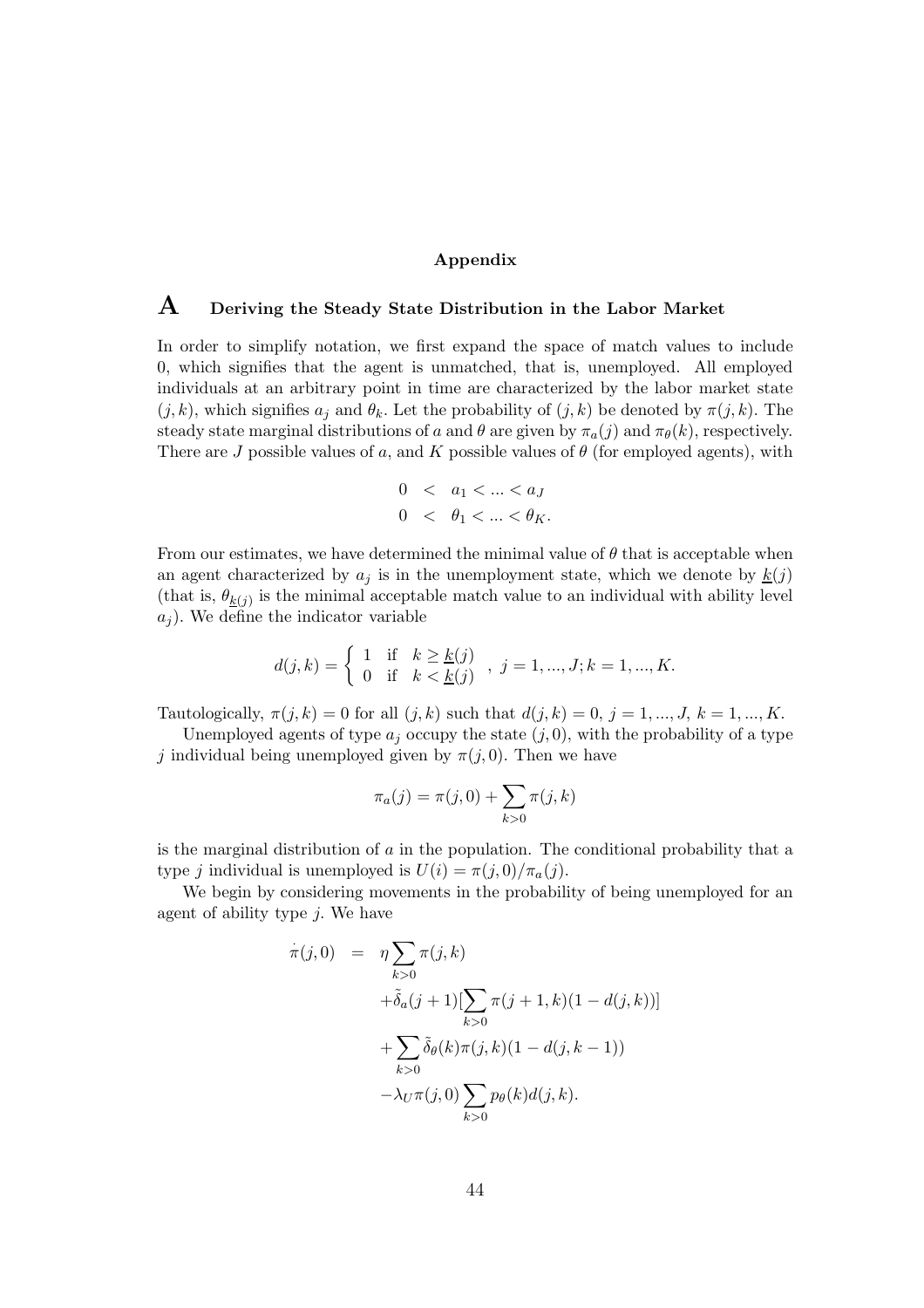The right hand side terms correspond to the following events. On the first line is the rate at which jobs of any acceptable type (all k for which  $d(j, k) = 1$ ) are destroyed times the probability that type  $j$  individuals are employed. The second line represents inflows in to the unemployment state that result from depreciation in general skills that are associated with "endogenous" quits into unemployment. In this case, an individual employed with skills  $(j + 1, k)$  will quit into unemployment if they would not accept employment at  $(j, k)$ . The third line represents inflows into unemployment from individuals with skills  $(j, k)$  when their match skill level depreciates to  $k - 1$  and  $(j, k-1)$  is not an acceptable match. The last line is the outflow from the unemployment state, which is the the product of the rate of receiving job offers in the unemployed state, the probability of being in the state  $(i, 0)$ , and the probability of receiving an acceptable job offer. Then, in the steady state,

$$
\pi^*(j,0) = [\lambda_U \sum_{k>0} p_{\theta}(k)]^{-1}
$$
  
\n
$$
\times {\eta \sum_{k>0} \pi^*(j,k)}
$$
  
\n
$$
+ \tilde{\delta}_a(j+1)[\sum_{k>0} \pi^*(j+1,k)(1-d(j,k))]
$$
  
\n
$$
+ \sum_{k>0} \tilde{\delta}_{\theta}(k)\pi(j,k)(1-d(j,k-1))},
$$
\n(5)

for  $i = 1, ..., J$ .

Now consider the determination of the probabities associated with employment, those for which  $k > 0$ . The generic expression for the time derivative of  $\pi(j, k)$  is

$$
\dot{\pi}(j,k) = \pi(j-1,k)\varphi_a(j-1,k) + \pi(j,k-1)\varphi_\theta(j,k-1) \n+ \tilde{\delta}_a(j+1)\pi(j+1,k) + \tilde{\delta}_\theta(k+1)\pi(j,k+1) \n+ \lambda_U \pi(j,0)p_\theta(j) + \lambda_E \sum_{l < k} \pi(j,l) \n-[\eta + \tilde{\delta}_a(j) + \tilde{\delta}_\theta(k) + \lambda_E \sum_{l > k} \pi(j,l)]\pi(j,k).
$$

In terms of the expressions on the right hand side of this equation, the first line represents improvements resulting in attaining state  $(j, k)$  from the states  $(j - 1, k)$  and  $(j, k - 1)$ . The second line represents inflows from human capital depreciations from the states  $(j+1, k)$  and  $(j, k+1)$ . The third lines represent inflows from the unemployment state and from contacts with other employed individuals of ability type  $j$  who are currently working at jobs in which there match value is less than  $k$ . The final line represents all of the ways in which individuals from  $(j, k)$  exit the state. These are the exogenous dismissals, decreases in  $j$  or  $k$ , or finding another job for which match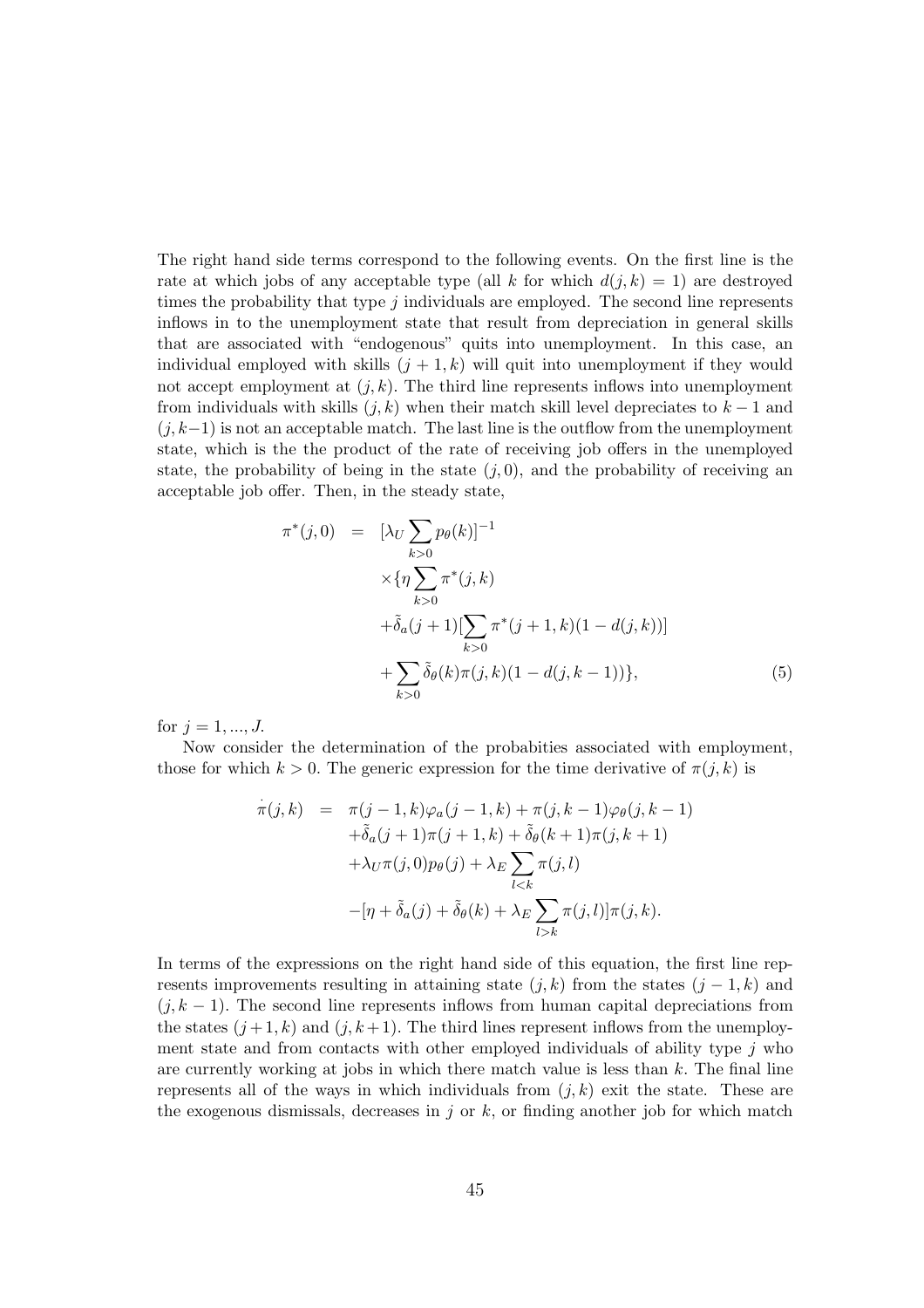productivity is greater than  $k$ . Then in the steady state we have

$$
\pi^*(j,k) = [\eta + \tilde{\delta}_a(j) + \tilde{\delta}_\theta(k) + \lambda_E \sum_{l>k} \pi^*(j,l)]^{-1}
$$
  
 
$$
\times {\varphi_a(j-1,k)\pi^*(j-1,k) + \varphi_\theta(j,k-1)\pi^*(j,k-1)}
$$
  
 
$$
+ \tilde{\delta}_a(j+1)\pi^*(j+1,k) + \tilde{\delta}_\theta(k+1)\pi^*(j,k+1)
$$
  
 
$$
+ \lambda_U \pi^*(j,0)p_\theta(k) + \lambda_E \sum_{l < k} \pi^*(j,l) \},
$$

for  $j = 1, ..., J, k = 1, ..., K$ .

We can vectorize the  $\pi$  matrix, and define the column vector

$$
\Pi = \left[ \begin{array}{c} \pi(1, \cdot) \\ \pi(2, \cdot) \\ \vdots \\ \pi(J, \cdot) \end{array} \right],
$$

where  $\pi(j, \cdot) = (\pi(j, 0), \pi(j, 1), \dots, \pi(j, K))'$ . Some elements of this vector are identically equally to 0, those for which  $d(j, k) = 0$ . Let the number of nonzero elements of  $\Pi$  be denoted  $N(\Pi)$ , where  $N(\Pi) \leq J \times (K + 1)$ . Denote the entire system of equations by  $D(\Pi)$ . Then we seek

$$
\Pi^* = D(\Pi^*).
$$

With no on-the-job search, this mapping is monotone on a compact space, and hence the solution is unique. With on-the-job search, it is clear that an equilibrium always exists, although we have not yet proven uniqueness. Simulations of the model and computation of the fixed point have consistently agreed, however, so that we are confident in the uniqueness property.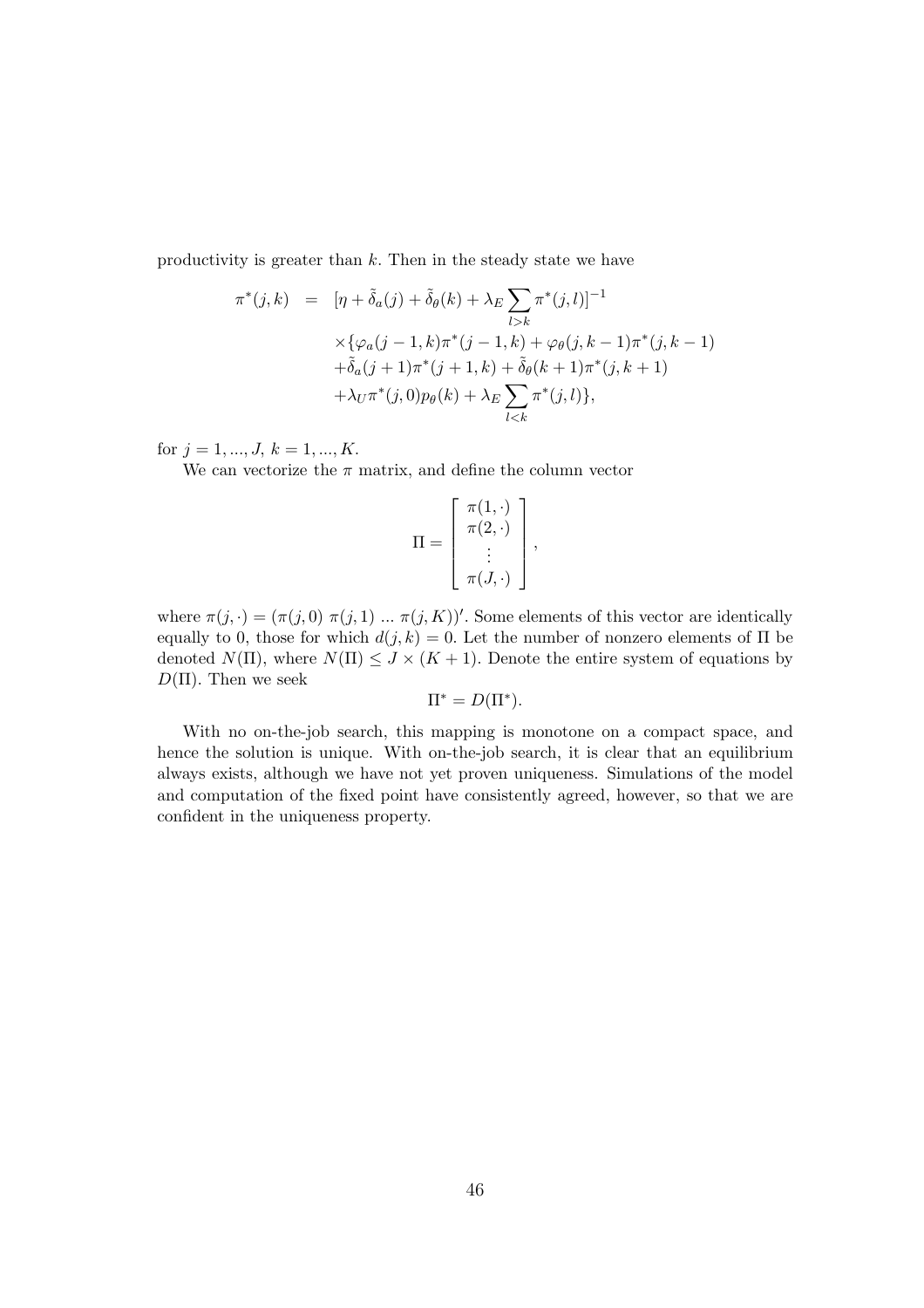#### References

Acemoglu, D. and J. S. Pischke (1999) "The Structure of Wages and Investment in General Training," Journal of Political Economy 107(3): 539-572.

Acemoglu, D. (1996) "A Microfoundation for Social Increasing Returns in Human Capital," Quarterly Journal of Economics 111: 779804.

Acemoglu, D. (1997) "Training and Innovation in an Imperfect Labor Market," Review of Economic Studies 64: 44564.

Acemoglu, D. and R. Shimer (1999) "Holdups and Inefficiencies with Search Frictions," International Economic Review 40: 827-849.

Bagger, J., F. Fontaine, F. Postel-Vinay and J-M Robin (2014), "Tenure, Experience, Human Capital and Wages: A Tractable Equilibrium Search Model of Wage Dynamics," American Economic Review 104(6): 1551-96.

Bartolucci, C. (2013) "Gender Wage Gaps Reconsidered: A Structural Approach Using Match Employer-Employee Data," Journal of Human Resources 48: 998-1034.

Becker G. (1964) Human Capital, 2nd edition, Columbia University Press, New York.

Bound, J., C. Brown, G. Duncan, and W. Rodgers (1994) "Evidence on the Validity of Cross-Sectional and Longitudinal Labor Market Data," Journal of Labor Economics 12: 345-368.

Brown, J. N. (1989) "Why do Wages Increase with Tenure? On-the-Job Training and Life-Cycle Wage Growth Observed within Firms," American Economic Review, 79(5): 971-991.

Cahuc, P., F. Postel-Vinay, and J.-M. Robin (2006) "Wage Bargaining with On-the Job Search: Theory and Evidence." Econometrica 74: 323-64.

Card, D. (1992) "Do Minimum Wages Reduce Employment? A Case Study of California, 1987-1989," Industrial and Labor Relations Review 46: 38-54.

Dey, M. and C. Flinn (2005) "An Equilibrium Model of Health Insurance Provision and Wage Determination," Econometrica 73: 571-627.

Eckstein, Z., and K. Wolpin (1995) "Duration to First Job and the Return to Schooling: Estimates from a Search-Matching Model," Review of Economic Studies 62: 263- 286.

Flinn, C. (2006) "Minimum Wage Effects on Labor Market Outcomes under Search, Bargaining, and Endogenous Contact Rates," Econometrica 74: 1013-1062.

Flinn, C., and J. Heckman (1982) "New Methods for Analyzing Structural Models of Labor Force Dynamics." Journal of Econometrics 18: 115-68.

Flinn, C., and J. Mabli (2009) "On-the-Job Search, Minimum Wages, and Labor Market Outcomes in an Equilibrium Bargaining Framework, Department of Economics, NYU. Downloadable at: http://www.nyu.edu/econ/user/flinnc/papers/flinnmabliberlin.pdf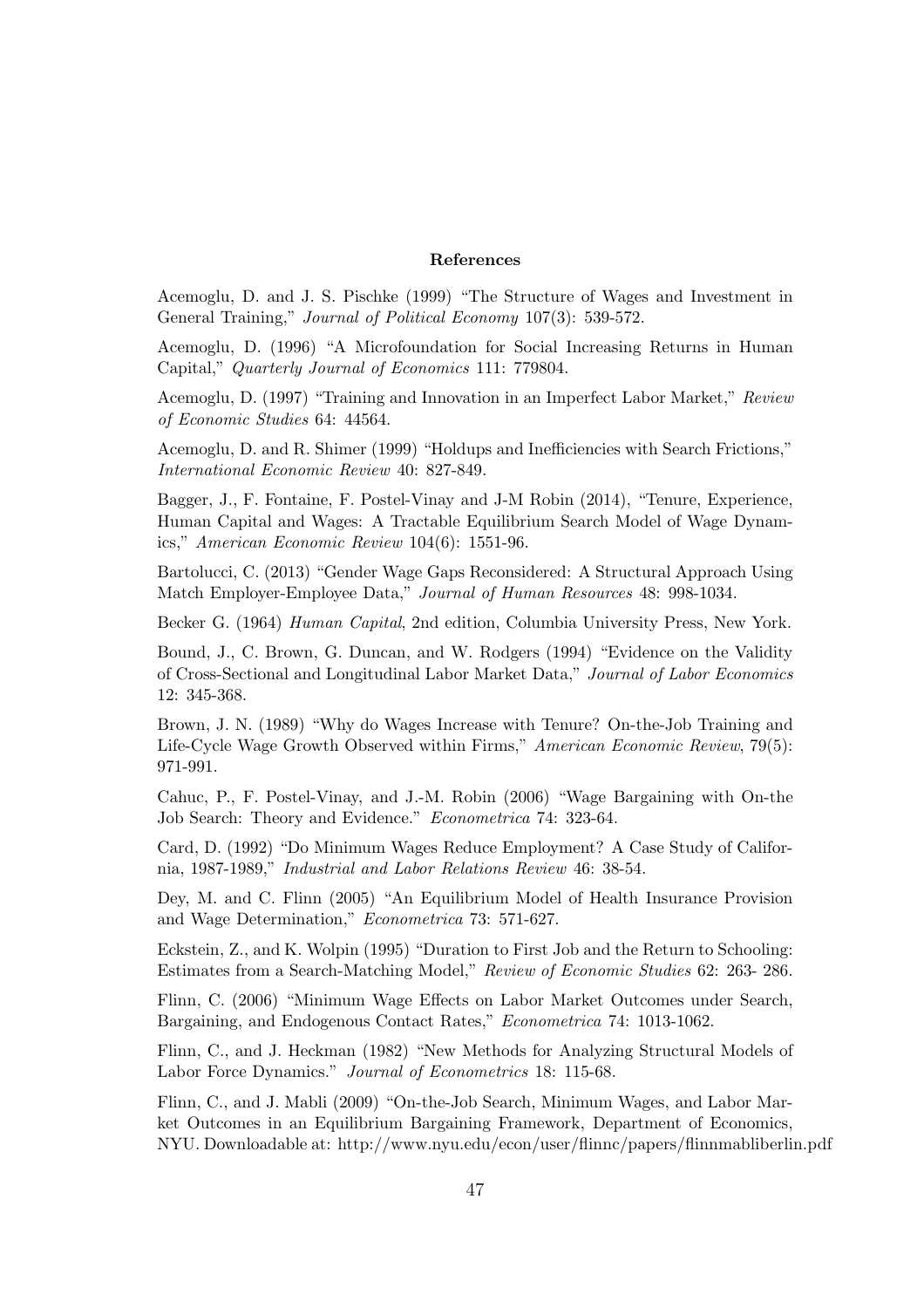Flinn, C., and J. Mullins (2015) "Labor Market Search and Schooling Investment," International Economic Review 56: 359-398.

Gavrel, F., J-P. Guironnet and I. Lebon. (2012) "Mismatch, On-the-job Training, and Unemployment," Working Paper, CREM-CNRS.

Heckman, J., L. Lochner, and C. Taber. (1998) "Explaining Rising Wage Inequality: Explanations with a Dynamic General Equilibrium Model of Earnings with Heterogeneous Agents," Review of Economic Dynamics 1: 1-58.

Hosios, A. (1990) "On the Efficiency of Matching and Related Models of Search and Unemployment," Review of Economic Studies 57: 279-298.

Keane, M., and K. Wolpin (1997) "The Career Decisions of Young Men," Journal of Political Economy 105: 473-522.

Krueger, A. (1999) "Measuring Labors Share," American Economic Review 89(2): 45- 51.

Lee, D. (2005) "An Estimable Dynamic General Equilibrium Model of Work, Schooling, and Occupational Choice," International Economic Review 46: 1-34.

Lee, D. and K. Wolpin (2006) "Intersectoral Labor Mobility and the Growth of the Service Sector," Econometrica 47: 1-46.

Lentz, R. and N. Roys (2015), "Training and Search On the Job," Manuscript, U. of Wisconsin-Madison.

Lindenlaub, I. and J. Eeeckhout (2013) "Unemployment Cycles," Manuscript, Institute for Fiscal Studies.

Loewenstein, M. A., and J. R. Spletzer (1998) "Dividing the Costs and Returns to General Training," Journal of Labor Economics 16(1): 142-171.

Malcomson, J. (1997) "Contracts, Hold-Up, and Labor Markets," Journal of Economic Literature 35: 1916-1957.

Mortensen, D. and C. Pissarides (1994) "Job Creation and Job Destruction in the Theory of Unemployment," Review of Economic Studies 61: 397-415.

Neumark, D. and O. Nizalova (2007) "Minimum Wage Effects in the Longer Run," Journal of Human Resources 42: 435-452.

Neumark, D. and W. Wascher (1995) "Minimum Wage Effects on Employment and School Enrollment," Journal of Business and Economics Statistics 13: 199-206.

Neumark, D. and W. Wascher (2003) "Minimum Wages and Skill Acquisition: Another Look at Schooling Effects," Economics of Education Review 22: 1-10.

Petrongolo, B. and C. Pissarides (2001) "Looking into the Black Box: A Survey of the Matching Function, "*Journal of Economic Literature* Vol. XXXIX: pp. 390431.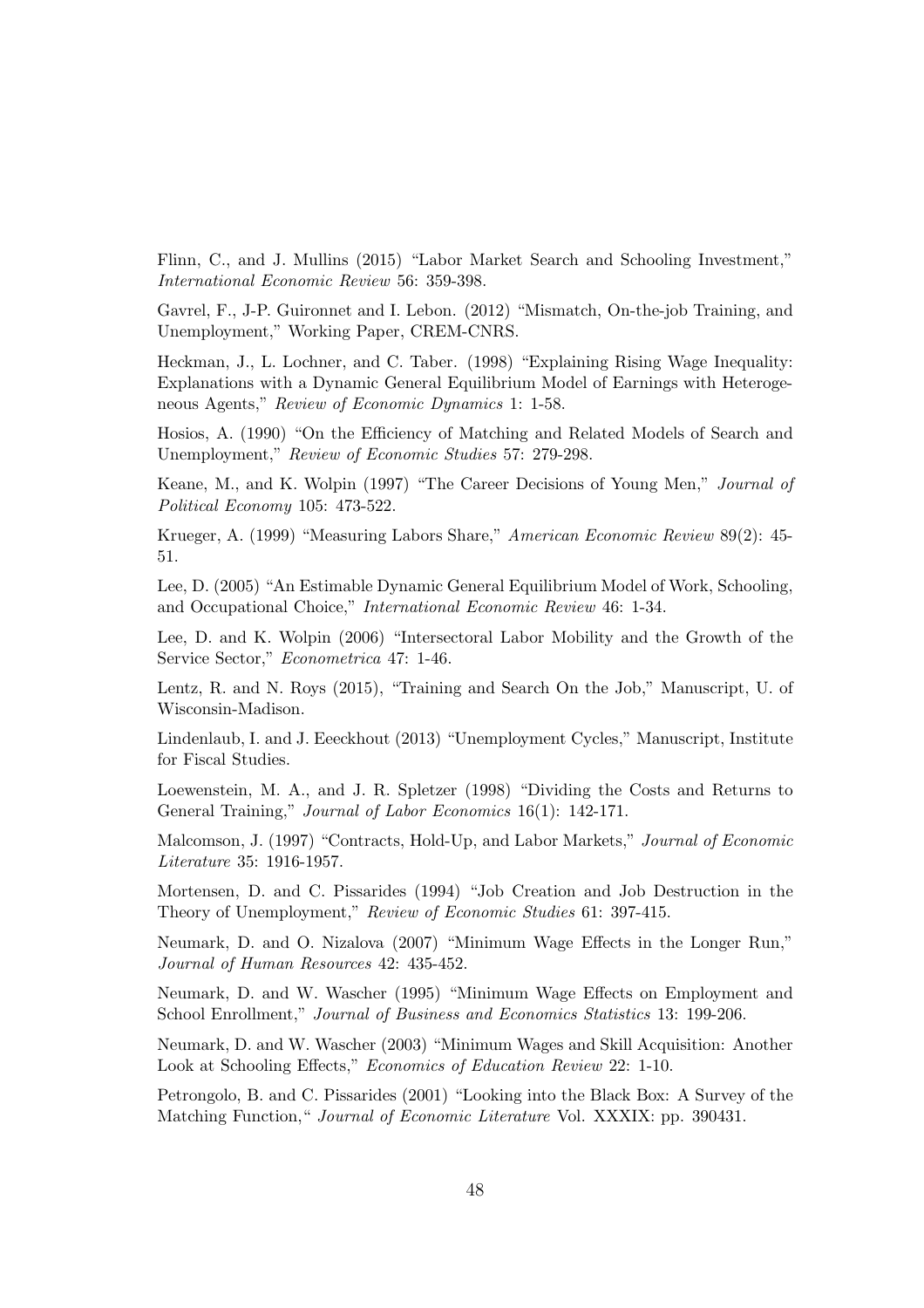Pissarides, C. (2000) Equilibrium Unemployment Theory, 2nd edition. Cambridge, MA: MIT Press.

Postel-Vinay, F., and J-M Robin (2002) "Equilibrium Wage Dispersion with Heterogeneous Workers and Firms." Econometrica 70: 2295-1350.

Shimer, R., R. Rogerson and R. Wright (2005) "Search Theoretic Models of the Labor Market: A Survey," Journal of Economic Literature, 43: 959-988.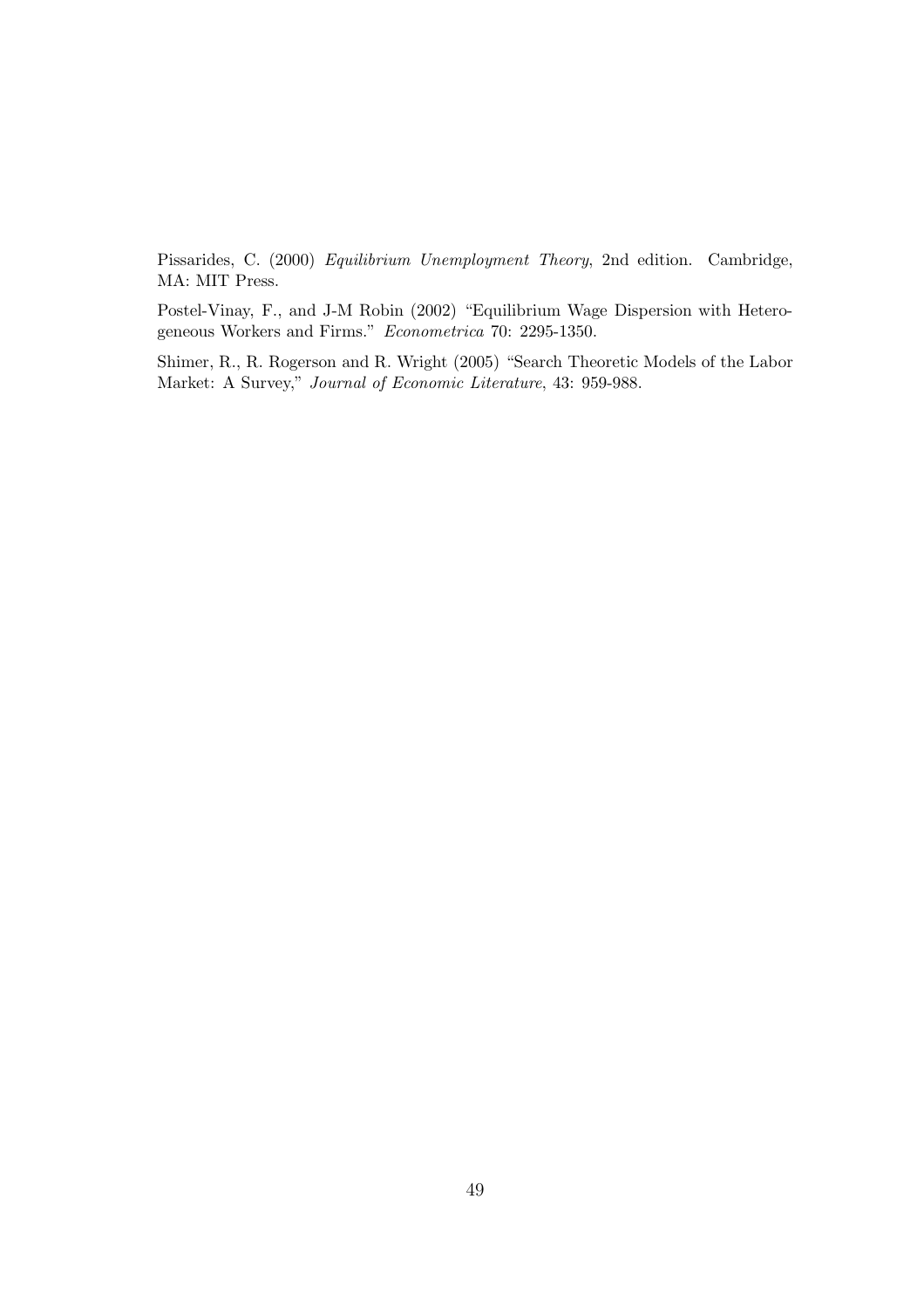|   | High School Graduates Some College College Graduates |       |       |
|---|------------------------------------------------------|-------|-------|
|   | 61\%                                                 | 55\%  | 53\%  |
|   | 23\%                                                 | 24\%  | 21\%  |
| 2 | $7\%$                                                | $9\%$ | 11\%  |
| 3 | $3\%$                                                | $4\%$ | $6\%$ |
|   | $2\%$                                                | $3\%$ | $3\%$ |
| 5 | $1\%$                                                | $2\%$ | $3\%$ |
|   | $3\%$                                                | $3\%$ | $3\%$ |

Table 1: Proportion of Job Spells by the number of interview dates they span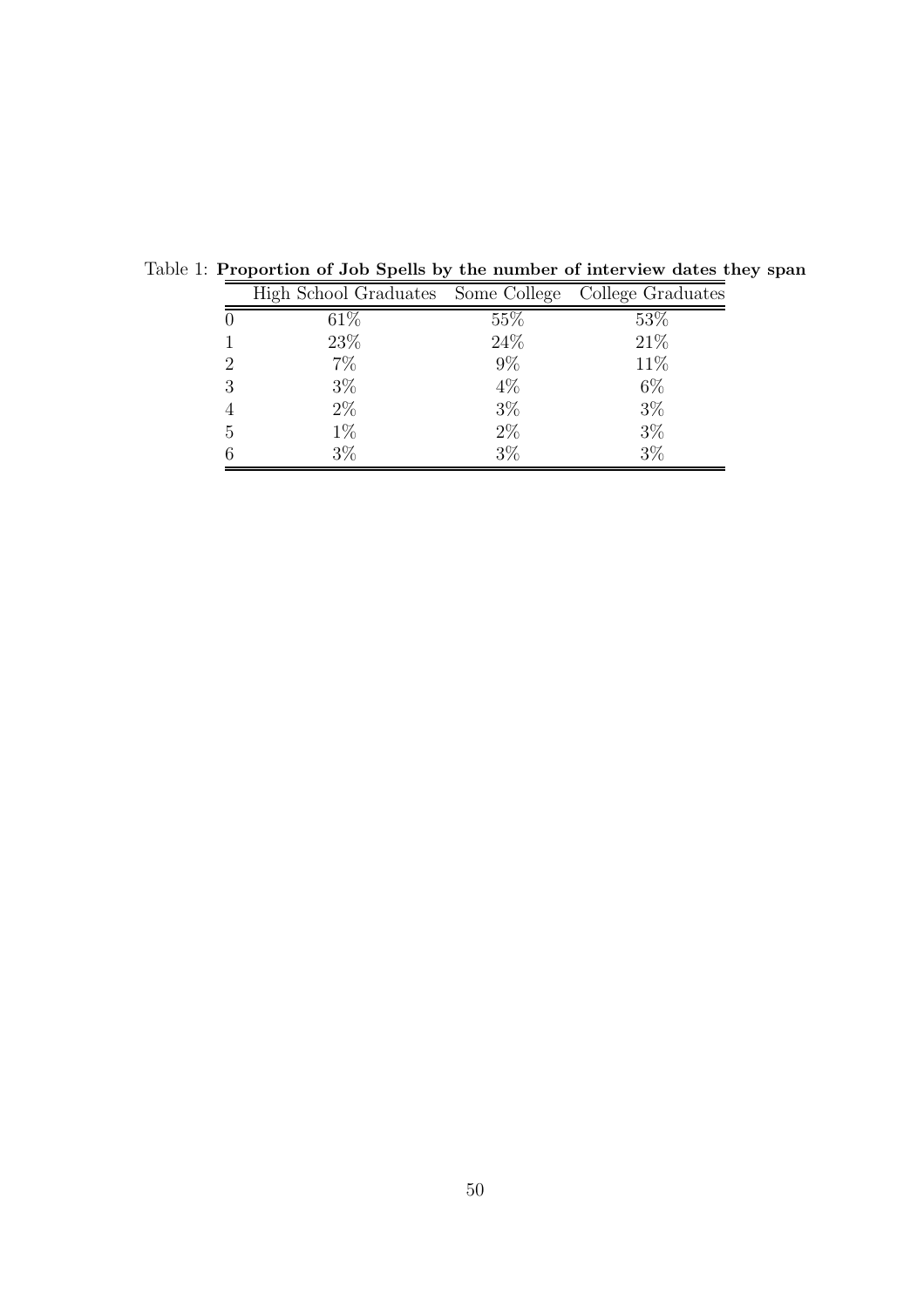|  | Table 2: Incidence of Training |  |  |
|--|--------------------------------|--|--|
|--|--------------------------------|--|--|

 $\overline{a}$ 

|                                              | All    | Some<br>НS | College<br>College | or More |
|----------------------------------------------|--------|------------|--------------------|---------|
| % who got training at least once             | $15\%$ | 18 %       | $13\%$             | 13%     |
| % who got training at the start of job spell | $6\%$  | $10\%$     | $5\%$              | $3\%$   |

Table 3: Proportion by Number of Training Spells (Conditional on Having Participated At Least Once)

|                             | Percentage over All Workers with at Least One Training Spell |
|-----------------------------|--------------------------------------------------------------|
|                             | 72 %                                                         |
| $\mathcal{D}_{\mathcal{L}}$ | 18 %                                                         |
| 3                           | $6\%$                                                        |
| $\overline{4}$              | $3\%$                                                        |
| 5                           | $1\%$                                                        |
|                             |                                                              |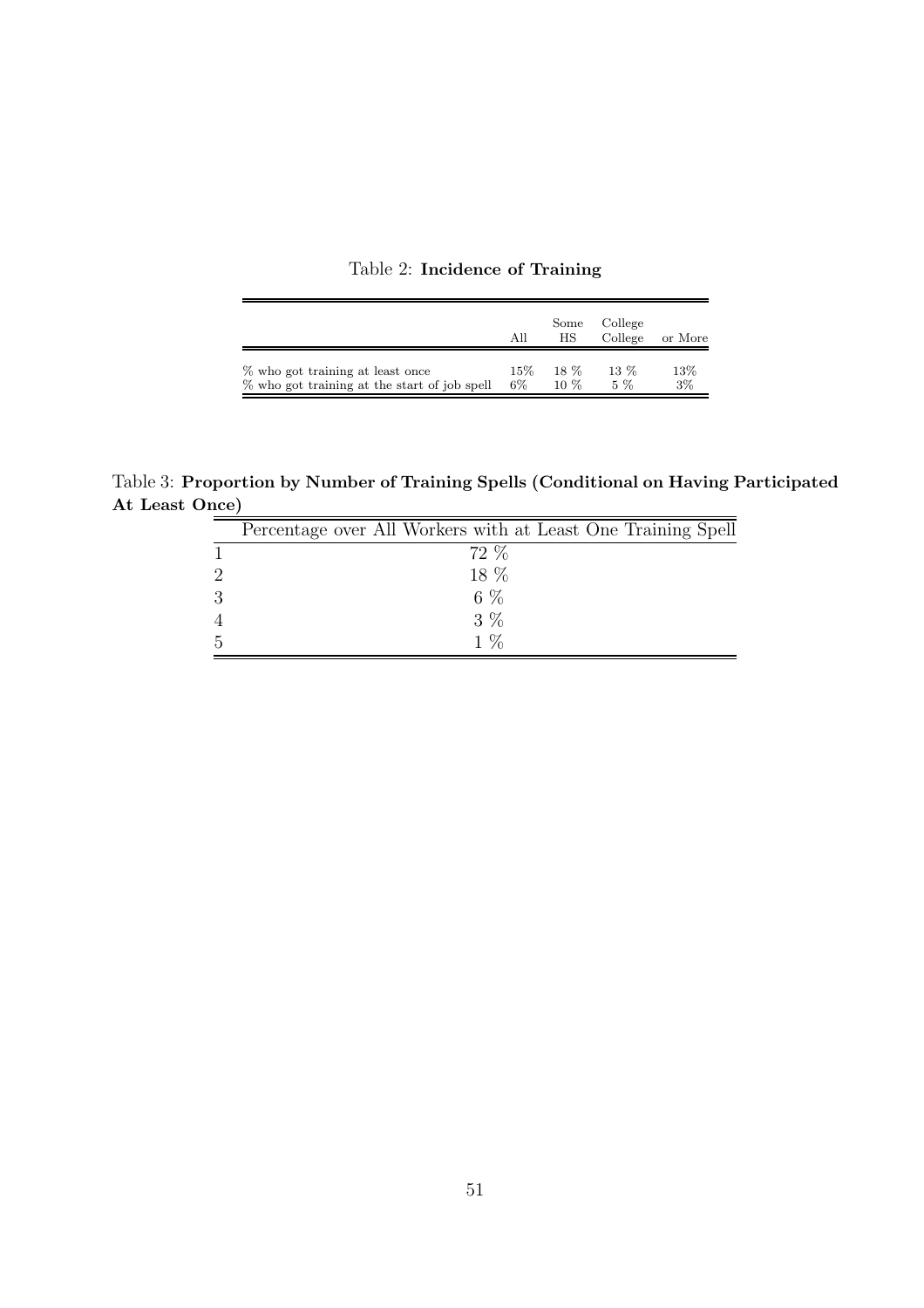|                                                                                                                               | HS           | Some<br>College | College<br>or More |
|-------------------------------------------------------------------------------------------------------------------------------|--------------|-----------------|--------------------|
|                                                                                                                               |              |                 |                    |
| Panel A: job-to-job transitions btw interview dates $t-1$ and t                                                               |              |                 |                    |
| $%$ of stayers                                                                                                                | $81~\%$      | $85~\%$         | 88%                |
| % of job switchers                                                                                                            | 19 %         | 15 %            | 12%                |
| % of job switchers with nonemployment spell btw $t-1$ and t<br>% of job switchers with no nonemployment spell btw $t-1$ and t | 4 %<br>15%   | $3\%$<br>12%    | $2\%$<br>10%       |
| Panel B: Wage Growth btw Interview Dates $t-1$ and t                                                                          |              |                 |                    |
| stayers                                                                                                                       | 0.08         | 0.08            | 0.09               |
| job switchers                                                                                                                 | 0.11         | 0.15            | 0.20               |
| job switchers with nonemployment spell btw $t-1$ and $t$<br>job switchers with no nonemployment spell btw $t-1$ and $t$       | 0.06<br>0.12 | 0.06<br>0.17    | 0.23<br>0.20       |
| Panel C: $\%$ of Negative Wage Growth btw Interview Dates $t-1$ and t                                                         |              |                 |                    |
| stayers                                                                                                                       | 17 %         | $20~\%$         | 23%                |
| job switchers                                                                                                                 | $21~\%$      | 22 %            | 15%                |
| job switchers with nonemployment spell btw $t-1$ and $t$<br>job switchers with no nonemployment spell btw $t-1$ and t         | 30 %<br>18%  | 36%<br>18%      | 18%<br>14%         |

## Table 4: Annual Labor Turnover Rates and Wage Growth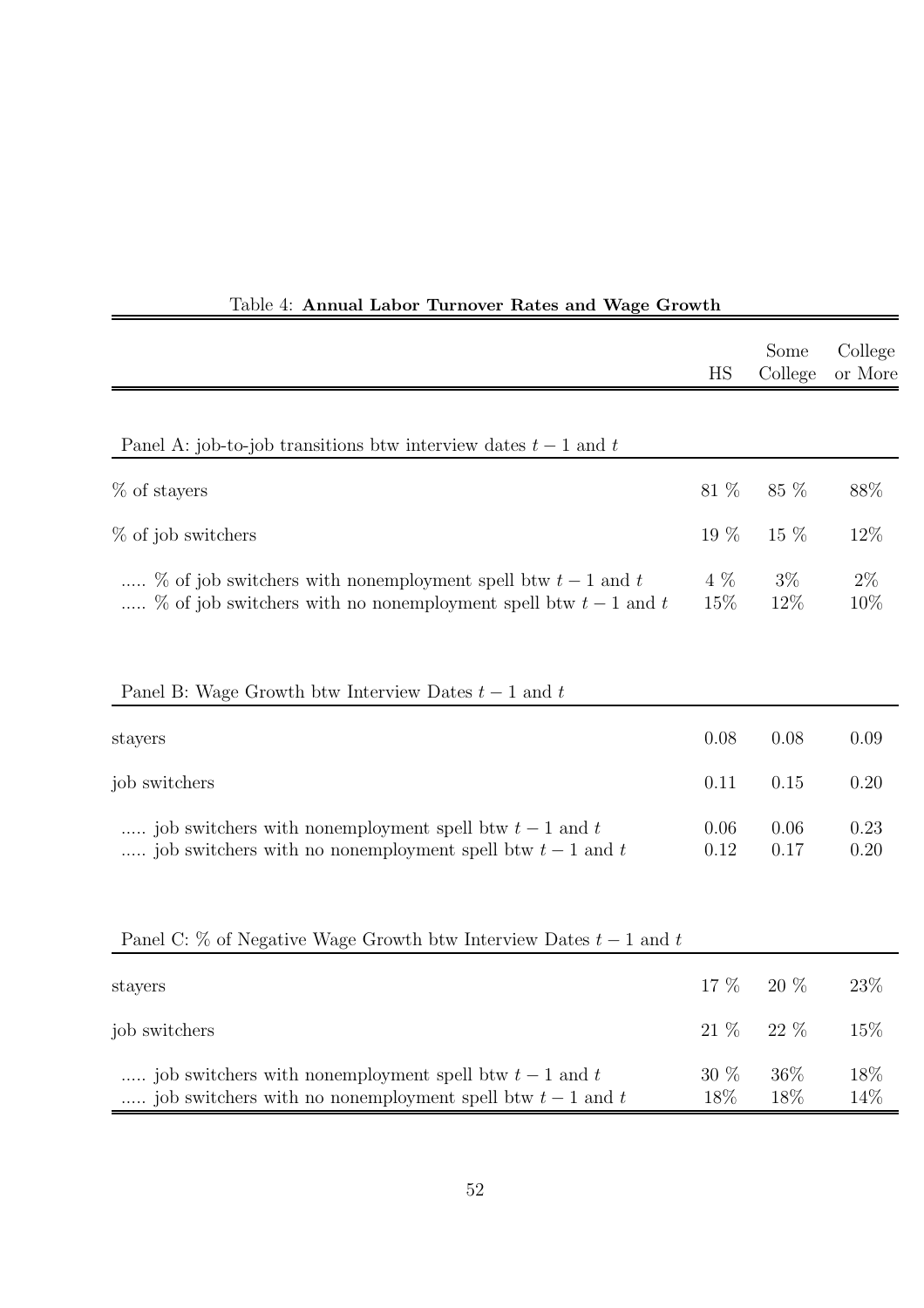|                                                                                                                         | $log w_t - log w_{t-1}$ |                          |  |
|-------------------------------------------------------------------------------------------------------------------------|-------------------------|--------------------------|--|
|                                                                                                                         |                         | No Training Got Training |  |
|                                                                                                                         |                         |                          |  |
| stayers                                                                                                                 | 0.08                    | 0.08                     |  |
| job switchers                                                                                                           | 0.14                    | 0.10                     |  |
| job switchers with nonemployment spell btw $t-1$ and $t$<br>job switchers with no nonemployment spell btw $t-1$ and $t$ | 0.08<br>0.15            | 0.15<br>0.09             |  |

Table 5: Log Wage Difference btw Interview Dates  $t-1$  and t by Training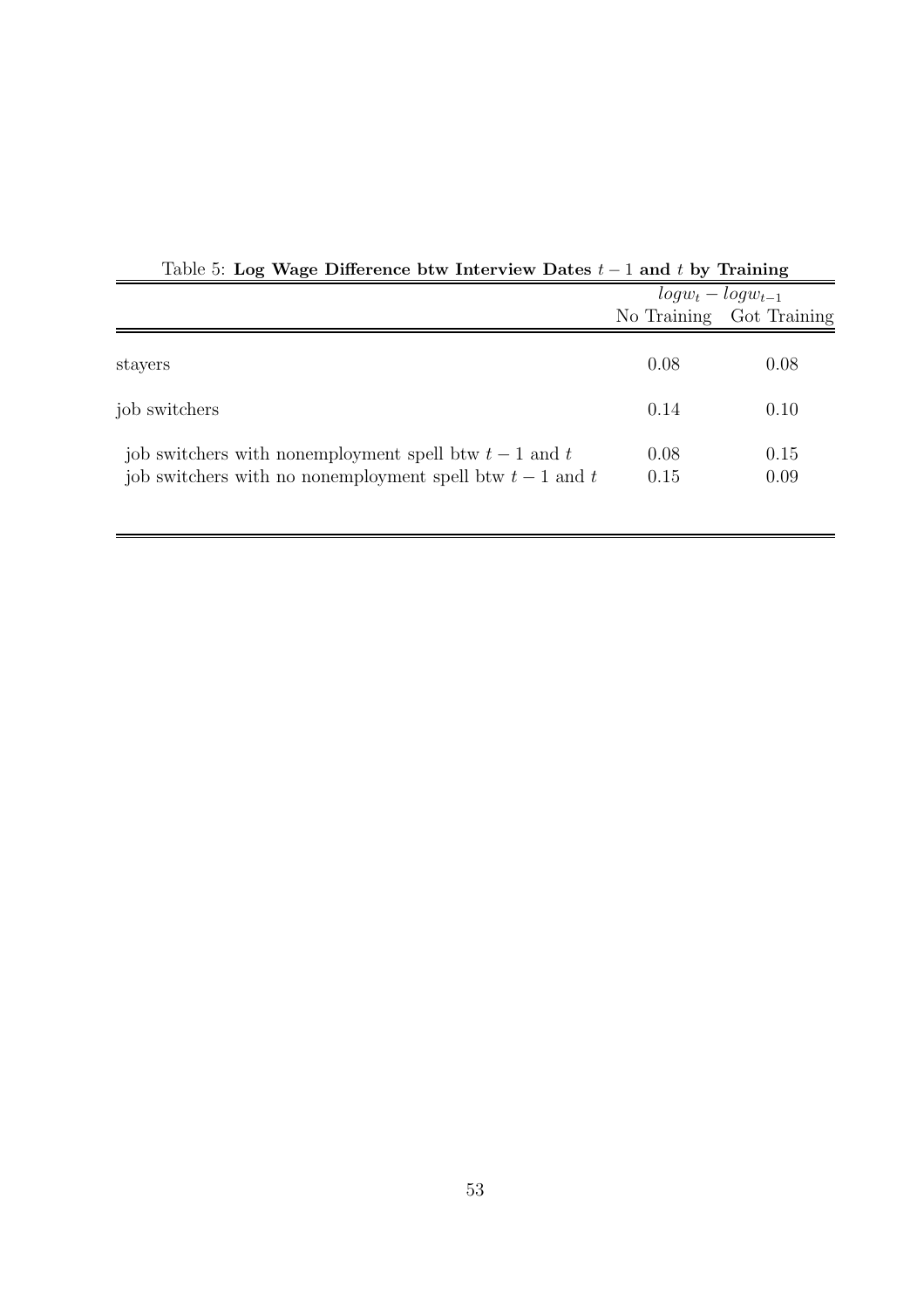| Table 6: Parameter Estimates |  |
|------------------------------|--|
|------------------------------|--|

| PARAMETERS FOR EMPLOYMENT TRANSITIONS          |                                                                                                                     |         |          |
|------------------------------------------------|---------------------------------------------------------------------------------------------------------------------|---------|----------|
| flow value of unemployment                     | $\boldsymbol{b}$                                                                                                    | 4.93    | (0.064)  |
| job offer rate - unemployed                    | $\lambda_u$                                                                                                         | 0.145   | (.004)   |
| job offer rate - employed                      | $\lambda_e$                                                                                                         | .074    | (.002)   |
| exogenous job separation rate                  | $\eta$                                                                                                              | .0033   | (.0001)  |
| PARAMETERS OF INVESTMENT FUNCTIONS             |                                                                                                                     |         |          |
| General ability investment TFP                 |                                                                                                                     | .0150   | (.0003)  |
| Firm-specific investment TFP                   |                                                                                                                     | .0151   | (.0003)  |
| State-dependence of general ability investment |                                                                                                                     | $-.050$ | (.010)   |
| State-dependence of firm-specific investment   |                                                                                                                     | .702    | (.006)   |
| Curvature of general ability investment        |                                                                                                                     | .354    | (.008)   |
| Curvature of firm-specific investment          | $\delta^0_{\delta\theta} \delta^0_{\delta\theta} \delta^1_{\delta\theta} \delta^2_{\delta\theta} \delta^2_{\theta}$ | .493    | (.007)   |
| Rate of decrease in general ability            |                                                                                                                     | .0011   | (.00004) |
| Rate of decrease in match quality              | $\tilde{\varphi}_{\theta}^-$                                                                                        | .0144   | (.0004)  |
| PARAMETERS OF INITIAL ABILITY DISTRIBUTIONS    |                                                                                                                     |         |          |
| Mean of initial general ability - High School  | $\mu_a(e_i = 1)$                                                                                                    | 1.07    | (.024)   |
| Mean of initial general ability - Some College | $\mu_a(e_i=2)$                                                                                                      | 1.28    | (.020)   |
| Mean of initial general ability - BA or higher | $\mu_a(e_i = 3)$                                                                                                    | 1.53    | (.051)   |
| Variance of initial general ability            | $\sigma_a$                                                                                                          | .190    | (.005)   |
| PARAMETERS OF JOB OFFERS                       |                                                                                                                     |         |          |
| Mean of match quality distribution             | $\mu_{\theta}$                                                                                                      | 1.48    | (.016)   |
| Variance of match quality distribution         | $\sigma_{\theta}$                                                                                                   | .362    | (.006)   |
| Employment cost                                |                                                                                                                     | 4.51    | (.120)   |
| PARAMETERS GOVERNING TRAINING OBSERVATION      |                                                                                                                     |         |          |
| Intercept for training observation             | $\beta_0$                                                                                                           | $-3.19$ | (.025)   |
| Coefficient on $\tau$ for training observation | $\beta_a$                                                                                                           | 2.35    | (0.019)  |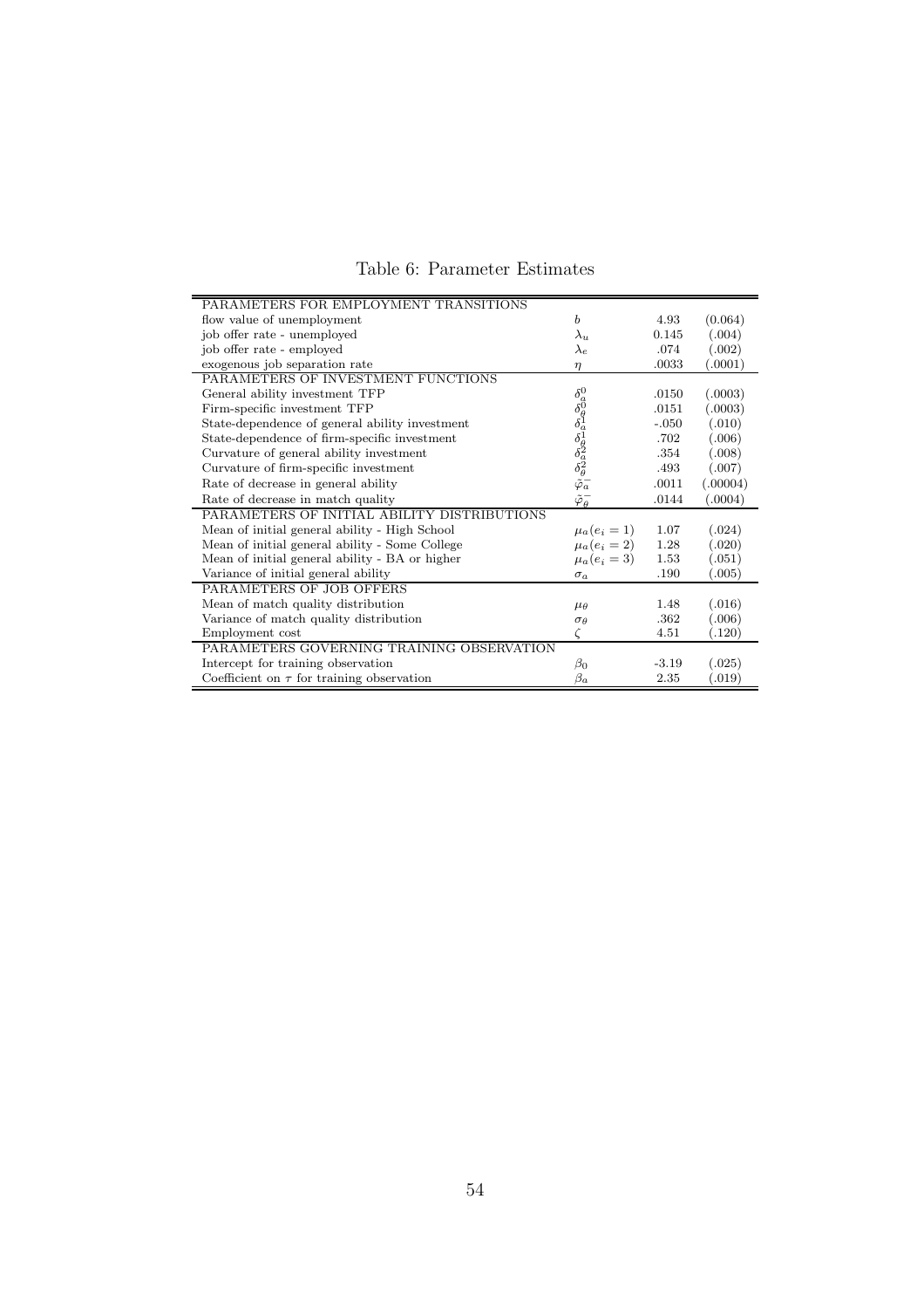|                                                |                                                                                                                                                            | Baseline | No $a$         | No $\theta$    |
|------------------------------------------------|------------------------------------------------------------------------------------------------------------------------------------------------------------|----------|----------------|----------------|
|                                                |                                                                                                                                                            |          |                |                |
| PARAMETERS FOR EMPLOYMENT TRANSITIONS          |                                                                                                                                                            |          |                |                |
| flow value of unemployment                     | b                                                                                                                                                          | 4.93     | 2.92           | 5.20           |
| job offer rate - unemployed                    | $\lambda_u$                                                                                                                                                | 0.145    | 0.148          | 0.161          |
| job offer rate - employed                      | $\lambda_e$                                                                                                                                                | .074     | 0.104          | 0.044          |
| exogenous job separation rate                  | $\eta$                                                                                                                                                     | .0033    | 0.0037         | .0043          |
| PARAMETERS OF INVESTMENT FUNCTIONS             |                                                                                                                                                            |          |                |                |
| General ability investment TFP                 |                                                                                                                                                            | .0150    | $\overline{0}$ | 0.0164         |
| Firm-specific investment TFP                   |                                                                                                                                                            | .0151    | 0.0204         | $\overline{0}$ |
| State-dependence of general ability investment |                                                                                                                                                            | $-.050$  |                | 0.083          |
| State-dependence of firm-specific investment   |                                                                                                                                                            | .702     | 0.696          |                |
| Curvature of general ability investment        |                                                                                                                                                            | .354     | $\overline{a}$ | 0.261          |
| Curvature of firm-specific investment          |                                                                                                                                                            | .493     | 0.610          |                |
| Rate of decrease in general ability            | $\delta^0_{\delta\theta}$<br>$\delta^0_{\delta\theta}$<br>$\delta^1_{\delta\theta}$<br>$\delta^2_{\theta\theta}$<br>$\tilde{\varphi}$<br>$\tilde{\varphi}$ | .0011    | $\overline{0}$ | 0.0012         |
| Rate of decrease in match quality              | $\tilde{\varphi}_{\theta}^-$                                                                                                                               | .0144    | 0.0118         | $\mathbf{0}$   |
| PARAMETERS OF INITIAL ABILITY DISTRIBUTIONS    |                                                                                                                                                            |          |                |                |
| Mean of initial general ability - High School  | $\mu_a(e_i = 1)$                                                                                                                                           | 1.07     | 1.05           | 1.24           |
| Mean of initial general ability - Some College | $\mu_a(e_i=2)$                                                                                                                                             | 1.28     | 1.24           | 1.41           |
| Mean of initial general ability - BA or higher | $\mu_a(e_i=3)$                                                                                                                                             | 1.53     | 1.50           | 1.62           |
| Variance of initial general ability            | $\sigma_a$                                                                                                                                                 | 0.19     | 0.29           | 0.17           |
| PARAMETERS OF JOB OFFERS                       |                                                                                                                                                            |          |                |                |
| Mean of match quality distribution             | $\mu_{\theta}$                                                                                                                                             | 1.48     | 1.36           | 1.44           |
| Variance of match quality distribution         | $\sigma_{\theta}$                                                                                                                                          | 0.36     | 0.36           | 0.36           |
| Employment cost                                | ζ                                                                                                                                                          | 4.51     | 3.79           | 6.15           |
| PARAMETERS GOVERNING TRAINING OBSERVATION      |                                                                                                                                                            |          |                |                |
| Intercept for training observation             | $\beta_0$                                                                                                                                                  | $-3.19$  | $-3.04$        | $-2.99$        |
| Coefficient on $\tau$ for training observation | $\beta_a$                                                                                                                                                  | 2.35     | 2.26           | 2.63           |

Table 7: Parameter Estimates: Baseline vs. Estimations with No  $a/\hbox{No}\ \theta$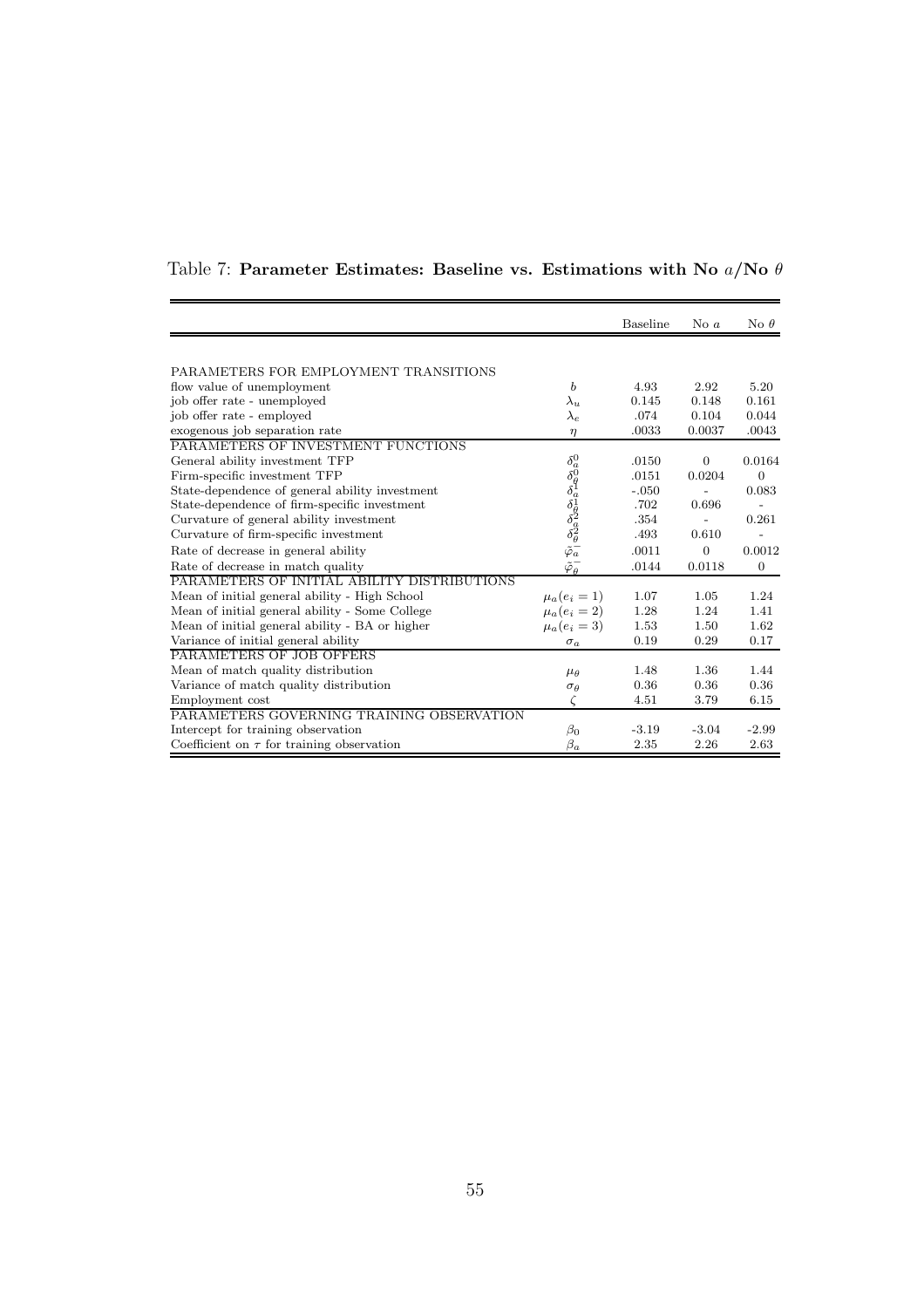

Figure 1: Minimum Acceptible Match-Quality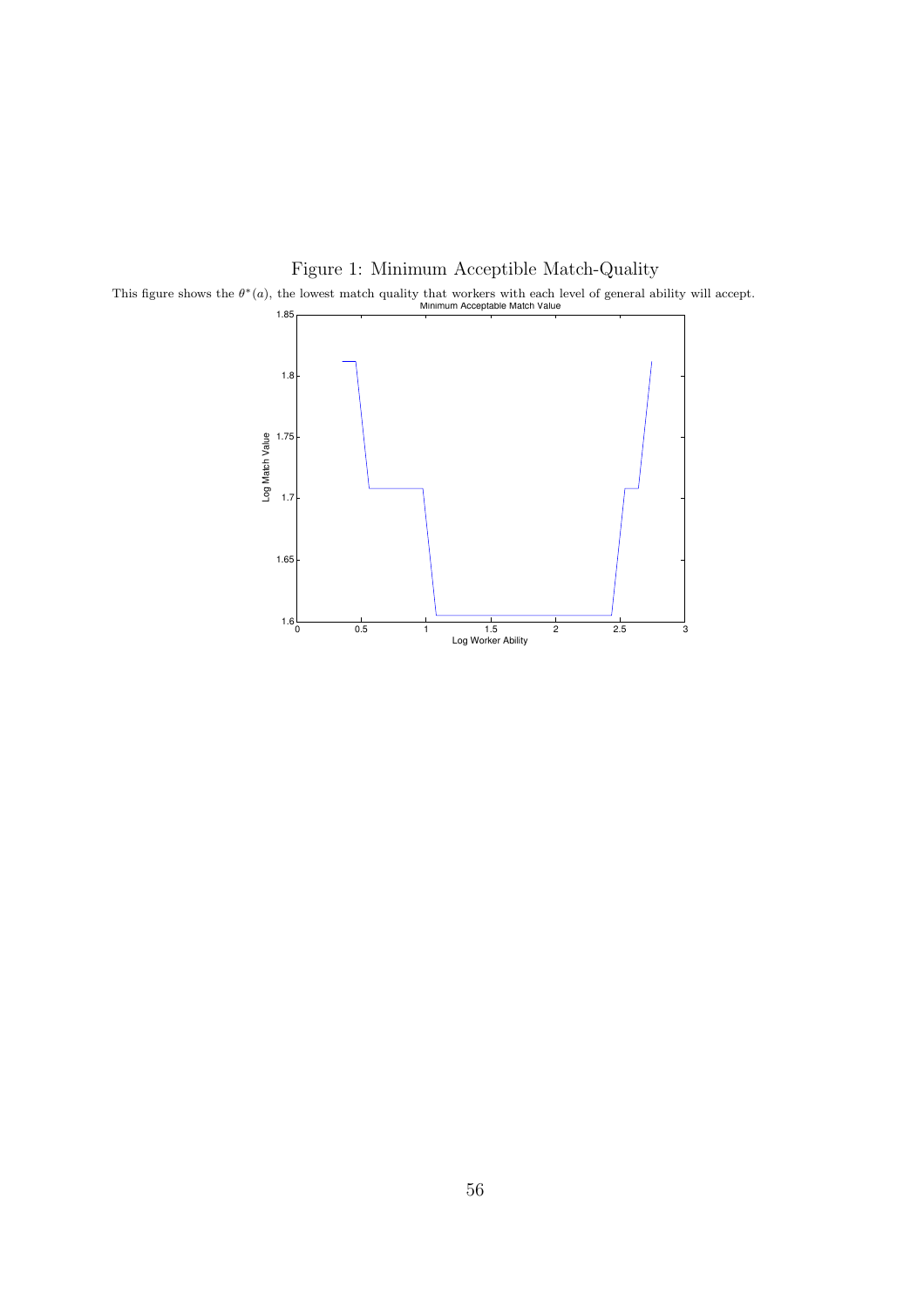## Figure 2: General Training

This figure shows the amount of general training that wokers receive at different combinations on  $a$  and  $\theta$ . Lines on the graph show contours along which the amount of training remains constant. The blank area below the black line, shows states for which workers will not accept the job offer.

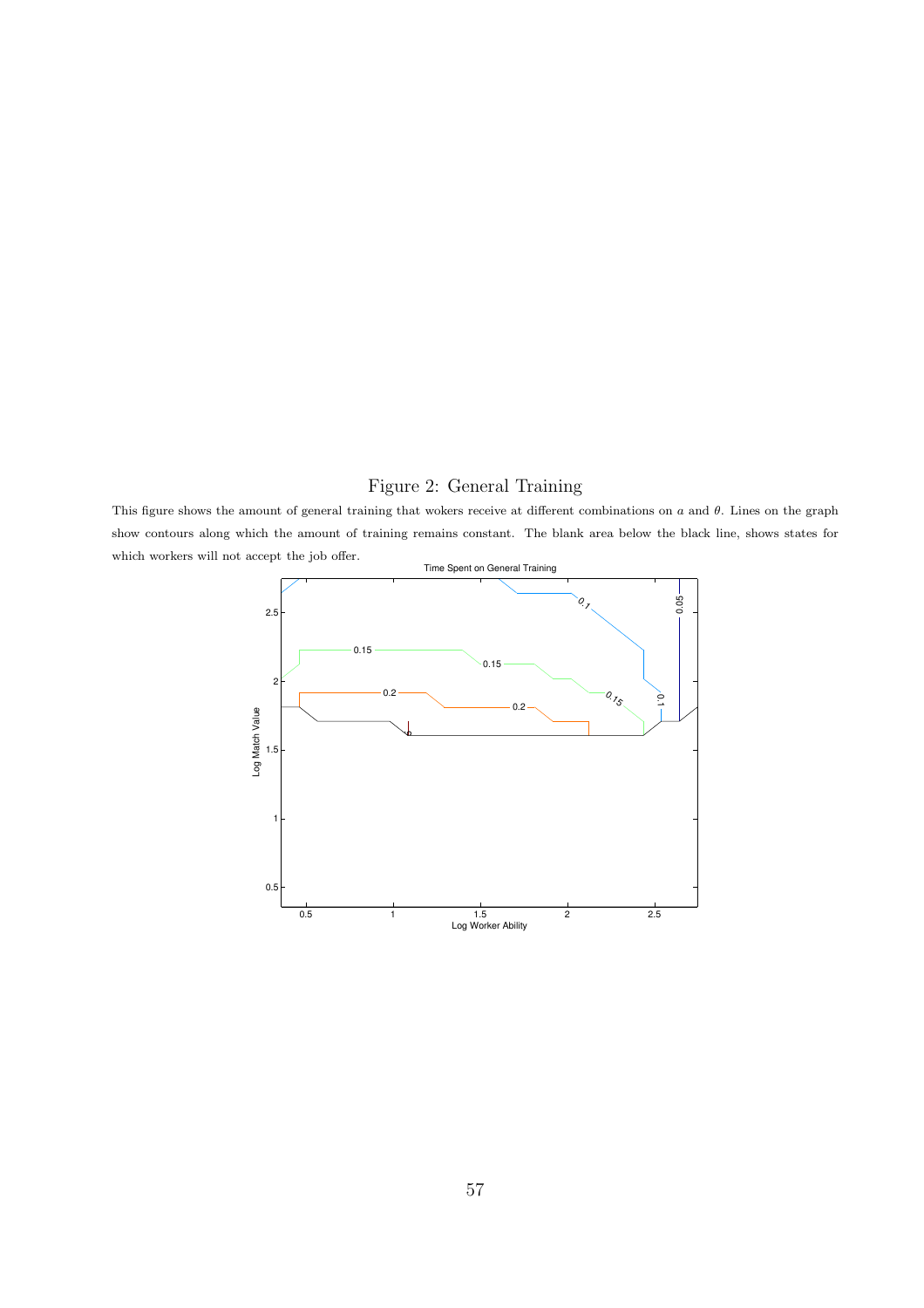## Figure 3: Match-Specific Training

This figure shows the amount of match-specific training that wokers receive at different combinations on  $a$  and  $\theta$ . Lines on the graph show contours along which the amount of training remains constant. The blank area below the black line, shows states for which workers will not accept the job offer.

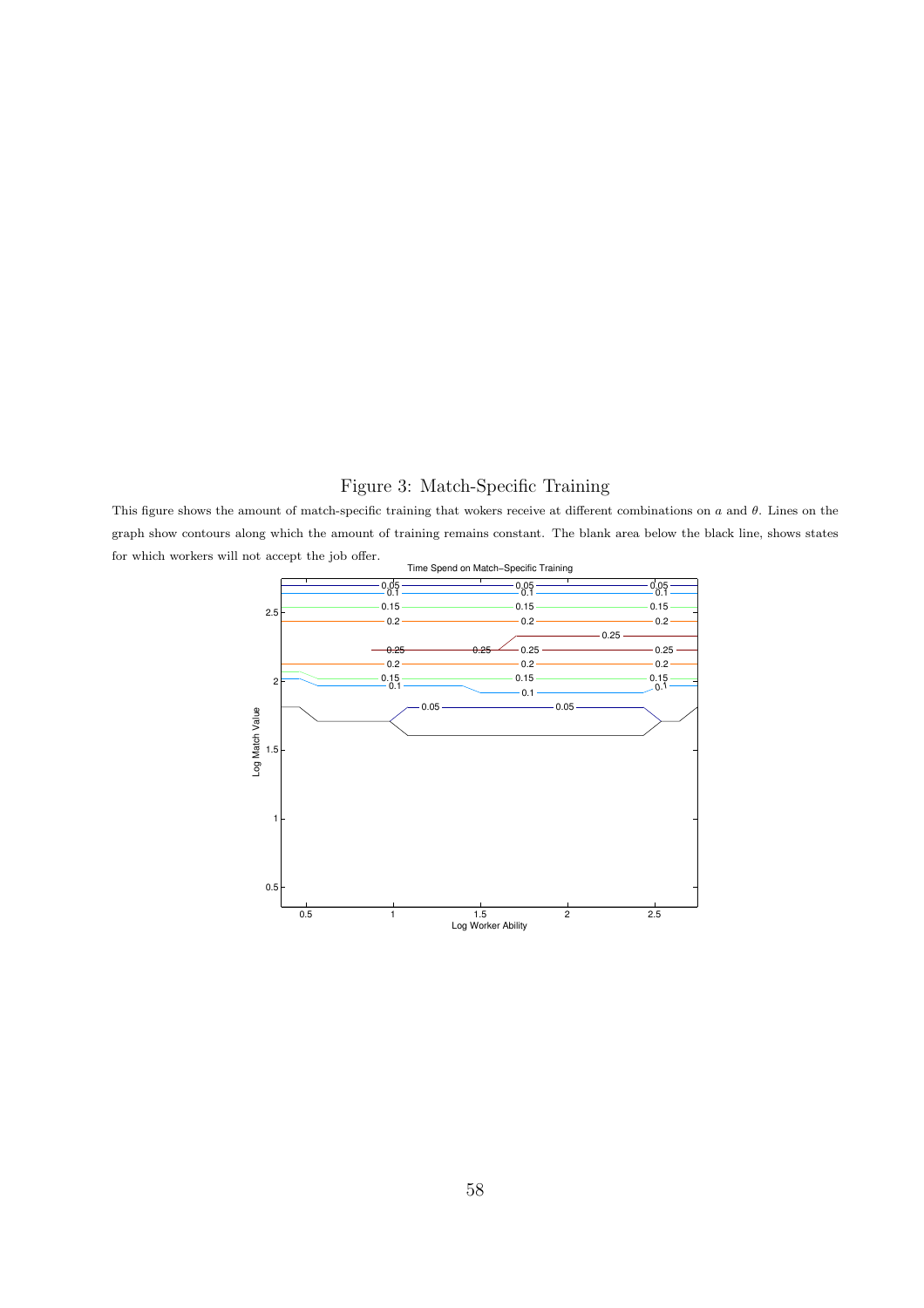## Figure 4: Wage as Fraction of Output

This figure shows the worker's wage as a fraction of her total output at different combinations on  $a$  and  $\theta$ . Lines on the graph show contours along which the fraction remains constant. The blank area below the black line, shows states for which workers will not accept the job offer.

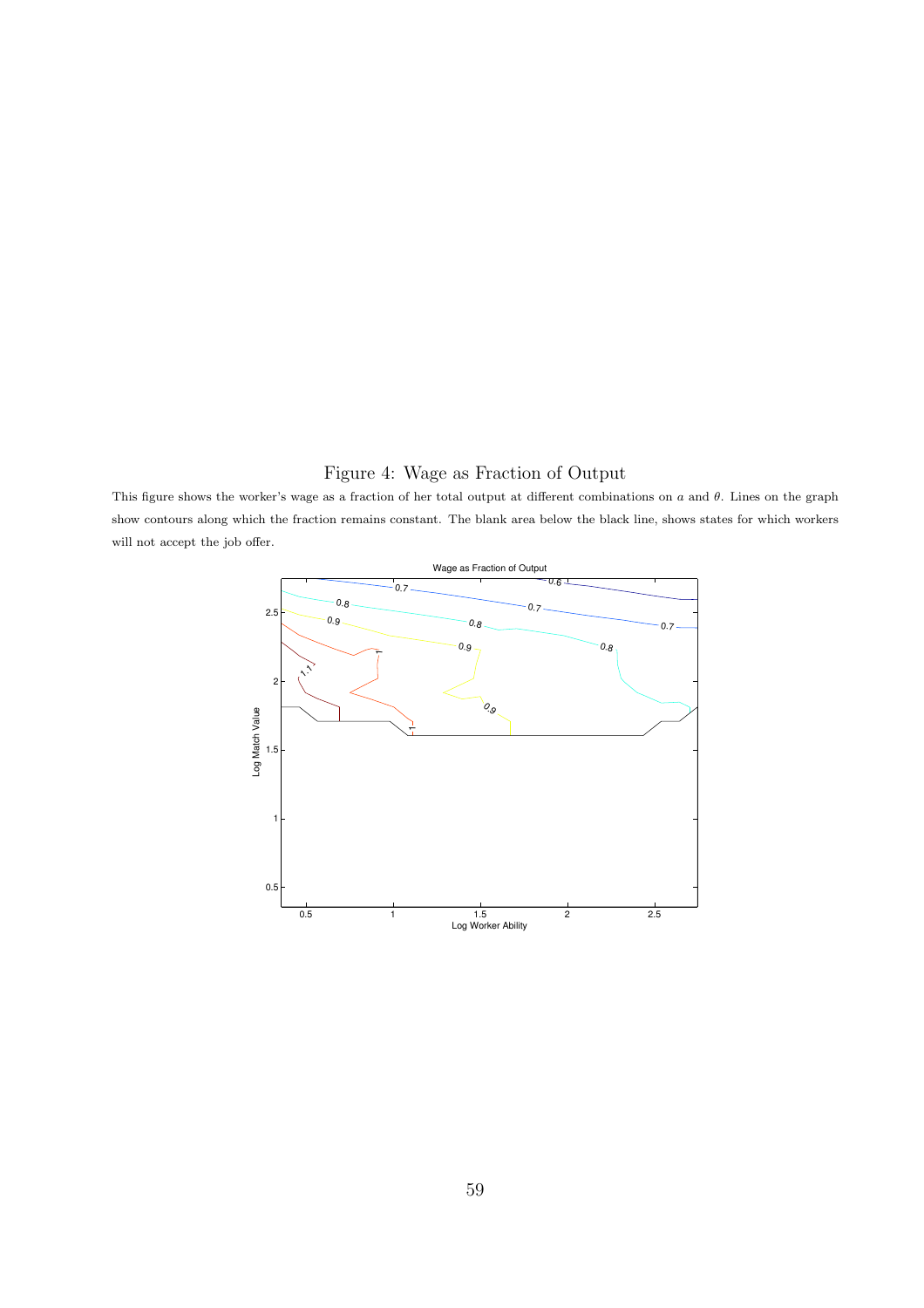

Figure 5: Model Fit: Log Wage Distribution - Year 0-2

w<2.5 w<2.8 w<3.1 w<3.3 w<3.6

**Data** Model

 $\circ$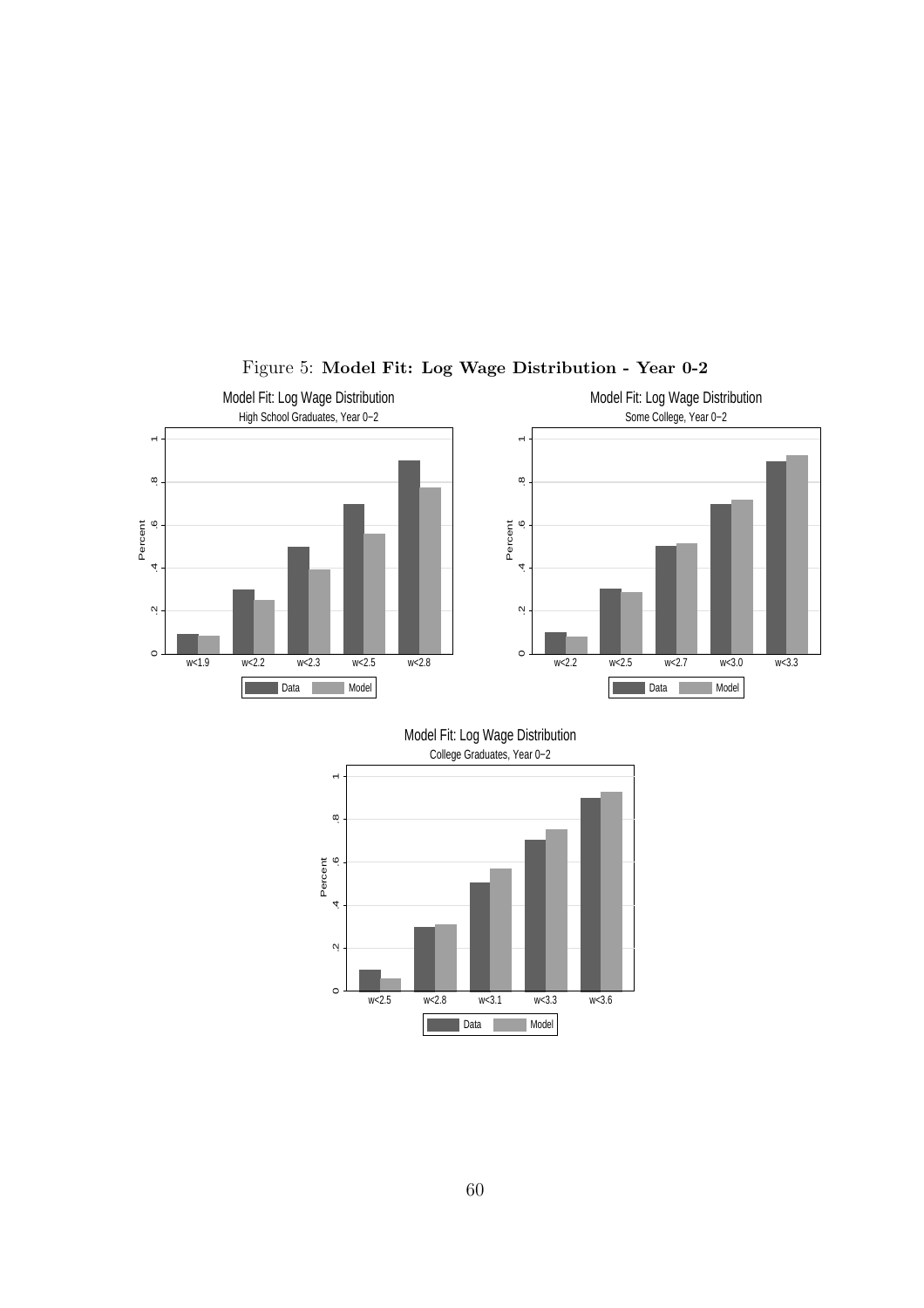

## Figure 6: Model Fit: Log Wage Distribution - Year 3-5

w<2.7 w<3.0 w<3.3 w<3.5 w<3.8

**Data** Model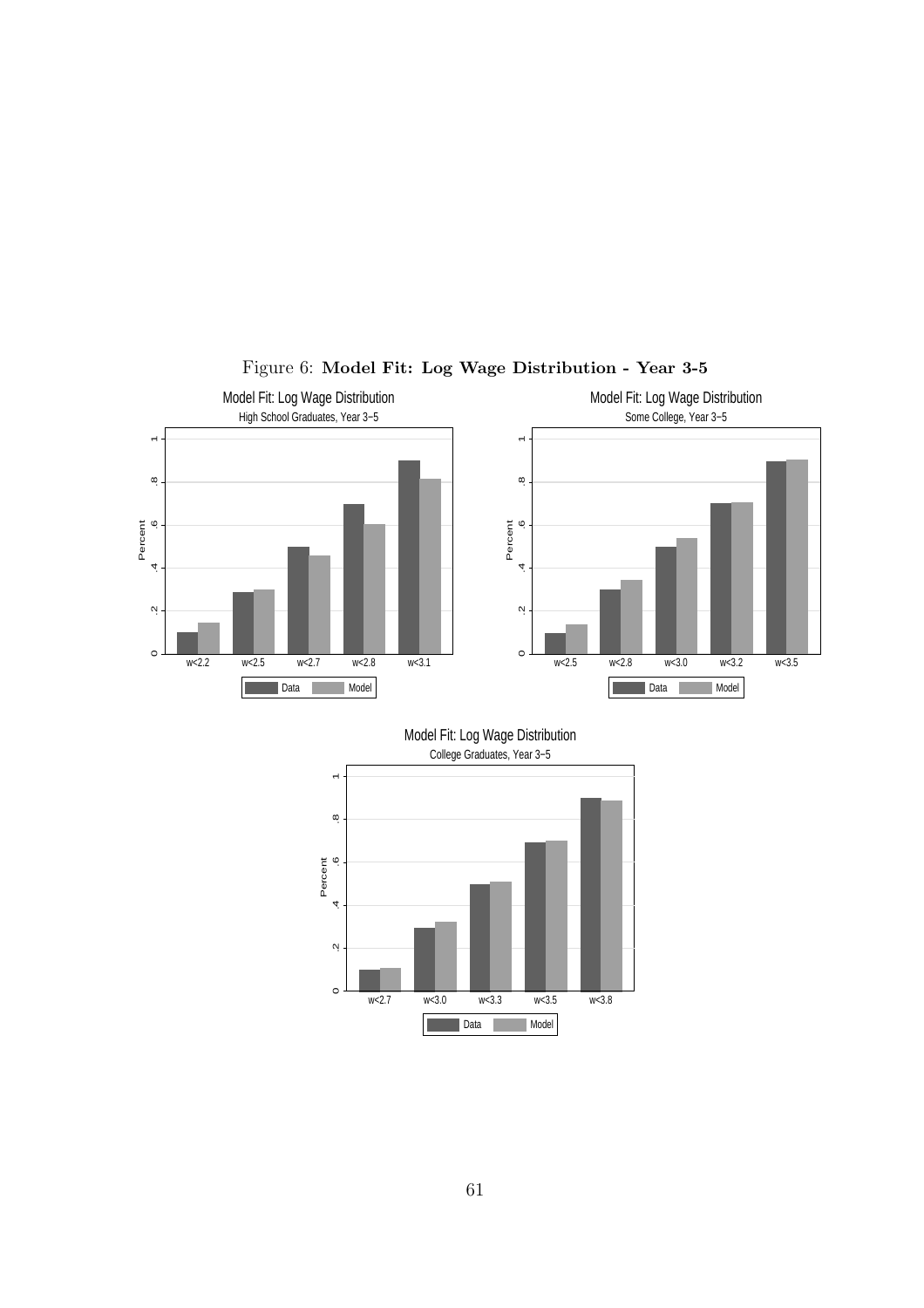

Figure 7: Model Fit: Log Wage Distribution - Year 6-8

w<2.9 w<3.2 w<3.5 w<3.6 w<3.9

**Data** Model

 $\circ$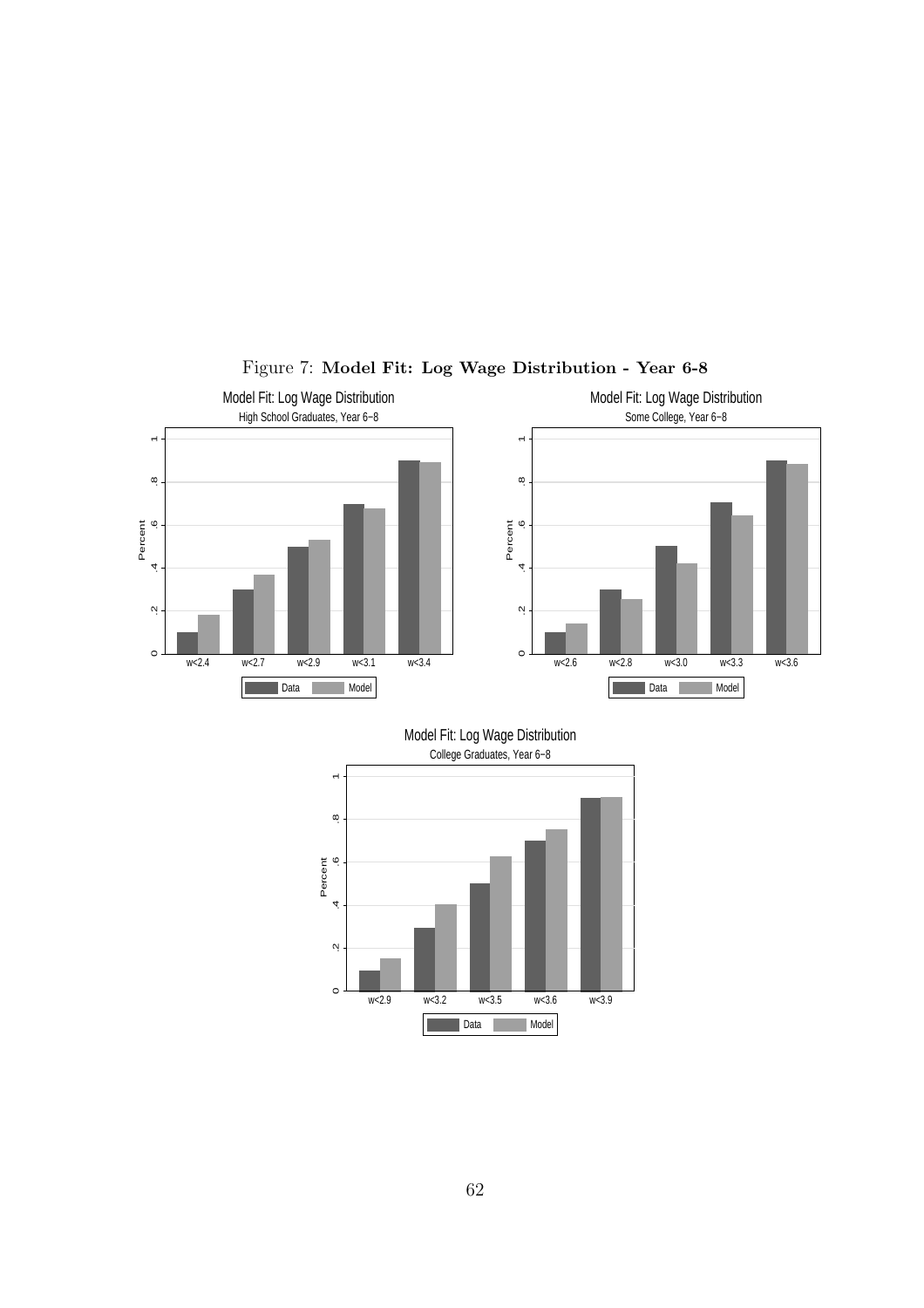|                                              | All    | HS     | Some<br>College | College<br>or More |
|----------------------------------------------|--------|--------|-----------------|--------------------|
|                                              |        |        |                 |                    |
| % who got training at least once             |        |        |                 |                    |
| Data                                         | $15\%$ | 18 %   | $13\%$          | 13%                |
| Model                                        | $16\%$ | $20\%$ | $15\%$          | 13%                |
| % who got training at the start of job spell |        |        |                 |                    |
| Data                                         | 6%     | $10\%$ | $5\%$           | 3%                 |
| Model                                        | $4\%$  | $5\%$  | $4\%$           | $4\%$              |

Table 8: Model Fit: Incidence of Training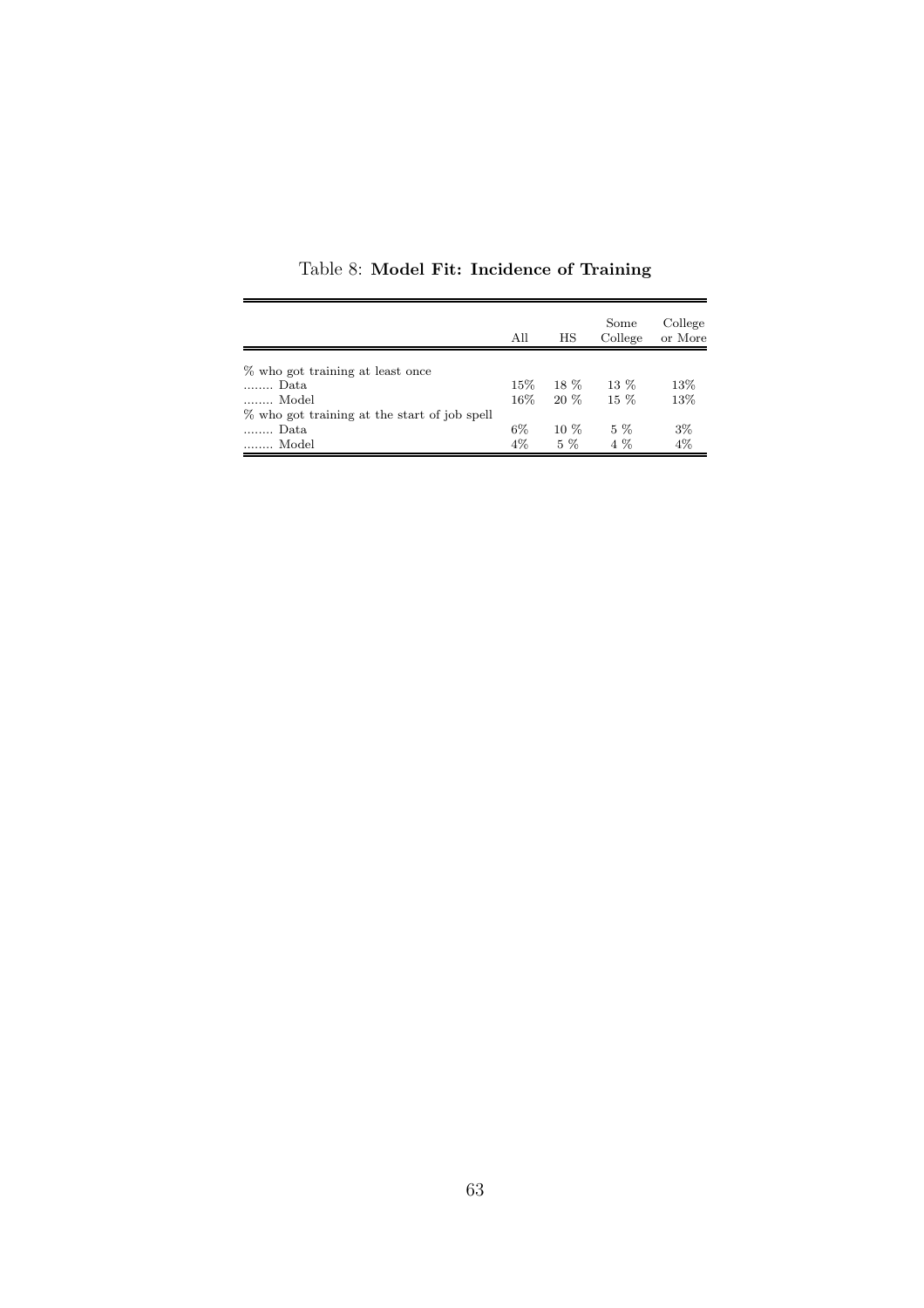|                                                                       | HS      | Some<br>College | College<br>or More |
|-----------------------------------------------------------------------|---------|-----------------|--------------------|
| Panel A: job-to-job transitions btw interview dates $t-1$ and $t$     |         |                 |                    |
| % of stayers                                                          |         |                 |                    |
| Data                                                                  | 81 %    | 85 %            | 88%                |
| Model                                                                 | 78 %    | 75 %            | 73%                |
| % of job switchers                                                    |         |                 |                    |
| Data                                                                  | $19\%$  | 15 %            | 12%                |
| Model                                                                 | 22 %    | $25 \, %$       | 27%                |
| $\%$ of job switchers with nonemployment spell btw $t-1$ and t        |         |                 |                    |
| Data                                                                  | 4 %     | $3\%$           | $2\%$              |
| Model                                                                 | 8%      | 8%              | $9\%$              |
| $\%$ of job switchers with no nonemployment spell btw $t-1$ and t     |         |                 |                    |
| Data                                                                  | $15\%$  | 12%             | 10%                |
| Model                                                                 | 14%     | 16%             | 18%                |
| Panel B: Wage Growth btw Interview Dates $t-1$ and $t$                |         |                 |                    |
| stayers                                                               |         |                 |                    |
| Data                                                                  | 0.08    | 0.08            | 0.09               |
| Model                                                                 | 0.08    | 0.08            | 0.07               |
| job switchers                                                         |         |                 |                    |
| Data                                                                  | 0.11    | 0.15            | 0.20               |
| Model                                                                 | 0.07    | 0.11            | 0.12               |
| job switchers with nonemployment spell btw $t-1$ and $t$              |         |                 |                    |
| Data                                                                  | 0.06    | 0.06            | 0.23               |
| Model                                                                 | $-0.17$ | $-0.12$         | $-0.08$            |
| job switchers with no nonemployment spell btw $t-1$ and t             |         |                 |                    |
| Data                                                                  | 0.12    | 0.17            | 0.20               |
| Model                                                                 | 0.21    | 0.22            | 0.22               |
| Panel C: $\%$ of Negative Wage Growth btw Interview Dates $t-1$ and t |         |                 |                    |
| stayers                                                               |         |                 |                    |
| Data                                                                  | 17 %    | 20 %            | 23\%               |
| Model                                                                 | 39 %    | 39 %            | 39%                |
| job switchers                                                         |         |                 |                    |
| Data                                                                  | 21%     | 22%             | $15\%$             |
| Model                                                                 | 31\%    | 27%             | 26\%               |
| job switchers with nonemployment spell btw $t-1$ and t                |         |                 |                    |
| Data                                                                  | $30\%$  | 36%             | 18%                |
| Model                                                                 | 54 %    | $50\%$          | 47\%               |
| job switchers with no nonemployment spell btw $t-1$ and $t$           |         |                 |                    |
| Data                                                                  | 18%     | 18%             | 14%                |
| Model                                                                 | 18%     | 16%             | 16%                |

## Table 9: Model Fit: Annual Labor Turnover Rates and Wage Growth

 $\overline{a}$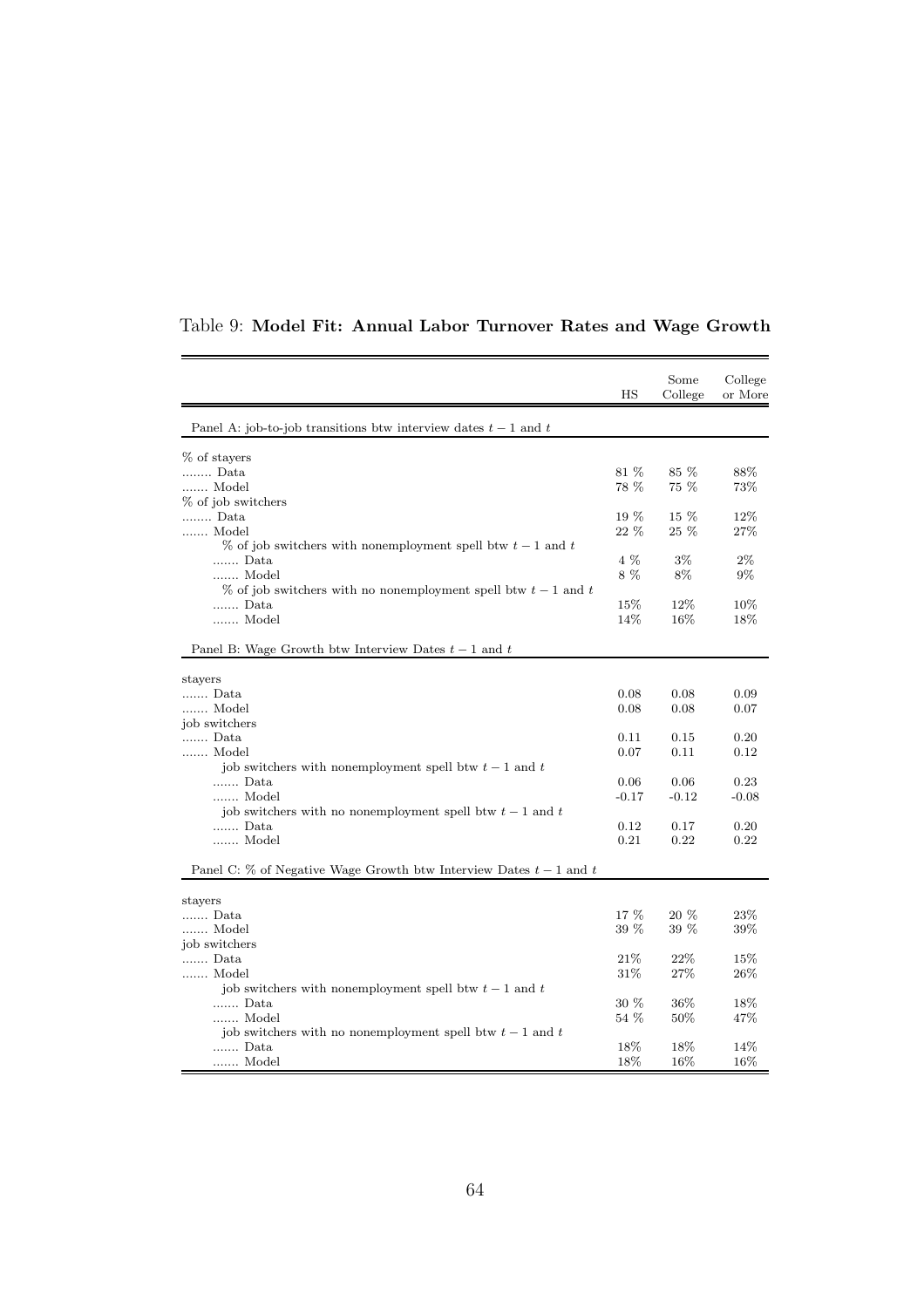|                                                                       | Annual Labor Turnover Rates and Wage Growth                       |          |                 |                    |
|-----------------------------------------------------------------------|-------------------------------------------------------------------|----------|-----------------|--------------------|
|                                                                       |                                                                   | ΗS       | Some<br>College | College<br>or More |
| Panel A: job-to-job transitions btw interview dates $t-1$ and t       |                                                                   |          |                 |                    |
| % of stayers                                                          |                                                                   |          |                 |                    |
| Baseline                                                              |                                                                   | 78 %     | 75 %            | 73%                |
| No a                                                                  |                                                                   | 78 %     | 76 %            | 72%                |
| No $\theta$                                                           |                                                                   | 72 %     | 72 %            | 71%                |
| % of job switchers                                                    |                                                                   |          |                 |                    |
| Baseline                                                              |                                                                   | $22\%$   | 25 %            | 27%                |
| $\ldots$ No a                                                         |                                                                   | 22 %     | 24 %            | 28%                |
| No $\theta$                                                           |                                                                   | 28 %     | 28 %            | $29\%$             |
| $\%$ of job switchers with nonemployment spell btw $t-1$ and t        |                                                                   |          |                 |                    |
| Baseline                                                              |                                                                   | 8%       | 8%              | $9\%$              |
| No a                                                                  |                                                                   | 8%       | 8%              | $9\%$              |
| No $\theta$                                                           |                                                                   | 10%      | 10 %            | $10\%$             |
|                                                                       | $\%$ of job switchers with no nonemployment spell btw $t-1$ and t |          |                 |                    |
| Baseline                                                              |                                                                   | 14%      | $16\%$          | 18%                |
| $$ No $\boldsymbol{a}$                                                |                                                                   | 14%      | 16%             | 19%                |
| No $\theta$                                                           |                                                                   | 18%      | 19%             | $19\%$             |
| Panel B: Wage Growth btw Interview Dates $t-1$ and $t$                |                                                                   |          |                 |                    |
| stayers                                                               |                                                                   |          |                 |                    |
| Baseline                                                              |                                                                   | 0.08     | 0.08            | 0.07               |
| No a                                                                  |                                                                   | 0.07     | 0.08            | 0.08               |
| No $\theta$                                                           |                                                                   | 0.06     | 0.06            | 0.06               |
| job switchers                                                         |                                                                   |          |                 |                    |
| Baseline                                                              |                                                                   | 0.07     | 0.11            | 0.12               |
| No a                                                                  |                                                                   | $-0.008$ | 0.03            | 0.05               |
| No $\theta$                                                           |                                                                   | 0.17     | 0.19            | 0.17               |
| job switchers with nonemployment spell btw $t-1$ and $t$              |                                                                   |          |                 |                    |
| Baseline                                                              |                                                                   | $-0.17$  | $-0.12$         | $-0.08$            |
| No a                                                                  |                                                                   | $-0.22$  | $-0.17$         | $-0.14$            |
|                                                                       |                                                                   |          |                 |                    |
| No $\theta$                                                           |                                                                   | $-0.08$  | $-0.05$         | $-0.009$           |
| job switchers with no nonemployment spell btw $t-1$ and $t$           |                                                                   |          |                 |                    |
| Baseline                                                              |                                                                   | 0.21     | 0.22            | 0.22               |
| No a                                                                  |                                                                   | 0.12     | 0.12            | 0.13               |
| No $\theta$                                                           |                                                                   | 0.31     | 0.31            | 0.27               |
| Panel C: $\%$ of Negative Wage Growth btw Interview Dates $t-1$ and t |                                                                   |          |                 |                    |
| stayers                                                               |                                                                   |          |                 |                    |
| Baseline                                                              |                                                                   | 39 %     | 39 %            | 39%                |
| No a                                                                  |                                                                   | $40\%$   | $39\%$          | $38\%$             |
| No $\theta$                                                           |                                                                   | 40\%     | 40%             | 40\%               |
| job switchers                                                         |                                                                   |          |                 |                    |
| Baseline                                                              |                                                                   | 31\%     | 27\%            | $26\%$             |
| $\ldots$ No a                                                         |                                                                   | 38\%     | 34\%            | 31\%               |
| No $\theta$                                                           |                                                                   | $27\%$   | $24\%$          | 24\%               |
| job switchers with nonemployment spell btw $t-1$ and $t$              |                                                                   |          |                 |                    |
| Baseline                                                              |                                                                   | 54 %     | $50\%$          | 47%                |
| $$ No $\boldsymbol{a}$                                                |                                                                   | 60%      | 55%             | 52\%               |
| No $\theta$                                                           |                                                                   | 49%      | $46\%$          | 43\%               |
| job switchers with no nonemployment spell btw $t-1$ and t             |                                                                   |          |                 |                    |
|                                                                       |                                                                   |          |                 |                    |
| Baseline                                                              |                                                                   | 18\%     | 16\%            | 16%                |
| No a                                                                  | 65                                                                | 26\%     | 23\%            | 21\%               |
| No $\theta$                                                           |                                                                   | 14%      | 13%             | 13%                |

Table 10: Simulations: Baseline vs. Estimations with No a/No  $\theta$ 

 $\overline{\phantom{0}}$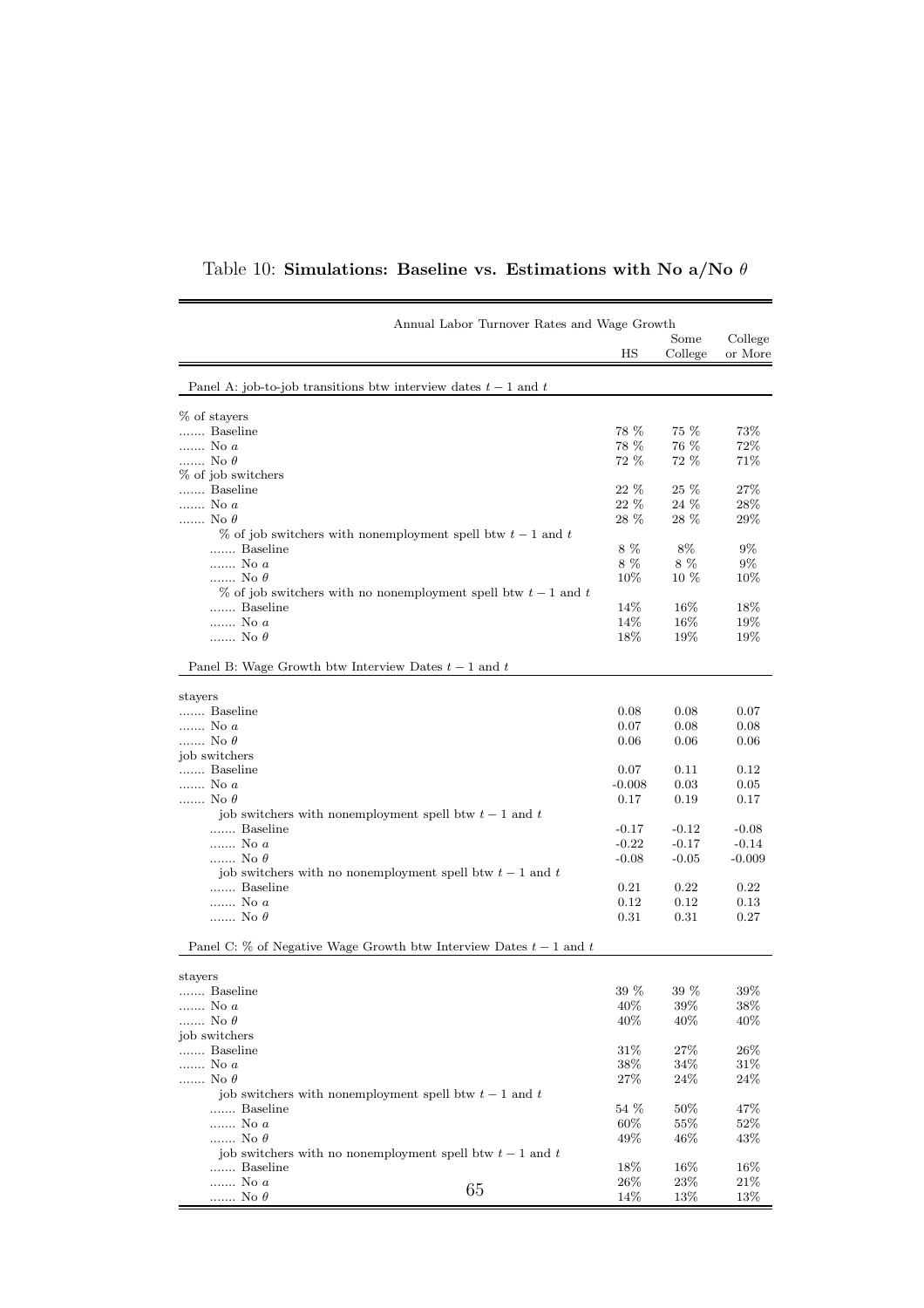|                                                                                                                                 | Weekly Transition Rates Between $t-1$ and $t$            |                                                 |                                              |  |  |  |
|---------------------------------------------------------------------------------------------------------------------------------|----------------------------------------------------------|-------------------------------------------------|----------------------------------------------|--|--|--|
|                                                                                                                                 | <b>Baseline</b>                                          | No $a$                                          | No $\theta$                                  |  |  |  |
| EU probability                                                                                                                  | $0.42\%$                                                 | 0.42%                                           | $0.44\%$                                     |  |  |  |
| % not employed - At Interview Date                                                                                              | 14.88%                                                   | 15.25%                                          | 12.23\%                                      |  |  |  |
| % not employed - All Periods                                                                                                    | 13.59%                                                   | 13.91%                                          | 11.27%                                       |  |  |  |
| tenure x EU probability                                                                                                         | 41.45\%                                                  | 44.02%                                          | 41.35%                                       |  |  |  |
| EU probability by Tenure<br>$\ldots$ if mths<br>$\ldots$ 6-12 mths<br>$\ldots$ 1-2 yrs<br>$\ldots$ 2-4 yrs<br>$\ldots$ $i4$ yrs | $0.52\%$<br>$0.46\%$<br>$0.41\%$<br>$0.36\%$<br>$0.33\%$ | 0.51%<br>$0.46\%$<br>0.41%<br>$0.37\%$<br>0.37% | 0.45%<br>0.43%<br>$0.44\%$<br>0.43%<br>0.42% |  |  |  |
| EE transition probability                                                                                                       | $0.38\%$                                                 | 0.42%                                           | $0.39\%$                                     |  |  |  |
| tenure x EE probability                                                                                                         | 21.22%                                                   | 18.16%                                          | 30.19%                                       |  |  |  |
| job finding probability<br>A                                                                                                    | $4.04\%$                                                 | 3.95%                                           | $5.09\%$                                     |  |  |  |
| time not employed x job finding probability                                                                                     | 91.29%                                                   | 90.07%                                          | 90.21\%                                      |  |  |  |

Table 11: Simulations: Baseline vs. No  $a/N$ o  $\theta$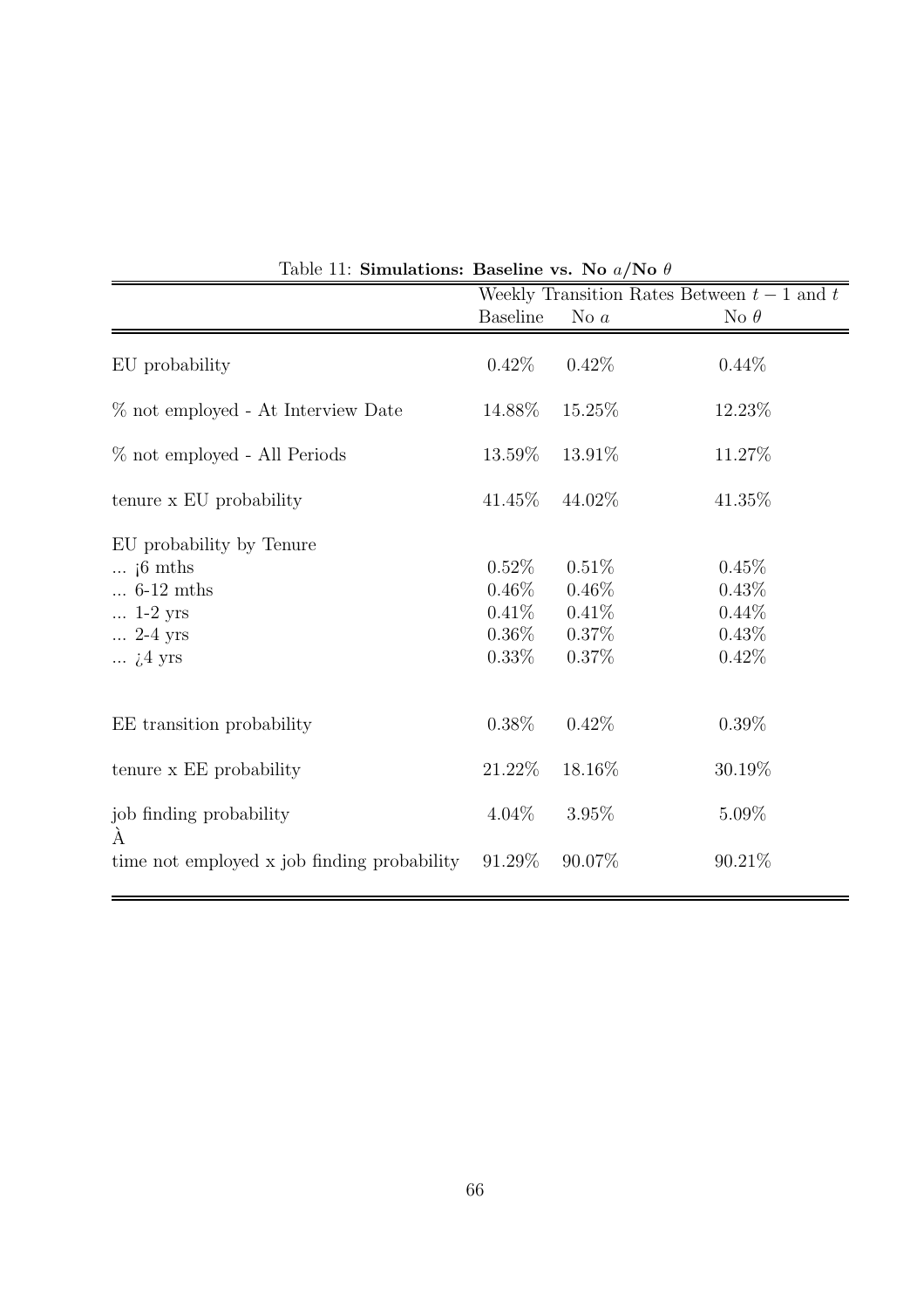

Figure 8: Avg. Log Wages by Tenure

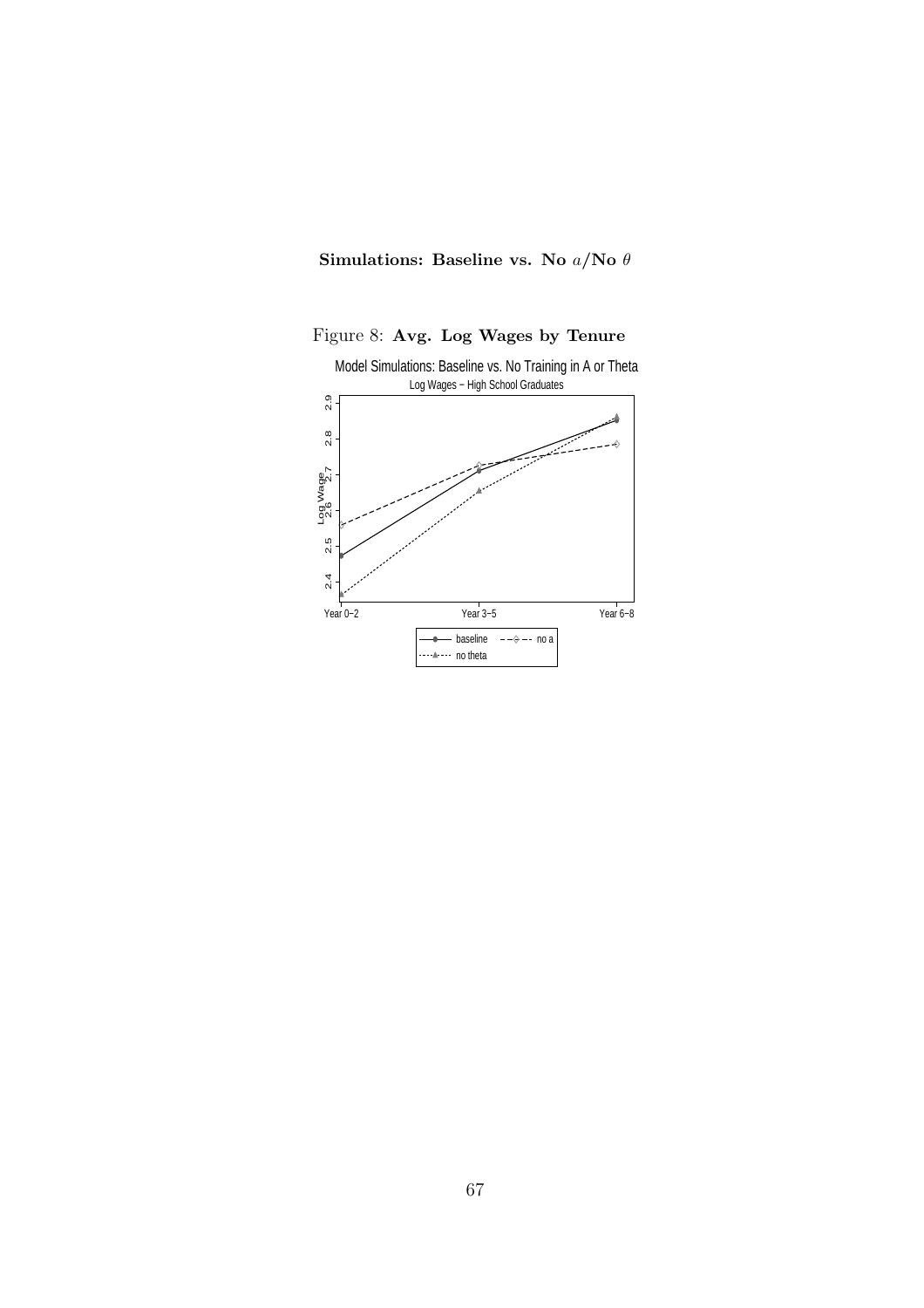

Figure 9: Avg. Log Wages by Tenure

Figure 10: Avg. Log Wages by Tenure

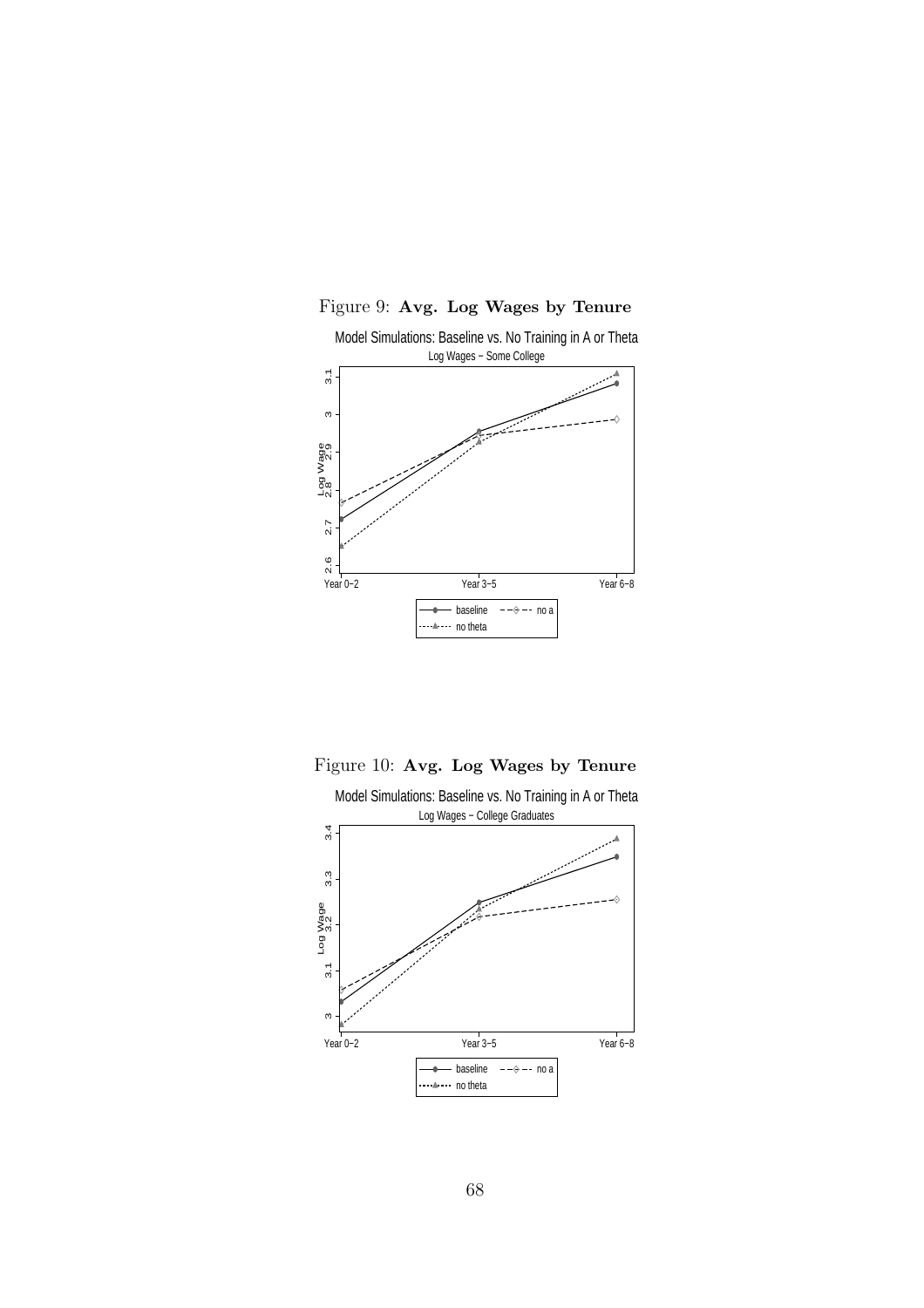|                     | Log Wages by Labor Market Tenure and Education |      |                 |             |             |  |  |
|---------------------|------------------------------------------------|------|-----------------|-------------|-------------|--|--|
| Years in Labor Mkt. | Education                                      | Data | <b>Baseline</b> | No $\alpha$ | No $\theta$ |  |  |
|                     |                                                |      |                 |             |             |  |  |
| $0 - 2$             | High School                                    | 2.36 | 2.47            | 2.56        | 2.36        |  |  |
| $3-5$               | High School                                    | 2.67 | 2.71            | 2.73        | 2.65        |  |  |
| $6 - 8$             | High School                                    | 2.90 | 2.85            | 2.78        | 2.86        |  |  |
| $0 - 2$             | Some College                                   | 2.72 | 2.72            | 2.77        | 2.65        |  |  |
| $3-5$               | Some College                                   | 2.99 | 2.96            | 2.94        | 2.93        |  |  |
| $6 - 8$             | Some College                                   | 3.04 | 3.08            | 2.99        | 3.11        |  |  |
| $0-2$               | College or Higher                              | 3.03 | 3.03            | 3.06        | 2.98        |  |  |
| $3-5$               | College or Higher                              | 3.25 | 3.25            | 3.22        | 3.23        |  |  |
| $6 - 8$             | College or Higher                              | 3.43 | 3.35            | 3.26        | 3.39        |  |  |
|                     |                                                |      |                 |             |             |  |  |

Table 12: Simulations: Baseline vs. No  $a/N$ o  $\theta$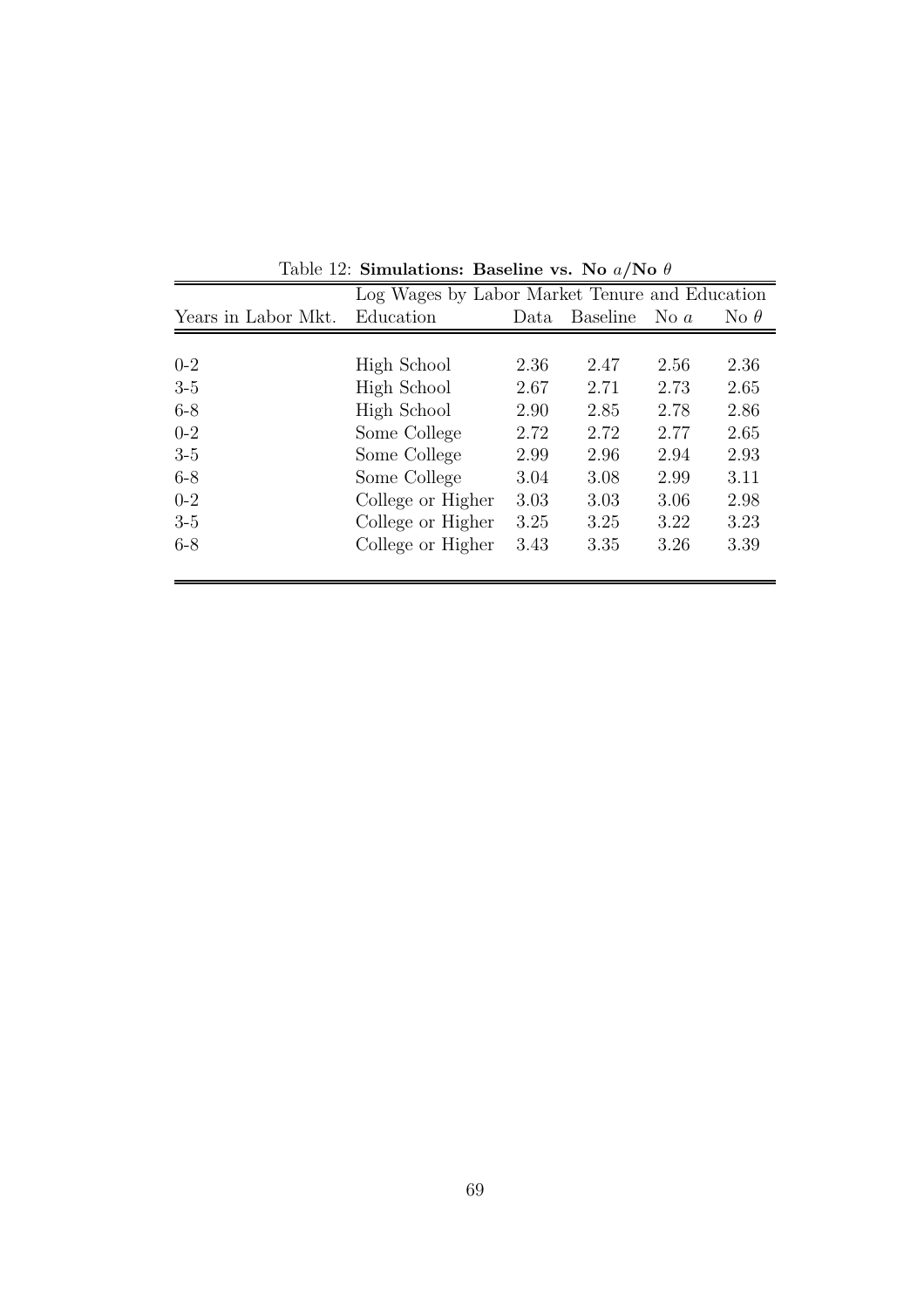## Figure 11: Training by Years in Labor Market

This figure shows the average fraction of their time that workers spend on general and match specfic training in the model simulation as a fucntion of the number of years in the labor market.

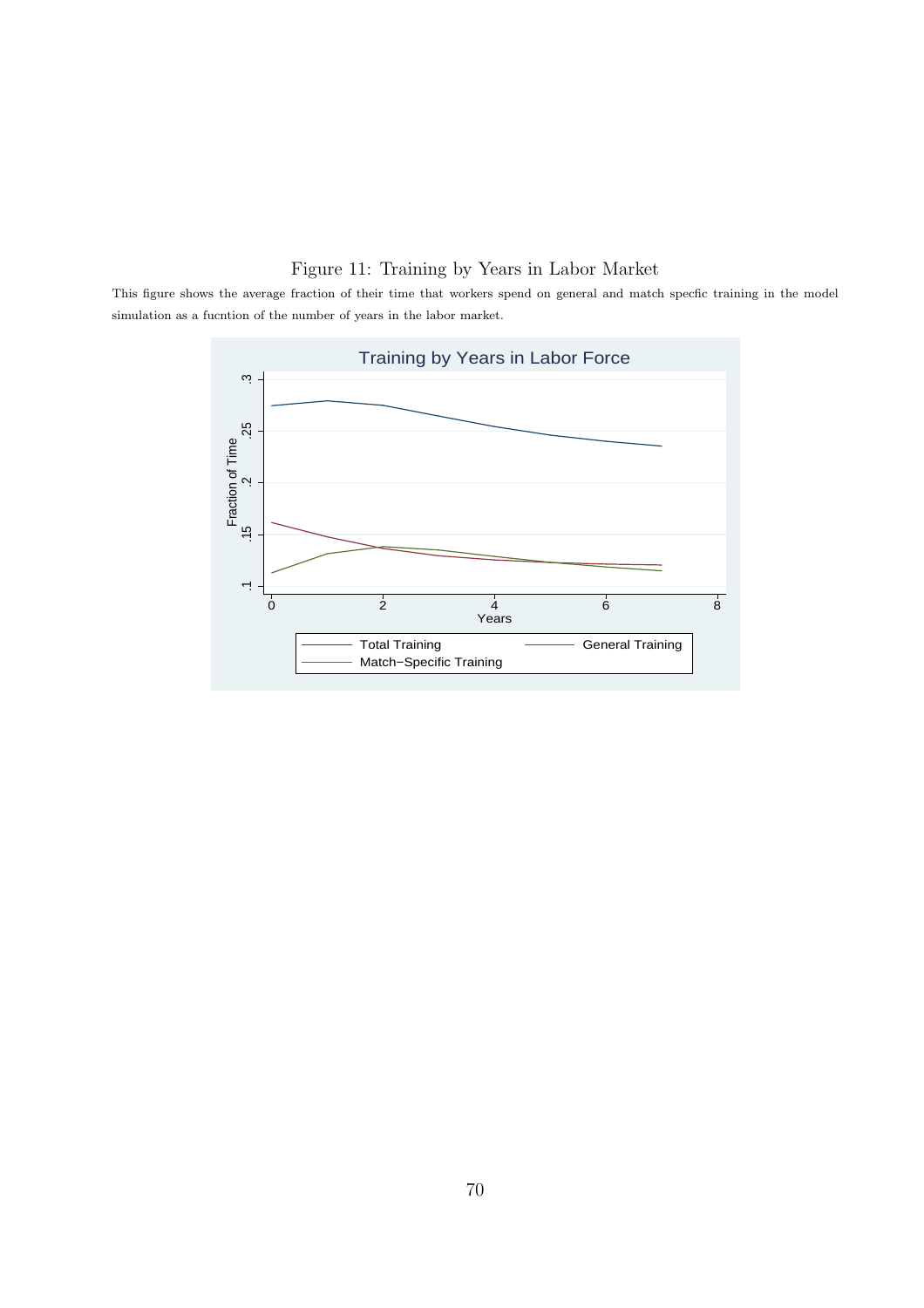#### <span id="page-70-0"></span>Figure 12: Sources of Wage Growth by Years in Labor Market

This figure shows the average of the log of general human capital, the average amount of matc-specific capital, the log of the fraction of time they spend not training, and the log of the average wage as a fraction of worker output for simulated workers as a fucntion of the number of years in the labor market. In the absence of employment costs, these four componets would add up to the total log wage, which is also shown.

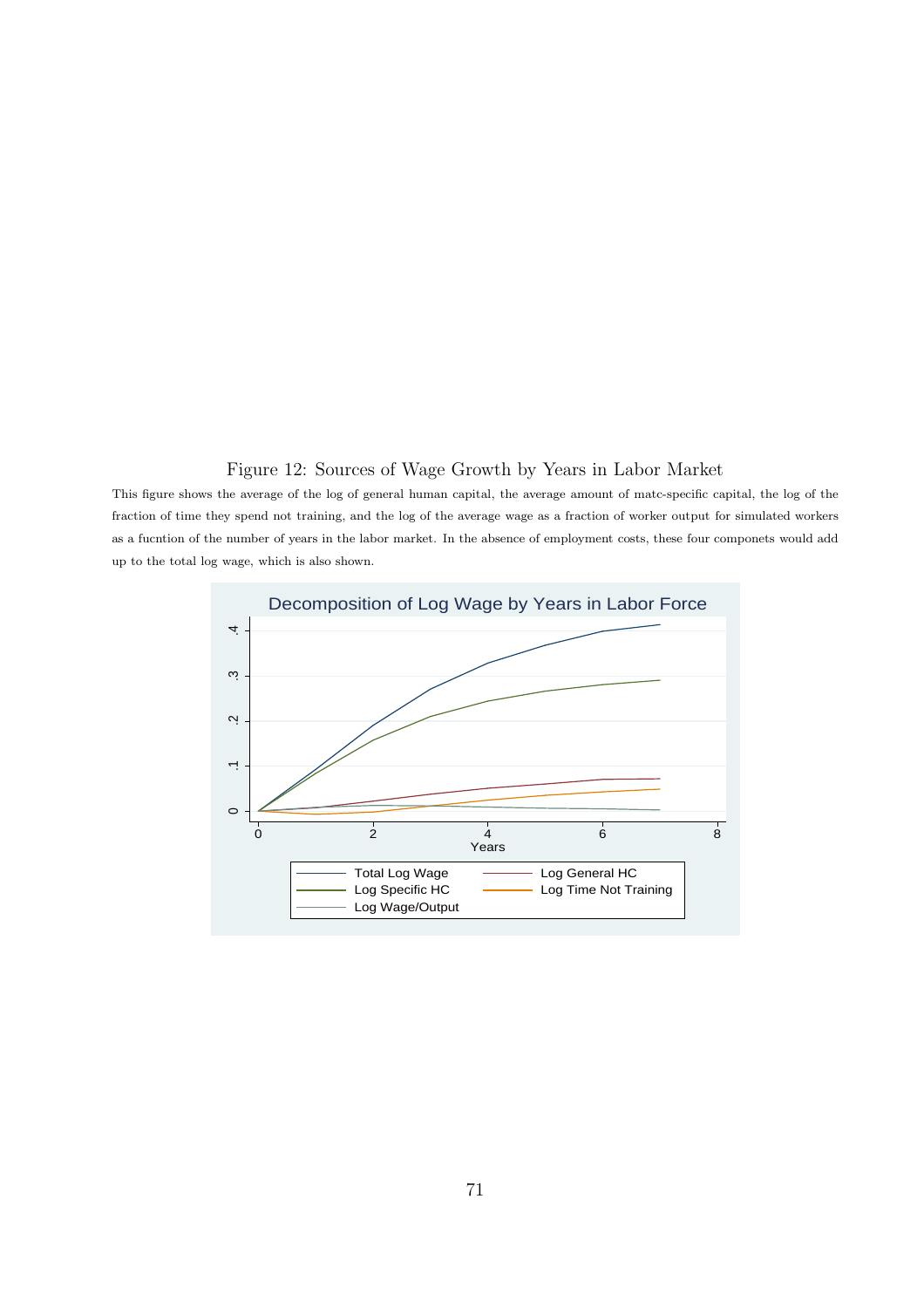|                        | Const    | Some College | <b>BA</b> | Years in LF | Tenure   |
|------------------------|----------|--------------|-----------|-------------|----------|
| <b>DATA</b>            |          |              |           |             |          |
| log wage               | 2.141    | 0.316        | 0.796     | 0.051       | 0.045    |
|                        | (0.098)  | (0.098)      | (0.098)   | (0.002)     | (0.003)  |
| <b>MODEL</b>           |          |              |           |             |          |
| log wage               | 2.421    | 0.257        | 0.563     | 0.031       | 0.075    |
| starting $a$           | 1.067    | 0.208        | 0.459     | 0.001       | $-0.002$ |
| a from training        | 0.016    | $-0.001$     | $-0.005$  | 0.020       | 0.002    |
| $\theta$ from seach    | 2.011    | $-0.006$     | $-0.009$  | 0.005       | 0.017    |
| $\theta$ from training | 0.028    | 0.001        | 0.002     | $-0.001$    | 0.046    |
| hours worked           | $-0.345$ | 0.005        | 0.012     | 0.001       | 0.019    |
| wage/output            | $-0.356$ | 0.049        | 0.104     | 0.005       | $-0.008$ |

<span id="page-71-0"></span>Table 13: Mincer Regressions

 $\overline{a}$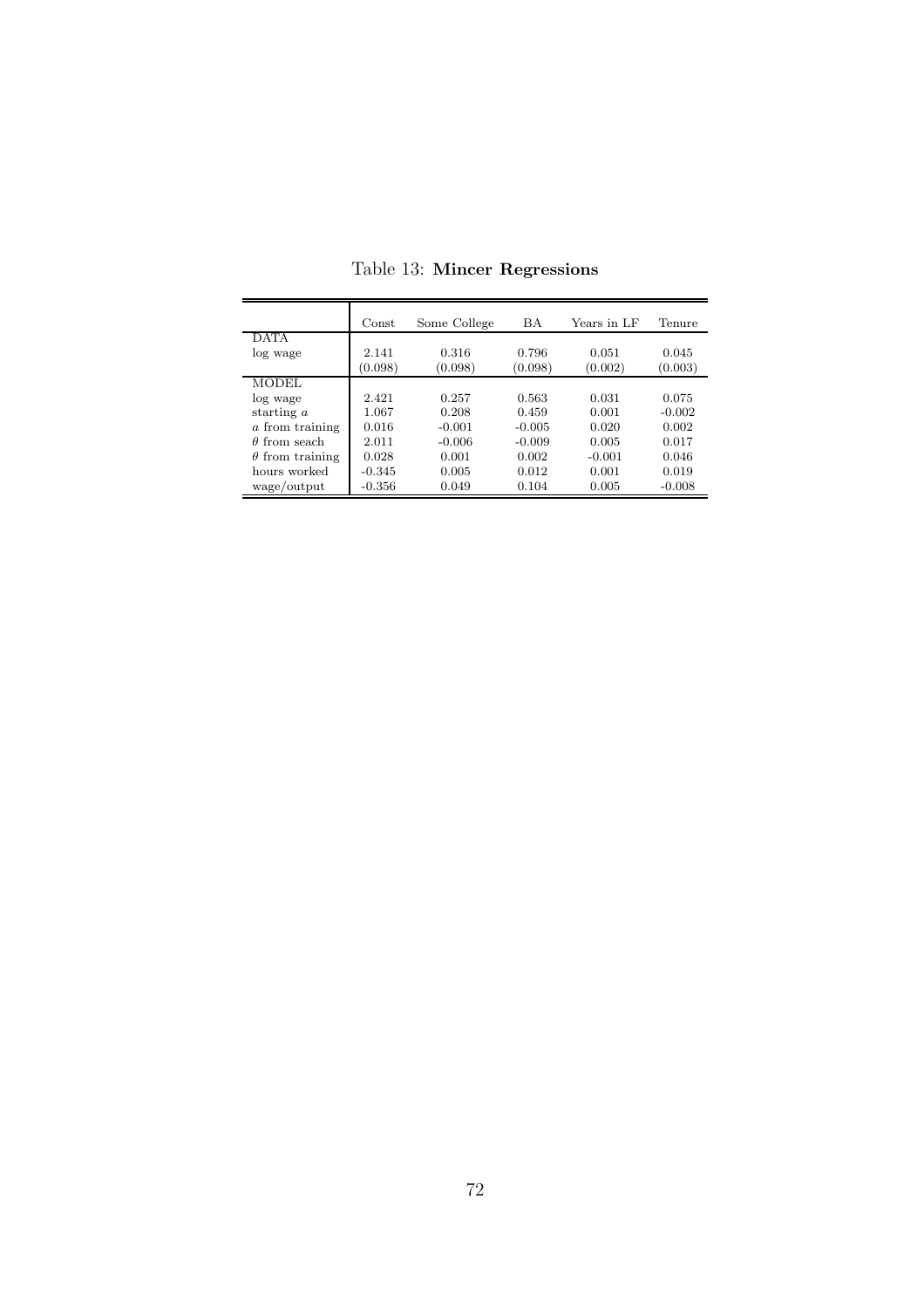## Figure 13: Mininimum Acceptable Wage with Minimum Wage

This figure shows the  $\theta^*(a)$ , the lowest match quality that workers with each level of general ability will accept. The solid line shows  $\theta^*(a)$  for the baseline model, the dashed line when we impose a minimum wage.